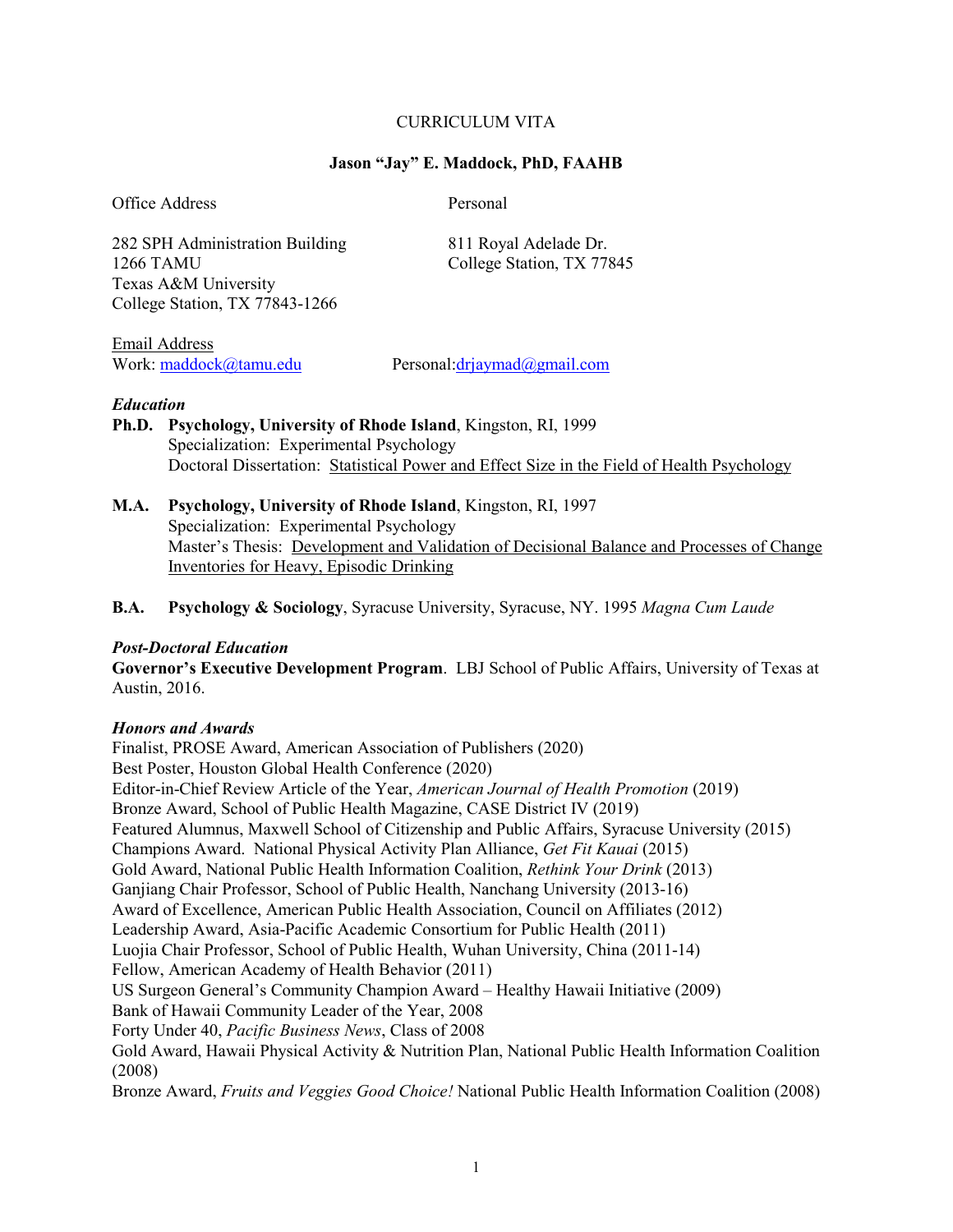Study Section, NIH Community Level Health Promotion, Charter Member (2008-2011) Delta Omega, Gamma Chapter, National Public Health Honor Society, Faculty inductee (2007) Fellow, President's Emerging Leaders Program, University of Hawaii System (2007-2008) USDHHS Secretary's Innovation in Prevention Award (2006) – Healthy Hawaii Initiative Chancellor's Citation for Meritorious Teaching, University of Hawaii at Manoa (2005) Junior Investigator Award from the Research Society on Alcoholism (2000) Peter Merenda Prize for Statistics and Methodology, Dept of Psychology, University of Rhode Island (1999)

## **Administrative and Leadership Positions**

*Current*

**Interim Director,** Institute for Advancing Health through Agriculture, AgriLife Research, 2021-present **Editor-in-Chief,** *Journal of Healthy Eating and Active Living*, 2020-present **Executive Committee,** Center for Health Systems and Design, Texas A&M University, 2018-present **Co-Director,** Center for Health and Nature, Houston Methodist Research Institute, 2019-present

## *Previous*

**Chief Wellness Officer,** Texas A&M University, 2019-2020

- Inspired and implemented 100% smoke-free and tobacco-free campus
- Launched employee well-being and engagement program

**Founder & Chair, Flourish @ TAMU,** 2019-2020 – Develop framework, implementation plan and hire staff for a university-wide employee well-being and engagement initiative

**Dean,** School of Public Health, Texas A&M University, 2015-2019

- Oversaw all aspects of the School including personnel, budget, curriculum, student recruitment, fund raising, alumni relations and faculty searches in College Station and McAllen, TX
- Redeveloped the MPH Core Curriculum to provide a high-impact learning experience for all students
- Recruited and retained a student body  $> 40\%$  first-generation college students and  $> 40\%$ Hispanic students
- Increased full-time faculty from 46 to 71
- Increased the study body from 400 to 1,000
- Doubled research expenditures
- Raised more money through philanthropy in one year than had been raised in the previous 16 years of the school's existence
- Eliminated a substantial budget deficit into a surplus

**Senior Academic Advisor,** George H.W. Bush China-US Relations Foundation, 2017-2018 **Executive Committee,** Center for Nature and Health, A joint program with Houston Methodist Hospital,

Texas A&M System and Texan by Nature, 2018-2019

**Special Assistant to the CEO for Public Health,** Texas A&M Health Science Center, 2015 **President, President-Elect, and Immediate Past President,** American Academy of Health Behavior**,**  2015-2018

**Vice President,** Asia-Pacific Academic Consortium for Public Health, 2014-15

**Chair,** Membership Development Council, American Academy of Health Behavior, 2015

**Director**, Office of Public Health Studies, John A. Burns School of Medicine, University of Hawaii at Manoa 2007-2014

- Oversaw all aspects of the Office including personnel, budget, curriculum, student recruitment, fund raising, alumni relations and faculty searches
- Led the development of the School of Public Health Business Plan
- Led CEPH accreditation process which resulted in full 7 year re-accreditation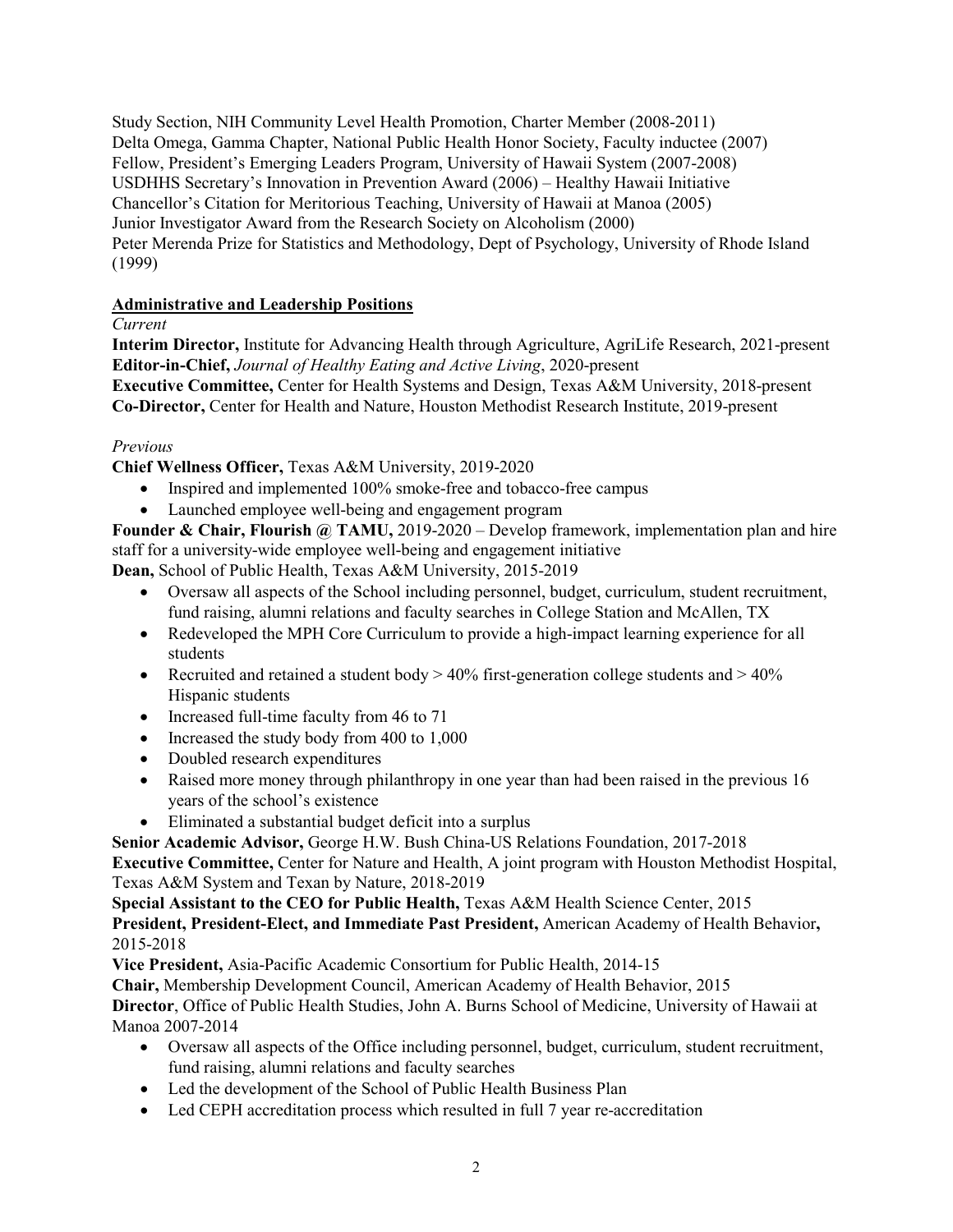- Co-led the development of a successful university-wide proposal for Native Hawaiian advancement
- Increased full-time faculty from 14 to 26
- Increased departmental extramural funding from \$2 million to \$7.5 million
- Increased philanthropy by 3000%
- Co-led the development and reopening of a DrPH program in Community-Based and Translational Research
- Oversaw the creation of the BA in Public Health, MPH in Health Policy and Management and the MPH in Native Hawaiian and Indigenous Health.
- Led the development of international exchange agreements with Wuhan, Nanchang and Fudan Universities' Schools of Public Health, PR China & Udayana University, Indonesia.

**Chair**, Department of Public Health Sciences, John A. Burns School of Medicine, University of Hawaii at Manoa 2006-2014

**Chair**, Physical Activity Section, American Public Health Association, 2012-13

**Honorary Secretary,** Asia-Pacific Academic Consortium for Public Health, 2010-2013

**Chair**, Search Committee, Director, Center on Aging, 2012

**Board of Governors**, International CYBER University for Health, Yonsei University, Seoul, Korea 2010-2012

**Executive Board,** Population Studies Program, University of Hawaii at Manoa, 2008-2012

**Director,** Global Health and Population Studies Program, 2010-2012

**Senator**, Manoa Faculty Senate, University of Hawaii at Manoa, 2008-2010

**President**, Delta Omega, Gamma Chapter, 2008-2009

**Chair,** Committee on Research, Mānoa Faculty Senate, 2009-2010

**Chair,** Search Committee, Director, Cancer Research Center of Hawaii, 2009

**Co-Chair**, International Strategic Planning Task Force, University of Hawaii at Manoa, 2009

**Associate Editor-in-Chief**, *American Journal of Health Promotion* 2006-2009

**Associate Chair**, Department of Public Health Sciences & Epidemiology, John A. Burns School of Medicine, University of Hawaii at Manoa, 2005-2006

**Chair,** Graduate Field of Study in Public Health*,* University of Hawaii at Manoa 2004-2006

**Co-Director & Founder,** Social and Behavioral Health Sciences Specialization**,** Department of Public Health Sciences & Epidemiology**,** John A. Burns School of Medicine, University of Hawaii at Manoa 2002-2005

## **Faculty Appointments**

## *Current*

**Professor (tenured on arrival),** Department of Environmental and Occupational Health, School of Public Health, Texas A&M University, 2015-present

**Professor (joint appointment),** Department of Health Promotion and Community Health Science, School of Public Health, Texas A&M University, 2017-present

**Adjunct Professor of Outcomes Research,** Houston Methodist Academic Institute, 2020- **Faculty Fellow,** Center for Health Systems and Design, College of Architecture, Texas A&M

University, 2017-2020

**Adjunct Professor**, Bush School of Government and Public Service, Texas A&M University, 2015 present

**Faculty,** Human Behavior Lab, Department of Agricultural Economics, Texas A&M University, 2021-

## *Previous*

**Associate Member**, Center for Translational Environmental Health Research, 2016-2020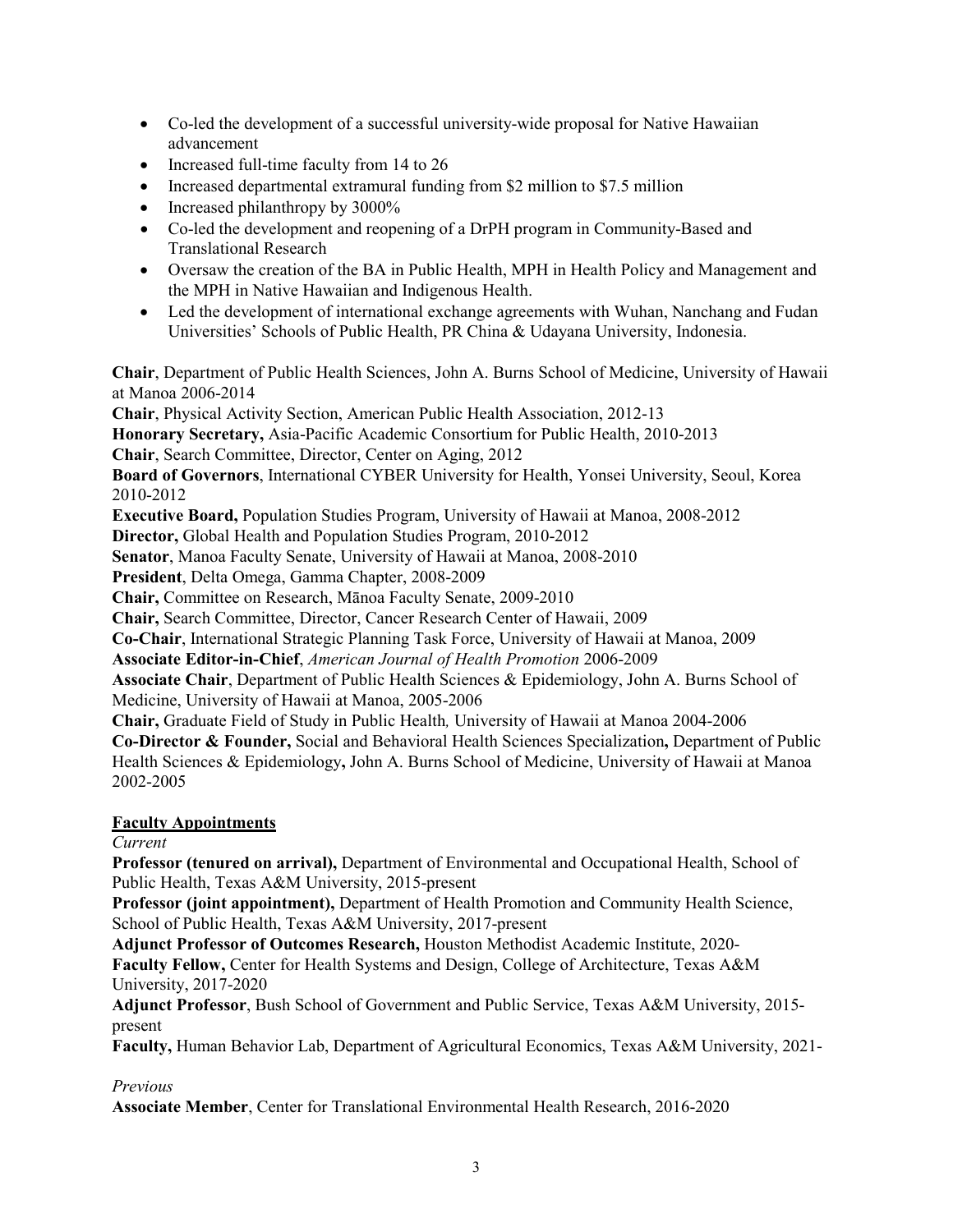**Professor with tenure,** Department of Public Health Sciences, University of Hawaii at Manoa 2009- 2015

**Member**, Graduate Faculty, University of Hawaii at Manoa 2002-2015 **Member**, Prevention and Control Program, Cancer Research Center of Hawaii 2000-2015 **Ganjiang Chair Professor,** School of Public Health, Nanchang University, 2013-2016 **Luojia Chair Professor,** School of Public Health, Wuhan University, 2011-2014 **Visiting Professor,** British Heart Foundation, Health Promotion Research Group, Oxford University, 2013 **Visiting Professor**, Clinical Medical School of Yangzhou University, PR China, 2009 **Faculty,** International CYBER University for Health, Yonsei University, Seoul, Korea (2009) **Associate Professor,** Department of Public Health Sciences*,* University of Hawaii at Manoa 2004-2009 Tenured 2006 **Assistant Professor**, Department of Public Health Sciences, University of Hawaii at Manoa 2000-2004

**Junior Researcher,** Cancer Research Center of Hawaii, University of Hawaii at Manoa 1999-2000 **Affiliated Graduate Faculty**, Population Studies Program, University of Hawaii at Manoa 2005-2007 **Associate Member**, Center for Chinese Studies, University of Hawaii at Manoa 2009-2012

# *Teaching Experience*

Courses Taught:

### *Texas A&M University*

Research Methods in Environmental and Occupational Health (graduate) Applied Global Health Research (graduate) Applied Data Analysis for Occupational Health (graduate) Architecture for Health (undergraduate; co-organizer) Strategies for Population Health Improvement (undergraduate)

## *University of Hawaii at Manoa*

Computer Applications for the Social and Behavioral Sciences (graduate) Current Topics in Community Health (graduate) Current Topics in Social and Behavioral Health Sciences (graduate) Leadership and Systems Thinking (graduate) Doctoral Research Rotation (graduate) Introduction to SPSS (graduate) Social Epidemiology (graduate) Social Science and Public Health (graduate)

## *CYBER University for Health*

Physical Activity and Public Health (on-line; graduate)

*Wuhan University, Fudan University, Nanchang University* Fundamental of Health Behavior Change (graduate; taught in China)

### *University of Rhode Island*

Applied Research Methods in Health Psychology (undergraduate) Introduction to Quantitative Methods (undergraduate)

Guest Lecturer: Introduction to Landscape Architecture and Urban Planning (undergraduate)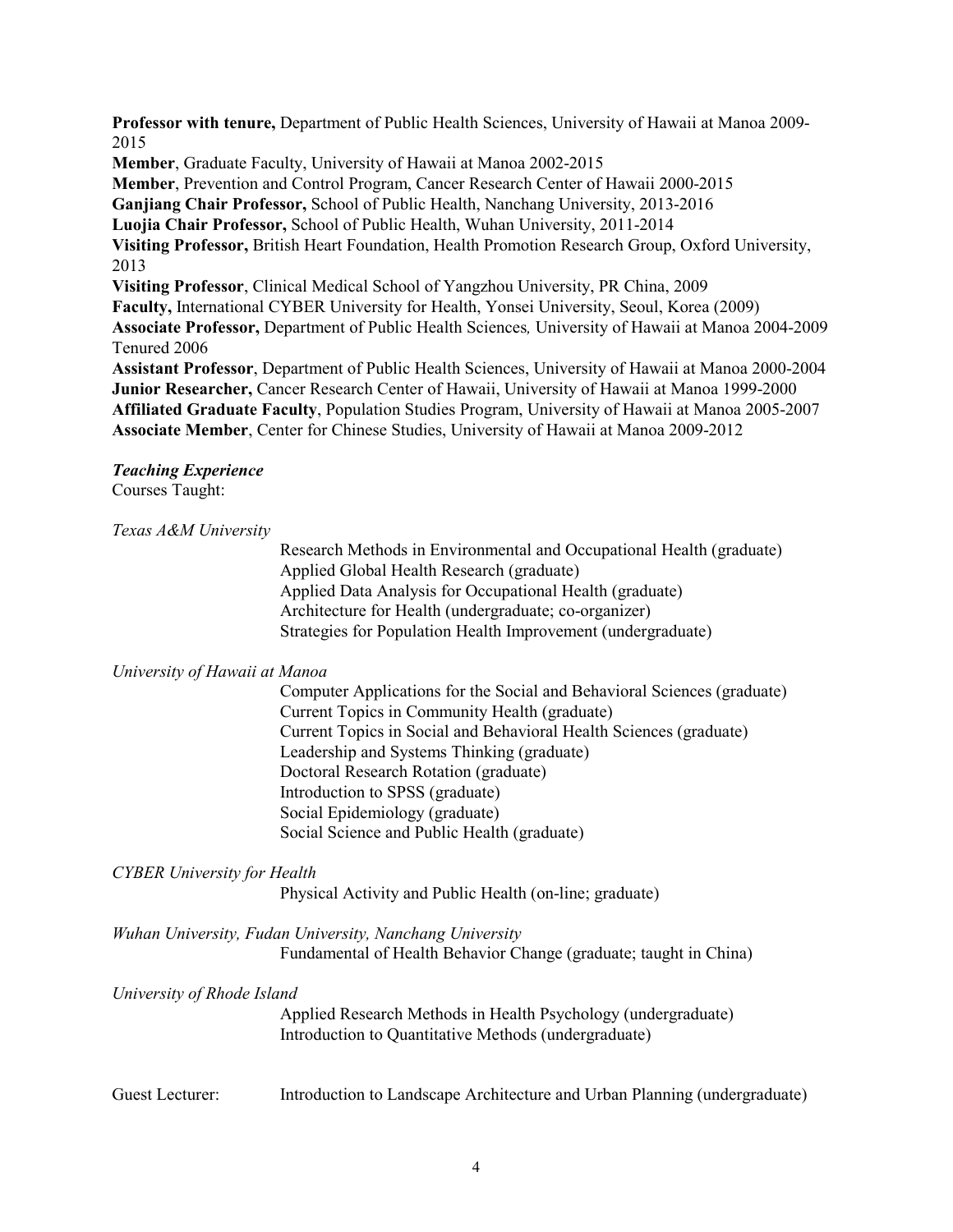|          | Architecture for Health (graduate)<br>Continuing Education in Public Health (graduate)<br>Global Health (graduate)<br>Health Behavior Change (graduate)<br>Health Promotion and Disease Prevention (graduate)<br>Integrative Seminar (VTC; graduate)<br>Introduction to Public Health (graduate; undergraduate, honors)<br>Policies and Programs in Maternal and Child Health (on-line; graduate)<br>Population Studies Faculty Seminar Series (graduate)<br>Program Evaluation (graduate)<br>Research Methods in Health Promotion (graduate) |
|----------|-----------------------------------------------------------------------------------------------------------------------------------------------------------------------------------------------------------------------------------------------------------------------------------------------------------------------------------------------------------------------------------------------------------------------------------------------------------------------------------------------------------------------------------------------|
| Faculty: | Social Science and Public Health (graduate)<br>XII International Physical Activity and Public Health Course. Sydney, New<br>South Wales, Australia (2008).<br>XVIII International Physical Activity and Public Health Course. San Salvador,<br>El Salvador $(2011)$ .<br>Physical Activity and Public Health Course. Beijing, China. (2012)                                                                                                                                                                                                   |
|          | Postgraduate Course on Physical Activity and Public Health: Community<br>Interventions, presented by the University of South Carolina's Norman J. Arnold<br>School of Public Health and the Centers for Disease Control and Prevention<br>$(2006, 2007, 2009, 2010, 2011, 2012, 2013, 2016, 2019).$<br>Hawaii Coordinated School Health Leadership Institute (2004, 2005)                                                                                                                                                                     |

#### *Commercially Available Courses*

**Maddock, J.E.,** Course Developer (2012). ACSM/NPAS Physical Activity in Public Health Specialist Certification Exam Preparation Course. Human Kinetics. ISBN-13: 9780736098403

#### *Government Appointments*

Brazos County Board of Health, Appointed 2021-2023

Texas Department of State Health Services Public Health Funding and Policy Committee, Appointed 2015-2017

Hawaii Childhood Obesity Prevention Task Force, Appointed 2012-2015

Board of Health, State of Hawaii, Gubernatorial Appointee May 2004, Reappointed June 2008 -Chair 2005-2008 -Vice Chair 2009-2012

*Citations (from Google Scholar)* Total citations: 6,023  $h$  – index: 39 i10 index: 92

*Articles in Peer-Reviewed Journals*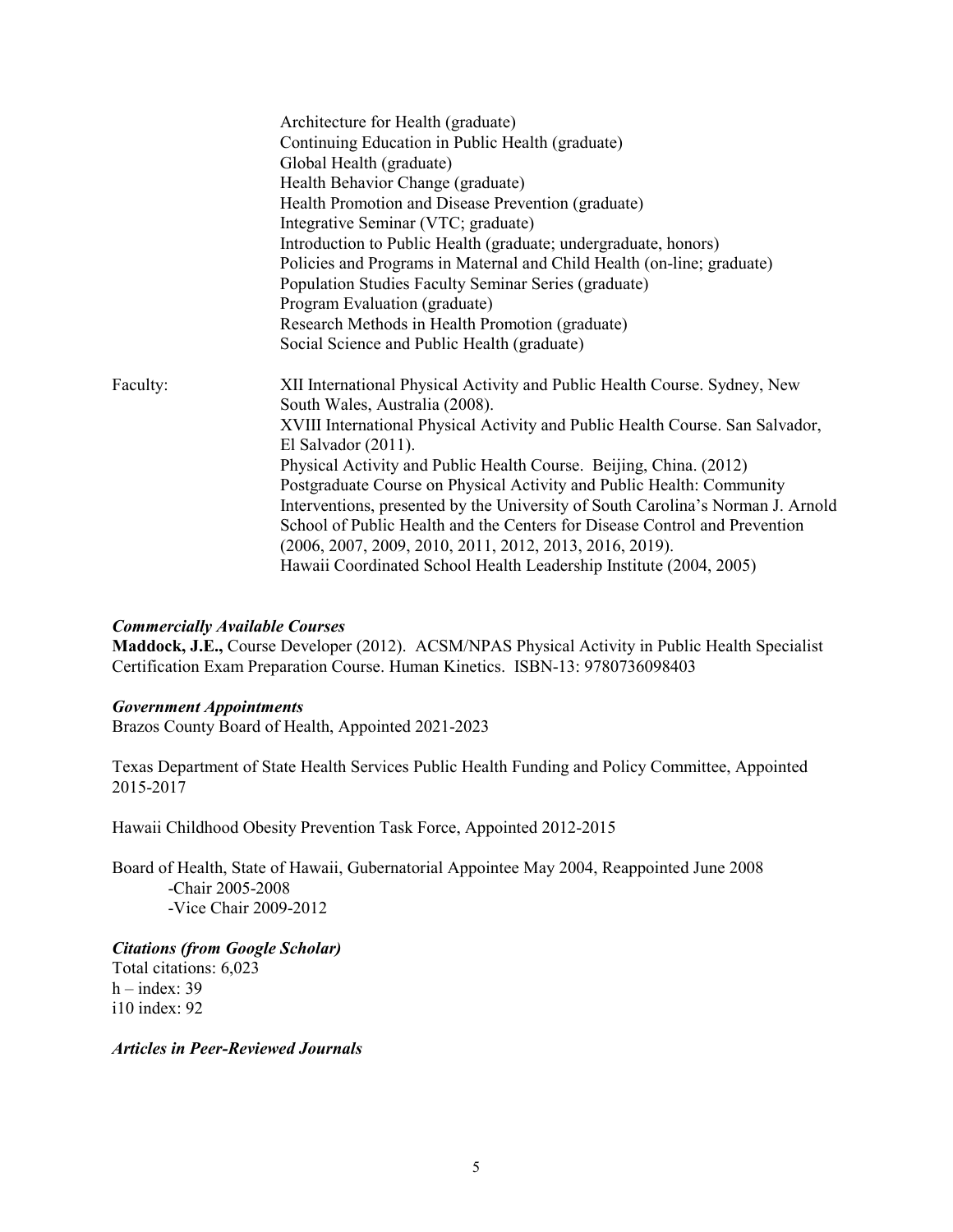- 1. Myint, W.W., Washburn D.J., Colwell, B. & **Maddock, J.E.** (in press). Determinants of HIV testing uptake among women (aged 15-49) in three southeast Asian counties: the Philippines, Myanmar and Cambodia. *International Journal of Maternal and Child Health and AIDS*.
- 2. **Maddock, J.E** & Suess, C. (in press). A cross-sectional survey analysis of risky travel and leisure behaviors during the COVID-19 pandemic. *Inquiry*.
- 3. Suess, C., **Maddock, J.E.,** Dogru, T., Mody, M. & Lee, S. (in press). Using the Health Belief Model to examine travelers' willingness to vaccinate and support for vaccination requirements prior to travel. *Tourism Management*.
- 4. Towne S.D., Liu, X., Li, R., Smith, M.L. **Maddock, J.E**., Tan, A., Hayek, S., Zelber-Sagi, S., Jiang, X., Ruan,H., & Yuan, Z. (in press). Social and Structural Determinants of Health Inequities: Socioeconomic, Transportation-related, and Provincial-level Indicators of Cost-related Forgone Hospital Care in China. *International Journal of Environmental Research and Public Health*.
- 5. Spruance, L.A., Bennion, N., Ghanadan, G. & **Maddock, J.E.** (in press). An Educational Intervention for Improving the Youth Sports Food Environment. *International Journal of Environmental Research and Public Health*.
- 6. Lee S, Washburn DJ, Colwell B, Gwarzo IH, Kellstedt D, Ahenda P, **Maddock JE**. Examining social determinants of undiagnosed diabetes in Namibia and South Africa using a behavioral model of health services use. *Diabetes Res Clin Pract*. (*In-press*)
- 7. Kellstedt, D., Spengler, J.O. & Maddock, J.E. (in press). Comparing Perceptions and Objective Measures of Bikeability on a University Campus: A Case Study. Sage Open.
- 8. Moore, J.B., Jee, S., Kemper, B.J., **Maddock, J.E.**, & Li R. (2021). Association between social isolation and eating alone on foods consumed by Chinese adolescents. Journal of Healthy Eating and Physical Activity, 1(2) 64-73.
- 9. **Maddock, J.E.** & Kellstedt, D. (2020). Initial mass media coverage of the 2<sup>nd</sup> Edition of the Physical Activity Guidelines for Americans. Preventive Medicine Reports, 19, 101157.
- 10. Colwell, B., Mosema, K., Bramble, M.S. & **Maddock, J.E.** (2020). Comparisons of social and demographic determinants of tobacco use in the Democratic Republic of the Congo. Global Health, 16(1): 66.
- 11. Kellstedt, D., Washburn, D.J., Lee, S., Gwarzo, I., Ahenda, P. & **Maddock, J.E.** (2020). Household motor vehicle ownership and obesity among Indian females and males: 2005-2016. International Health, on-line ahead of print.
- 12. Kellstedt, D., Spengler, J.O., Foster, M., Lee, C., & **Maddock, J.E.** (2020). A scoping review of bikeability assessment methods. Journal of Community Health, on-line ahead of print.
- 13. Du, Y., Wang, W., Washburn, D.J., Lee, S., Zhang, H, Towne, S.D.C., & **Maddock, J.E.** (2020). Violence against Healthcare Workers and Other Serious Responses to Medical Disputes in China: Survey of Patients at 12 Public Hospitals. BMC Health Services Research, 20.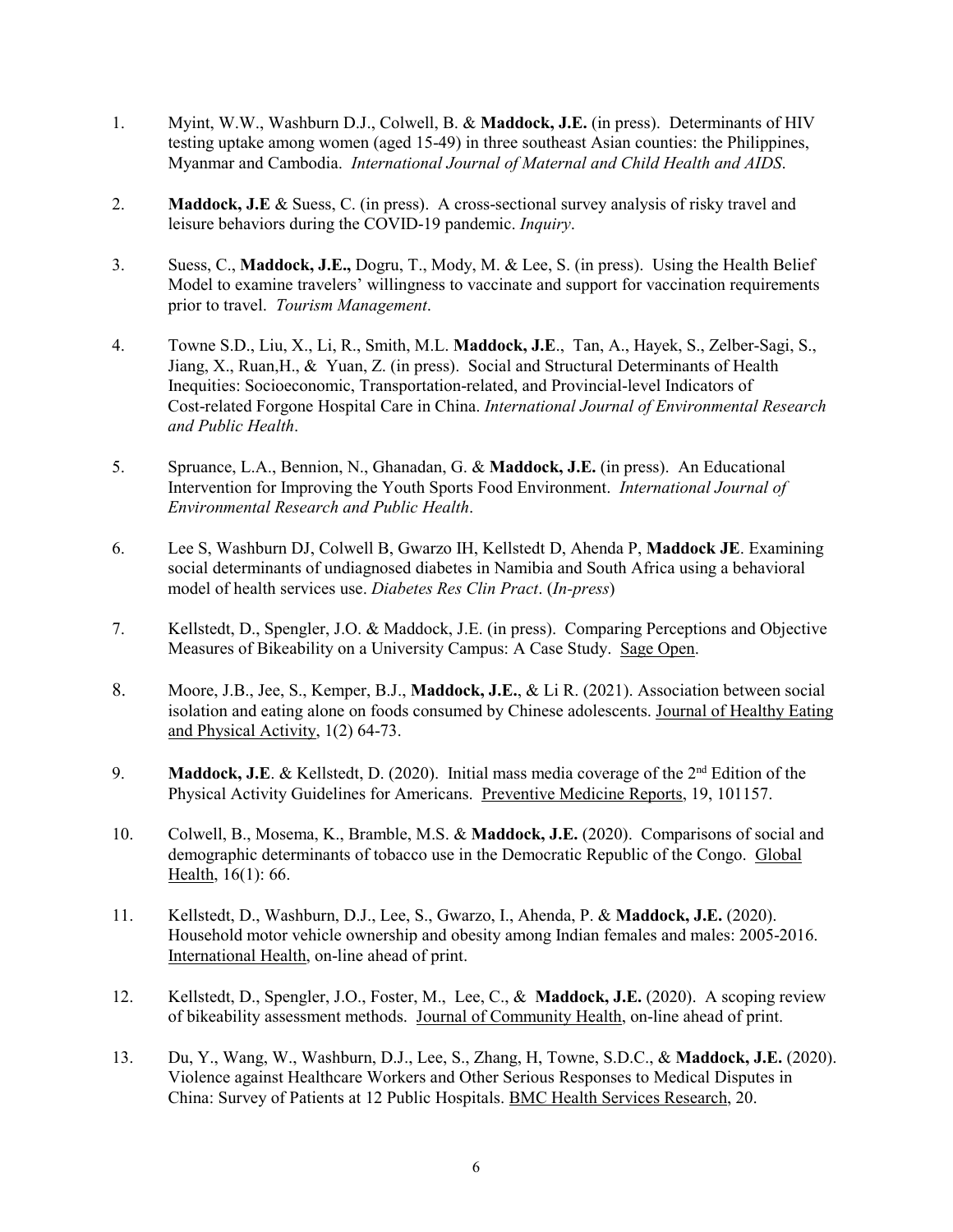- 14. Agner, J., Pirkle, C., Irvin, L., **Maddock, J.E.,** Buchthal, O. V., Yamauchi, J., Starr, R., & Sentell, T. (2020). The Healthy Hawaii Initiative: insights from two decades of building a culture of health in a multicultural state. BMC Public Health, 20, 141.
- 15. Spruance, L. Bennion, N. & **Maddock, J.E.** (2020). Do youth consume more calories than they expend in youth sports leagues? An observational study of physical activity, snacks and beverages. American Journal of Health Behavior, 44, 180-187.
- 16. McDaniel, J. T., Lee, M., Albright, D. L., Lee, H. Y., & **Maddock, J.** (2020). Small area estimation of mental distress among United States service members and veterans in Illinois. Community Mental Health Journal, 56, 298-302.
- 17. Yoshida, H. & **Maddock, J.E.** (2020). Relationship between health behaviors and obesity in a sample of Hawaii's four most populous ethnicities. Hawaii Journal of Medicine and Social Welfare, 79, 104-111.
- 18. Kellstedt, D., Spengler, J.O., Bradley, K. & **Maddock, J.E.** (2019). Evaluation of a free-floating bike share on a university campus using a multi-methods approach. Preventive Medicine Reports, 16, 100981.
- 19. Moore, J.B., Schuller, K., Cook, A., Lu, Y., Yuan, Z., & **Maddock, J.E.** (2019). An observational assessment of park based physical activity in older adults in Nanchang, China. American Journal of Health Behavior, 43, 1119-1128.
- 20. Stasi, S., Spengler, J.O., **Maddock, J.E**., McKyer, L. & Clark, H. (2019). Using communitybased methods to create a geospatial asset map of physical activity spaces in Pasadena, TX. Translational Behavioral Medicine, 9, 1034-1039.
- 21. Stasi, S., Spengler, J.O., **Maddock, J.E**., McKyer, L. & Clark, H. (2019). Shared-use decisions among administrators of physical activity facilities in Pasadena, TX. Health Promotion Practice, epub ahead of print.
- 22. Stasi, S., Spengler, J.O., **Maddock, J.E**., McKyer, L. & Clark, H. (2019). Increasing access to physical activity within low income and diverse communities: a systematic review. American Journal of Health Promotion, 33, 933-940.
- 23. Lemon S.C., Goins, K.V., Sreedhara, N., Arcaya, M., Aytur, S.A., Heinrich, K., Kerner, B., Lyn, R., **Maddock, J.E.,** Riessman, R., & Schmid, T.L. (2019). Developing core capabilities for local health departments to engage in land use and transportation decision making for active transportation. Journal of Public Health Management and Practice, 25, 464-471.
- 24. Lee, S., Wang, W., Washburn, D.J., Shi, H., Yu, Y., Du, Y., Zhang, H. & **Maddock, J.E.** (2018). Effect of the treatment-before-deposit policy on trust in physicians and perceived service quality among patients in 12 hospitals in China. International Journal of Health Planning and Management.
- 25. Wang, W., Zhang, H., Washburn, D.J., Shi, H., Chen, Y., Lee, S., Du, Y. & **Maddock J.E.** (2018). Factors influencing trust towards physicians among patients from 12 hospitals in China. American Journal of Health Behavior, 42, 19-30.
- 26. Moore JB, Cook A, Schuller K, Lu Y, Yuan Z, & **Maddock JE**. (2017). Physical activity and park use of youth in Nanchang, China. Preventive Medicine Reports, 8, 256-260.
- 27. **Maddock, J.E.,** Umstaddt, M.R., Barry, A.E. & Colwell, B. (2017). The future of health behavior research. Health Behavior Research 1,1<https://doi.org/10.4148/2572-1836.1005>
- 28. Sreedhara, M., Goins, KV, Aytur, S.A, Lyn, R., **Maddock, J.E**., Riessman, R., Schmid, T.L., Wooten, H, & Lemon, S.C. (2017). Qualitative exploration of cross-sector perspectives on the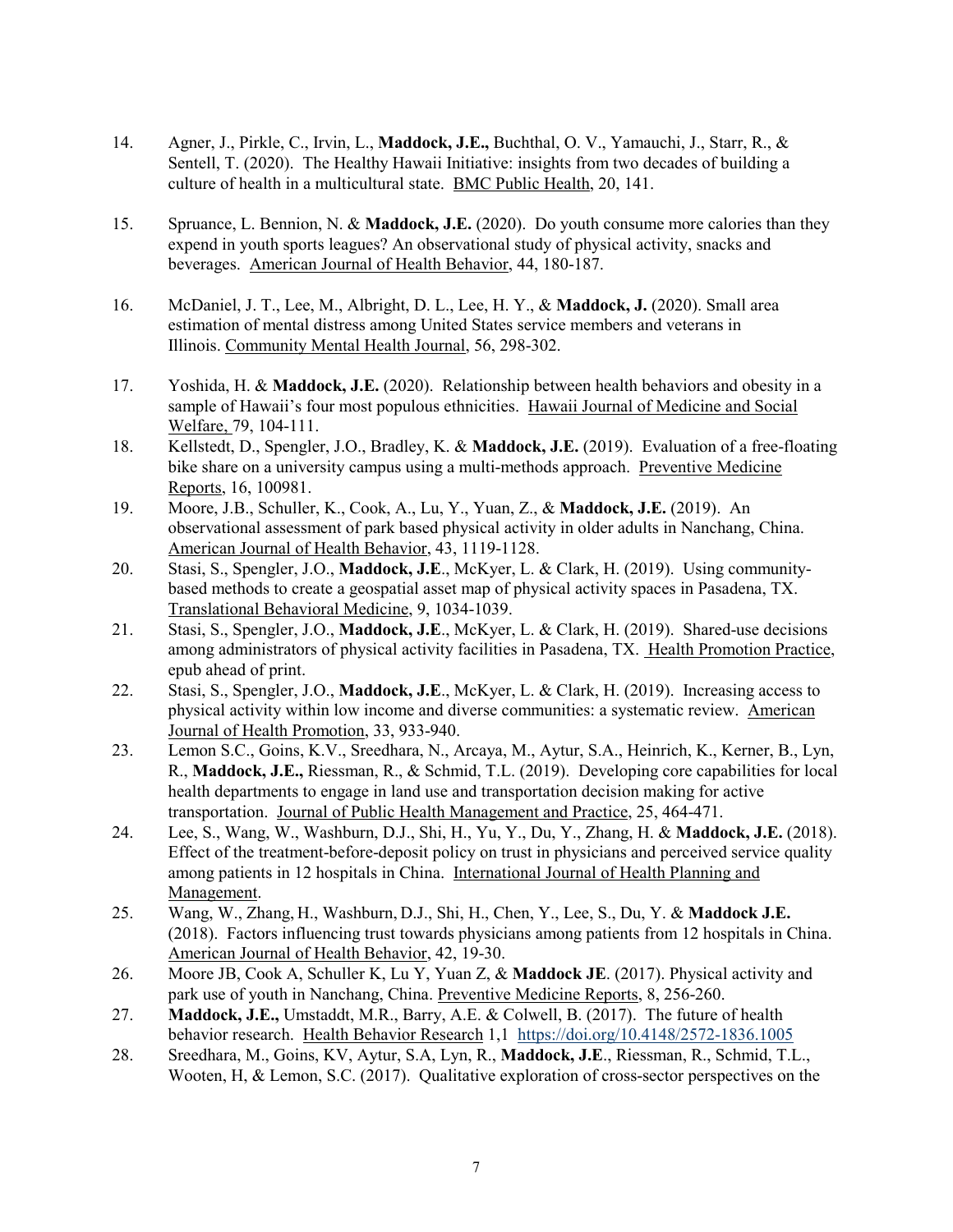contributions of local health departments in land use and transportation policy. Preventing Chronic Disease, 14, E118.

- 29. Fan, S., Yuan, Z., Liao, X., Tu, H., Lan, G., **Maddock, J.E.** & Lu, Y. (2017). A study of parent's perception of air pollution and its effect on their children's respiratory health in Nanchang, China. Journal of Environmental Health, 79, E1-E9.
- 30. Laaser, U., Schroder-Back, P., Eliakimu, E., Czabanowska, K. & the Global Health Think Tank for Sustainable Health and Well-Being. (2018). A code of ethical conduct for the public health profession. Southern Eastern European Journal of Public Health, 9, 3. Available on-line at [http://www.seejph.com/index.php/seejph/issue/view/32.](http://www.seejph.com/index.php/seejph/issue/view/32)
- 31. Joseph, R.P. & **Maddock, J.E.** (2016). Observational Audit Tools to Assess the Physical Environment of Parks for Physical Activity: A Comparative Analysis of Five Measures. Preventing Chronic Disease,15;13:E166.
- 32. Zhang, P. Wu, H., Zhou, X., Lu, Y., Yuan, Z. Moore, J.B. & **Maddock, J.E.** (2016). The association between family and parental factors and obesity among children in Nanchang, China. Frontiers in Public Health 4:162.
- 33. Joseph, R.P. & **Maddock, J.E.** (2016). Observational Park-based Physical Activity Studies: A Systematic Review of the Literature. Preventive Medicine, 89, 257-77.
- 34. McGurk, M. & **Maddock, J.E.** (2016). Changes in policymaker attitudes toward Active Living Communities (ALC) issues in Hawaii, 2007-2013. Journal of Physical Activity and Health, 13, 1056-1062.
- 35. Chang, A.L., Yoshino, K.D., Sentell, T., Miyamura, J., **Maddock, J.E.** & Pacheco, M. (2016). Comparison of cesarean delivery rates in urban and rural hospitals in Hawaii. Maternal and Child Health Journal, 20, 1965-70.
- 36. Choy, L.B., **Maddock, J.E.,** Brody, B., Richards, K. & Braun, K.L. (2016). Examining the role of a community coalition in facilitating policy and environmental changes to promote physical activity: the case of Get Fit Kauai. Translational Behavioral Medicine, 6, 638-647.
- 37. Lan, G., Yuan Z., **Maddock, J.E.** Cook, A., Chu, Y., Pan, B., Tu, H., Fan, S. Liao, X. & Lu, Y. (2016). Public perception of air pollution and health effects in Nanchang, China. Air Quality, Atmosphere and Health, 9, 951-959.
- 38. Pacheco, M., Katz, A.R., Hayes, D. & **Maddock, J.E.** (2016). Physician survey assessing pelvic inflammatory disease knowledge and attitudes to identify diagnosing and reporting barriers. Women's Health Issues, 26, 27-33.
- 39. Hong, T., Liao, X., Schuller, K., Cook, A., Fan, S., Lan, G., Lu, Y., Yuan, Z., Moore, J.B. & **Maddock, J.E.** (2015). Insights from an observational assessment of park-based physical activity in Nanchang, China. Preventive Medicine Reports, 2, 930-934.
- 40. **Maddock, J.E.,** McGurk, M., & Lee, T. (2015). Attitudes of policy makers in Hawaii towards public health and related issues before and after an economic recession in the United States. Frontiers in Public Health – Public Health Education and Promotion, 3, 146, doi: 10:3389/fpubh.2015.00146
- 41. Wang K., Wu, J., Wang, R., Tang Y., Chen R., **Maddock, J.E.** & Lu, Y. (2015). Analysis of residents' willingness to pay to reduce air pollution to improve children's health in community and hospital settings in Shanghai, China. Science of the Total Environment, 533, 283-289.
- 42. Wang ML, Goins K, Anatchkova M, Brownson RC, Evenson K, **Maddock J.E.,** Clausen KE, & Lemon SC. (2016). Priorities of Municipal Policymakers in Relation to Physical Activity and the Built Environment: A latent cluster analysis. J Public Health Management and Practice, 22, 221- 230.
- 43. Hsu, L., Pacheco, M. Crabtree, C., & **Maddock, J.E.** (2015). Using concept mapping in the development of a school of public health. Hawaii Journal of Medicine and Public Health, 74, 224-229.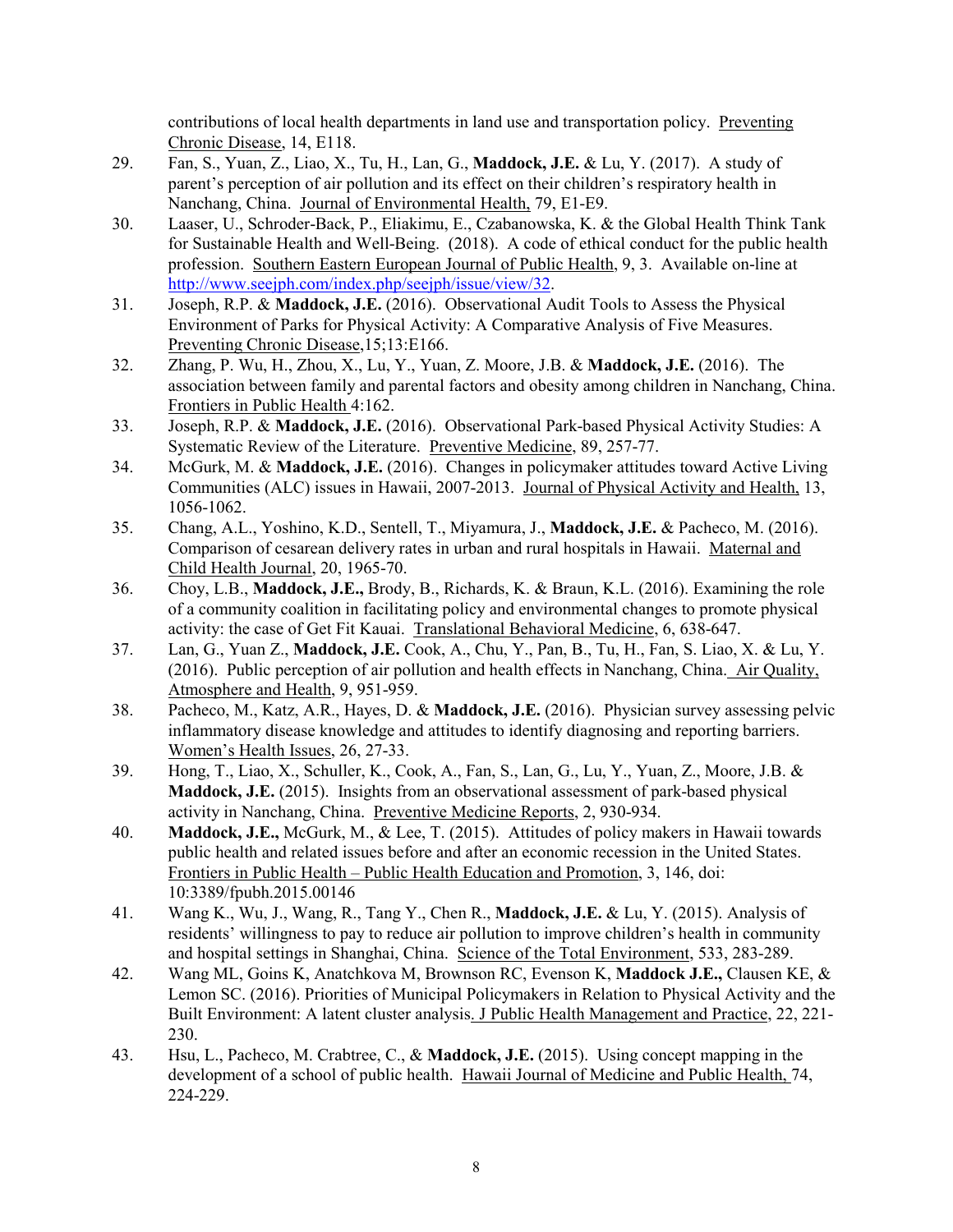- 44. Xiong, L. Tu, H., **Maddock, J.E.,** Fan, S., Lan G., Yuan, ZK, & Lu Y. (2015). Residents' perception of air quality, pollution sources and air pollution control in Nanchang, China. Atmospheric Pollution Research, 6, 835-841.
- 45. Wang, R., Yang Y, Chen R., Kan H., Wu, J., Wang K., **Maddock J.E.** & Lu, Y. (2015). Knowledge, attitudes and practices (KAP) of the relationship between air pollution and children's respiratory health in Shanghai, China. International Journal of Environmental Research and Public Health, 12, 1834-1848.
- 46. Buchthal, O.V. & **Maddock, J.E.** (2015). Mapping the possibilities: using network analysis to identify opportunities for building partnerships with diverse low-income communities. Journal of Nutrition Education and Behavior, 47, 300-307.
- 47. Xie, X., Wu, H., Lee, T., Wang, C.M.B., Zhou, X., Lu, Y., Yuan, Z., & **Maddock, J.E.** (2014). Gender differences in healthy home environments related to childhood obesity in Nanchang, China. Childhood Obesity, 10, 416-423.
- 48. Lee, T.L., **Maddock, J.E.,** Zhang P., Jiang Z., Zhang L.J., Li, D., Zhou X.J., Yuan, Z.K. & Lu, Y. (2014). Caretakers' perceptions of air quality and its effects on their children in Nanchang, China. Global Health Journal, 1 (2), 37-43.
- 49. Lemon SC, Valentine Goins K, Schneider KL, Brownson RC, Valko CA, Evenson KR, Eyler AA, Heinrich KM, Litt J, Lyn R, Reed HL, O'Hara Thompkins N, & **Maddock J.** (2015). Municipal officials participation in built environment policy development in the United States. American Journal of Health Promotion, 30, 42-49.
- 50. Pomp, S., Keller, S. & **Maddock, J.E.** (2015). Associations of Depressive Symptoms with Health Behaviors, Stress, and Self-assessed Health Status in Hawai'i. A Population Study. Asia-Pacific Journal of Public Health, 27, 1907-1917.
- 51. Cui, D., Gan, T., Mao, Z. & **Maddock, J.** (2014). Comparative research on tobacco control policy between the USA and China. Global Health Journal, 1, 23-28 [Published in Mandarin]
- 52. Zhang L., Yuan Z., **Maddock, J.E.,** Zou, J., Zheng, Z. Zhou W. & Zheng H. (2014). Chronic disease prevalence and influencing factors among rural residents in Jiangxi, China. International Health, 6, 106-111.
- 53. Zhang L., Yuan Z., **Maddock, J.E.,** Zhang, P. Jiang, Z., Lee T., Zou, J. & Lu, Y. (2014). Air quality and environmental protection concerns among residents in Nanchang, China. Air Quality, Atmosphere & Health, 7, 441-448.
- 54. Zhang, M.X., Rodericks, R., Lee S., & **Maddock, J.E.** (2014). Public objections to environmental tobacco smoke among adults in Hawaii. Global Health Journal, 1, 29-36.
- 55. Zou, Y.L. & **Maddock, J.E.** (2014). Features, experiences and insights of the Healthy Hawaii Initiative program. {published in Mandarin}. Modern Preventive Medicine, 14, 2572-2574.
- 56. Eyler, A., Chiquri, J., **Maddock, J.E.** et al. (2014). Opportunity Meets Planning: An assessment of the physical activity emphasis in state obesity-related plans. Journal of Physical Activity and Health, 11, 45-50.
- 57. Goins, K.V., Schneider, K.L., Brownson, R., Carnoske, C., Evenson, K.R., Eyler, A., Heinrich, K., Litt, J., Lyn R., **Maddock, J.E**., Reed H., O'Hara Tomkins, N., & Lemon, S.C. (2013). Municipal officials' perceived barriers to consideration of physical activity in community design decision making. Journal of Public Health Practice and Management., 19, S65-S73, doi: 10.1097/PHH.0b013e318284970e.
- 58. Bornstein D., Carnoske C., Tabak, R., **Maddock J.E.,** Hooker, S.P. & Evenson, K.R. (2013). Factors related to partner involvement in the development of the U.S. National Physical Activity Plan. Journal of Public Health Management and Practice, 19 S8-16.
- 59. Wills TA, Bantum E, Pokhrel P, **Maddock, J.E.**, Ainette, M.G., Morehouse, E. & Fenster, B. (2013). A dual-process model of early substance use: tests in two diverse populations. Health Psychology, 32, 533-542.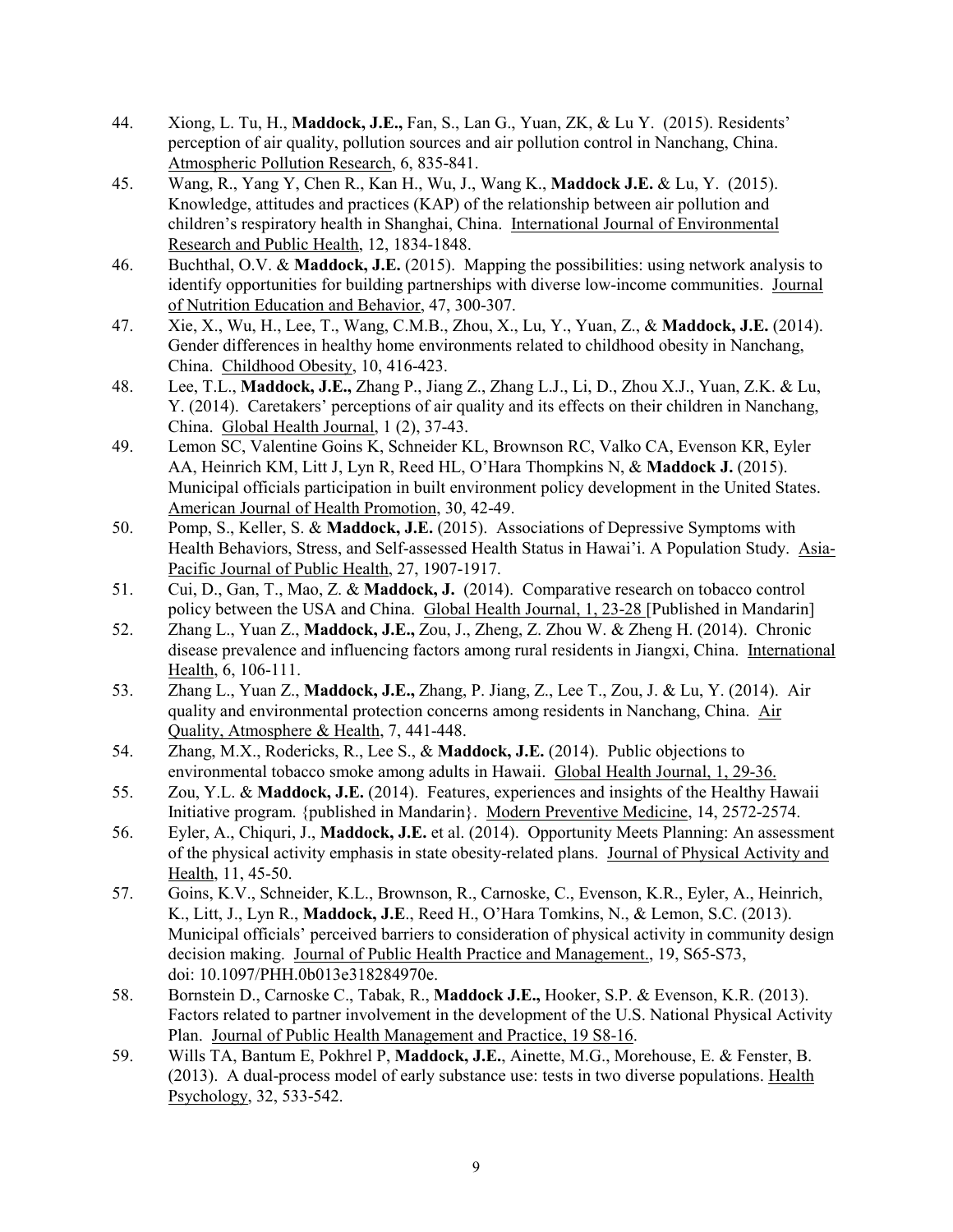- 60. Buchthal, O.V., Iskandar, L., Tanaguchi, N. & **Maddock, J.E.** (2013). Assessing state level active living promotion using network analysis. Journal of Physical Activity and Health,10,19- 32.
- 61. Taniguchi, N. K., Taualii, M., & **Maddock, J.E.** (2012). A Comparative Analysis of Indigenous Research Guidelines to Inform Genomic Research in Indigenous Communities. The International Indigenous Policy Journal, 3(1) . Retrieved from: [http://ir.lib.uwo.ca/iipj/vol3/iss1/6.](http://ir.lib.uwo.ca/iipj/vol3/iss1/6)
- 62. Albright CL, Steffen AD, Novonty R, Nigg CR, Wilkens LR, Saiki K, Yamada P, Hedemark, B, **Maddock JE**, Dunn AL, Brown WJ. (2012). Baseline Results from Hawaii's Nā Mikimiki Project: A Physical Activity Intervention Tailored to Multiethnic Postpartum Women. Women and Health., 52, 265-91.
- 63. Zou, Y., Zhang, M., **Maddock, J.E.** (2012). Assessing physical activity and related correlates among adults in Hawaii. Hawaii Journal of Medicine and Public Health.
- 64. Suau, L.J., Floyd, M. F., Spengler, J.O., **Maddock, J.E.,** & Gobster, P. H. (2012). Energy expenditure associate with the use of neighborhood parks in two cities. Journal of Public Health Practice and Management 18(5): 440-4.
- 65. **Maddock, J.E.,** Ramirez, V., Heinrich, K.M., Zhang, M., & Brunner, I.M. (2012). A statewide observational assessment of the pedestrian and cycling environment in Hawaii, 2010. Preventing Chronic Disease, 9: 110096.
- 66. Spengler, J.O., Connaughton, D.P. & **Maddock, J.E.** (2011). Liability concerns and access to school recreational facilities in underserved communities. American Journal of Preventive Medicine, 41, 415-420 [PMID: 21961469].
- 67. Chung-Do J.J., Davis, E., Lee, S., Jokura, Y., Choy, L., & **Maddock, J.E.** (2011). An observational study of physical activity in parks in Asian and Pacific Islander communities in urban Honolulu. Preventing Chronic Disease, 8 A105. [PMID: 21843410]
- 68. Heinrich, K.M.,& **Maddock, J.E.** (2011). Multiple Health Behaviors in Adults with Risk Factors for Cardiovascular Disease. The Permanente Journal, 15, 12-18. [PMID: 21505612]
- 69. Lippke, S., Nigg, C.R., & **Maddock J.E.** (2011). Health-Promoting and Health-Risk Behaviors: Theory-driven Analyses of Multiple Health Behavior Change in Three International Samples. International Journal of Behavioral Medicine DOI 10.1007/s12529-010-9135-4. [PMID: 21234735]
- 70. Lee, M.T. Bracamontes, J. Mosier, E., Davis, J. & **Maddock, J.E.** (2011). Preferred Smoking Cessation Methods for Asian or Pacific Islander Household Smokers Who Live with Hospitalized Children. Hawai'i Medical Journal, 70, 48-51. [PMID: 21365541]
- 71. Heinrich, K.M., Aki, N,. Hansen-Smith H., Fenton M. & **Maddock, J.E.** (2011) A comprehensive multi-level approach for passing safe routes to school and complete streets policies in Hawai'i. Journal of Physical Activity and Health, 8, S35-40. [PMID: 21350254]
- 72. Spengler JO, Floyd M.F., **Maddock, J.E.,** Gobster, P., Suau, L. & Norman, G.J. (2011). Correlates of park-based physical activity among children in diverse communities: Results from an observational study in two cities. American Journal of Health Promotion, 25, e1-e9. [PMID: 21534825]
- 73. Buchthal, O.V., Doff, A.L., Hsu, L.A., Silbanuz, A., Heinrich, K.M., & **Maddock, J.E.** (2011). Avoiding a knowledge gap in a multiethnic statewide social marketing campaign – is cultural tailoring sufficient? Journal of Health Communication, 16, 314-327. [PMID: 21298585]
- 74. Heinrich, K.M., **Maddock, J.E.** & Bauman, A. (2011) Exploring the relationship between physical activity knowledge, health outcomes expectancies and behavior. Journal of Physical Activity and Health 8, 404-409. [PMID: 21487140]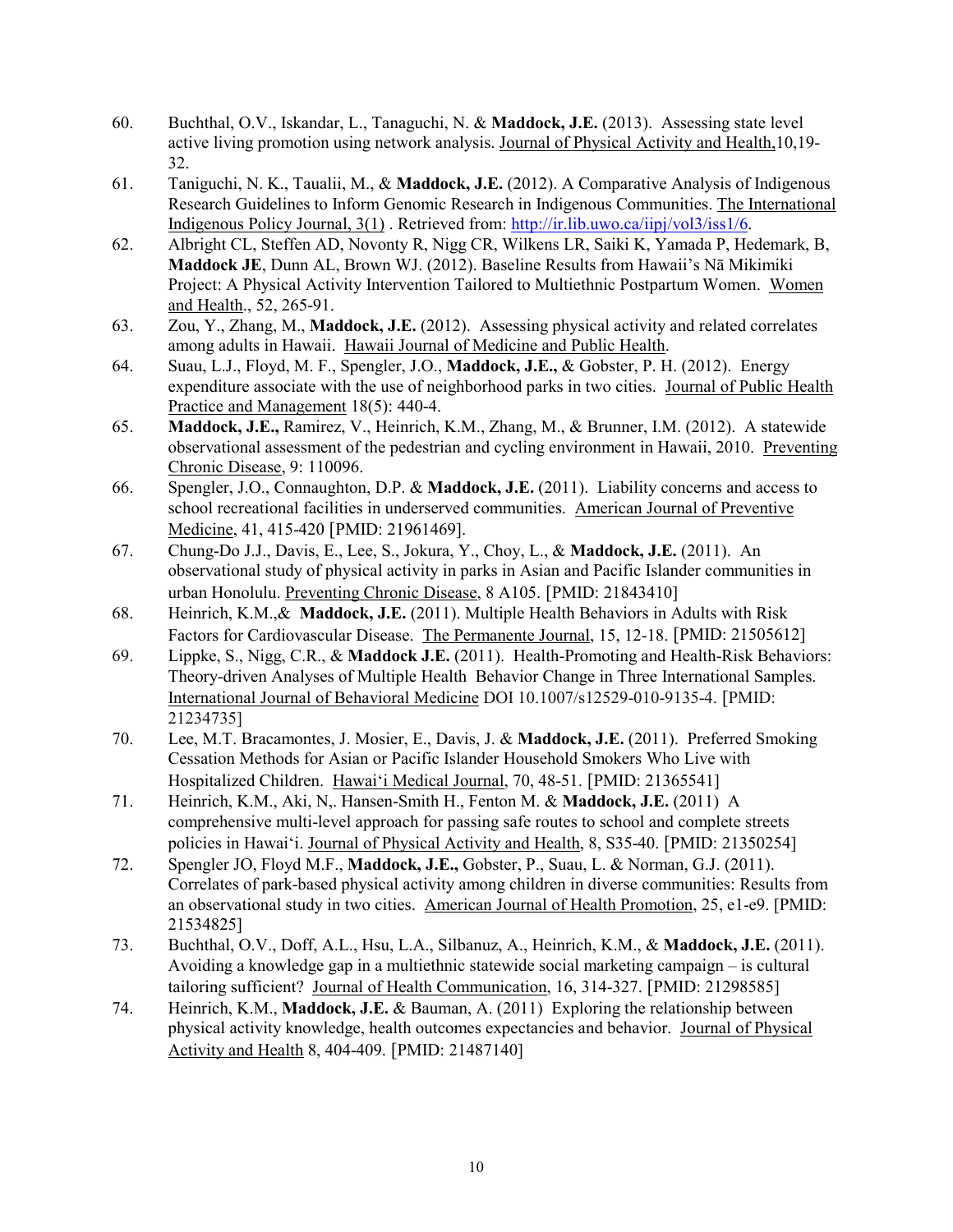- 75. Yan, H., Li, L., Bi, Y., Xu, X., Li, S., & **Maddock, J.E.** (2010). Family and Peer Influences on Sexual Behavior among Female College Students in Wuhan, China. Women & Health, 50, 767- 782. [PMID: 21170818]
- 76. Eyler, A.A., Brownson, R.C., Aytur, S., Cradock, A., Doescher, M., Evenson, K.R., Kerr, J., **Maddock, J.E.,** Pluto, D., Steinman, L., O'Hara Tompkins, N., Troped, P., & Schmid, P. (2010). Is state physical education legislation evidence-based? A content analysis. Journal of School Health, 80, 326-32. [PMID: 20591097]
- 77. Lee, R.E., Heinrich, K.M., Medina, A.V., Regan, G.R., Reese-Smith, J.Y., Jokura, Y. & **Maddock, J.E.** (2010). A picture of healthful food environments in two diverse urban cities. Environmental Health Insights, 4, 49-60. [PMID: 20706621]
- 78. Zhang, D., Bi, Y., **Maddock, J.E.** & Li S. (2010). Sexual and reproductive health knowledge among female college students in Wuhan, China. Asia-Pacific Journal of Public Health, 22, 118- 26. [PMID: 20032041]
- 79. Albright, C.L., **Maddock, J.E**. & Nigg, C.R. (2009). Increasing physical activity in postpartum multiethnic women in Hawaii: results from a pilot study. BMC Women's Health, 9:4. [PMID: 19254387]
- 80. Parrish, J.W., Katz, A.R., Grove, J.S., **Maddock, J.E.** & Myhre, S. (2009). Characteristics of women seeking emergency contraception at a university-based women's health clinic. American Journal of Obstetrics and Gynecology, 201, e1-7. [PMID: 19426957]
- 81. Nigg, C.R., Lippke, S. & **Maddock, J.E.** (2009). Factorial invariance of the Theory of Planned Behavior applied to physical activity across gender, age and ethnic groups. Psychology of Sport and Exercise, 10, 219-225.
- 82. **Maddock, J.E.,** O'Riordan, D.L., Lee, T., Mayer, J. & McKenzie, T. (2009). Use of Sunglasses in Public Outdoor Recreation Settings in Honolulu, Hawaii. Optometry and Vision Science, 86, 165-166. [PMID: 19156011]
- 83. **Maddock, J.E.,** Reger-Nash, B., Heinrich, K., Leyden, K. & Bias, T. (2009). Priority of activity-friendly community issues among key decision makers in Hawaii. Journal of Physical Activity and Health,6, 386-390. [PMID: 19564669]
- 84. Kittinger, D.S., Mayet, S.T., Niess, S., Kopera, J., Keller, S. & **Maddock, J.E**. (2008). Examining the predictive value of the Theory of Planned Behavior and stages of change on fruit and vegetable intake. Hawaii Journal of Public Health, 1, 45-51.
- 85. Mau, M.K., Wong, K.N., Effrid, J., West, M., Saito, E. & **Maddock, J.E.** (2008). Association of environmental factors of obesity across three communities with varying Native Hawaiian population densities. Hawaii Medical Journal, 67, 233-6. [PMID: 18853897]
- 86. Heinrich, K.M., Hsu, LJY, Johnson, C.B., Jokura, Y., Rider, M. & **Maddock, J.E.** (2008). Food security issues for low-income Hawaii residents. Asia-Pacific Journal of Public Health, 20 Supp 64-69. [PMID: 19533863]
- 87. Heinrich, K.M., Jokura, Y. & **Maddock, J.E**. (2008). Exercise self efficacy and social norms as psychological predictors of exercise behavior. Athletic Insight, 10(2) Available on-line at: [www.athleticinsight.com.](http://www.athleticinsight.com/)
- 88. Nigg, C.R., Borelli, B., **Maddock, J.E.** & Dishman, R. K. (2008). A theory of physical activity maintenance. Applied Psychology: An International Review, 57, 544-560.
- 89. Keller, S., **Maddock, J.E**., Hannover, W., Thyrian, R.J. & Blaser, H-D (2008). Multiple health risk behaviors in German first year university students. Preventive Medicine, 46, 189-195. [PMID: 18242666]
- 90. Brownson, R.C., Kelly, C.M., Eyler, A.A., Carnoske, C., Grost, L., Handy, S.L., **Maddock, J.E**., Pluto, D., Ritacco, B.A., Sallis, J.F., Schmid, T.L. (2008). Environmental and policy approaches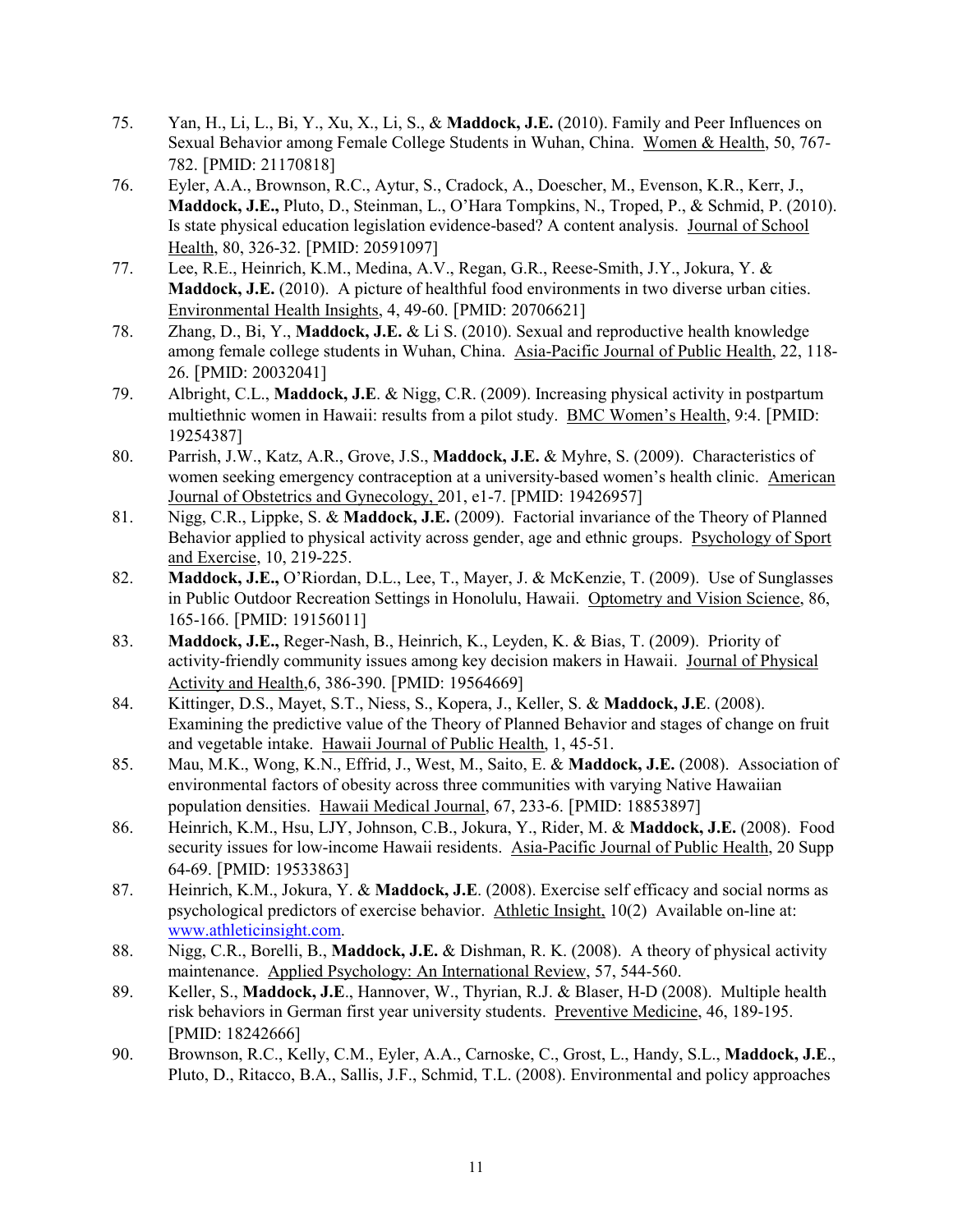for promoting physical activity in the United States: a research agenda. Journal of Physical Activity and Health, 5, 488-503. [PMID: 18648115]

- 91. Floyd, M. F., Spengler, J.O., **Maddock, J.E.,** Gobster, P. H. & Suau, L. (2008). Park-based physical activity in diverse communities of two US cities: an observational study. American Journal of Preventive Medicine, 34, 299-305. [PMID: 18374243]
- 92. Eyler, A., Brownson, R.C., Evenson, K.R., Levinger, D., **Maddock, J.E.,** Pluto, D., Troped, P.J., Schmid, T.L., Carnoske, C., Richards, K.L., & Steinman, L.E. (2008). The power of policy in the development of community trails. Journal of Health Politics, Policy and Law, 33, 407-427. [PMID: 18469168]
- 93. **Maddock, J.E.,** Silbanuz, A., & Reger-Nash, B. (2008). Formative research to develop a mass media campaign to increase physical activity and nutrition in a multiethnic state. Journal of Health Communication, 13, 208-215. [PMID: 18569354]
- 94. Choy, L., McGurk, M., Tamashiro, R., Nett, B. & **Maddock, J.E.** (2008). Increasing safe places for physical activity through a joint use agreement: a case study in urban Honolulu. Preventing Chronic Disease, 5(3) Available on-line at www.cdc.gov/pcd. [PMID: 18558041]
- 95. Floyd, M. F., Spengler, J.O., **Maddock, J.E.,** & Gobster, P. H. (2008). Environmental and social correlates of physical activity in neighborhood parks: An observational study in Tampa and Chicago. Leisure Sciences, 30, 360-375.
- 96. Heinrich, K.M., Johnson, C. B., Jokura, Y., Nett, B. & **Maddock, J.E**. (2008). A survey of policies and local ordinances supporting physical activity in Hawaii's counties. Preventing Chronic Disease, 5 available on-line at www.cdc.gov/pcd. [PMID: 18082008]
- 97. Ahedo, A.M., Lee, T.W., Pan, J., Heinrich, K.M., Keller, S. & **Maddock, J.E.** (2007). Factors affecting the consumption of away from home foods in Hawaii residents. Californian Journal of Health Promotion, 5(2) 1-12.
- 98. Tomioka, M. & **Maddock, J.E.** (2007). Predictors of smoking and alcohol use in Japanese and Japanese-American college students. Californian Journal of Health Promotion, 5(2) 45-57.
- 99. Gentry, L.A., Chung, J.J., Aung, N., Keller, S., Heinrich, K.M, & **Maddock, J.E.** (2007). Gender differences in stress and coping among adults living in Hawaii. Californian Journal of Health Promotion, 5(2), 89-102.
- 100. Barnett, J.D., Nigg, C.R., De Bourdeaudhuij, I., Maglione, C. & **Maddock, J.E**. (2007). The effect of item order on physical activity estimates using the IPAQ. Californian Journal of Health Promotion, 5, 23-29.
- 101. **Maddock, J.E.,** O'Riordan, D.L., Lunde, K.B., & Steffen, A. (2007). Sun protection practices of beachgoers using a reliable observational measure. Annals of Behavioral Medicine, 34, 100-103. [PMID: 17688402]
- 102. Lippke, S., Nigg, C.R. & **Maddock, J.E.** (2007). The Theory of Planned Behavior within the Stages of the Transtheoretical Model: Latent Structural Modeling of Stage-Specific Prediction Patterns in Physical Activity. Structural Equation Modeling, 14, 649-670.
- 103. **Maddock, J.E.,** Maglione, C.A., Barnett, J.D., Cabot, C., Jackson, J. & Reger-Nash, B. (2007). Statewide implementation of the 1% or Less campaign. Health Education and Behavior, 34, 953- 963. [PMID: 17200101]
- 104. Keller, S., **Maddock, J.E.,** Laforge, R.G., & Velicer, W.F. (2007). Binge drinking and health behavior in medical students. Addictive Behaviors, 32, 505-515. [PMID: 16820268]
- 105. Glanz, K., Leakey, T., Lunde, K., **Maddock, J.E.,** Koga, K., Yamauchi, J., Maskarinec, G., Shigaki, D. (2007). Activating multiethnic youth for smoking prevention: Design and baseline findings from Project SPLASH. Journal of Cancer Education, 22, 56-61. [PMID: 17570811]
- 106. O'Riordan, D.L., Lunde, K., Steffan, A. & **Maddock, J.E.** (2006). Validity of beachgoers' selfreport of their sun habits. Archives of Dermatology, 142, 1304-1311. [PMID: 17043185]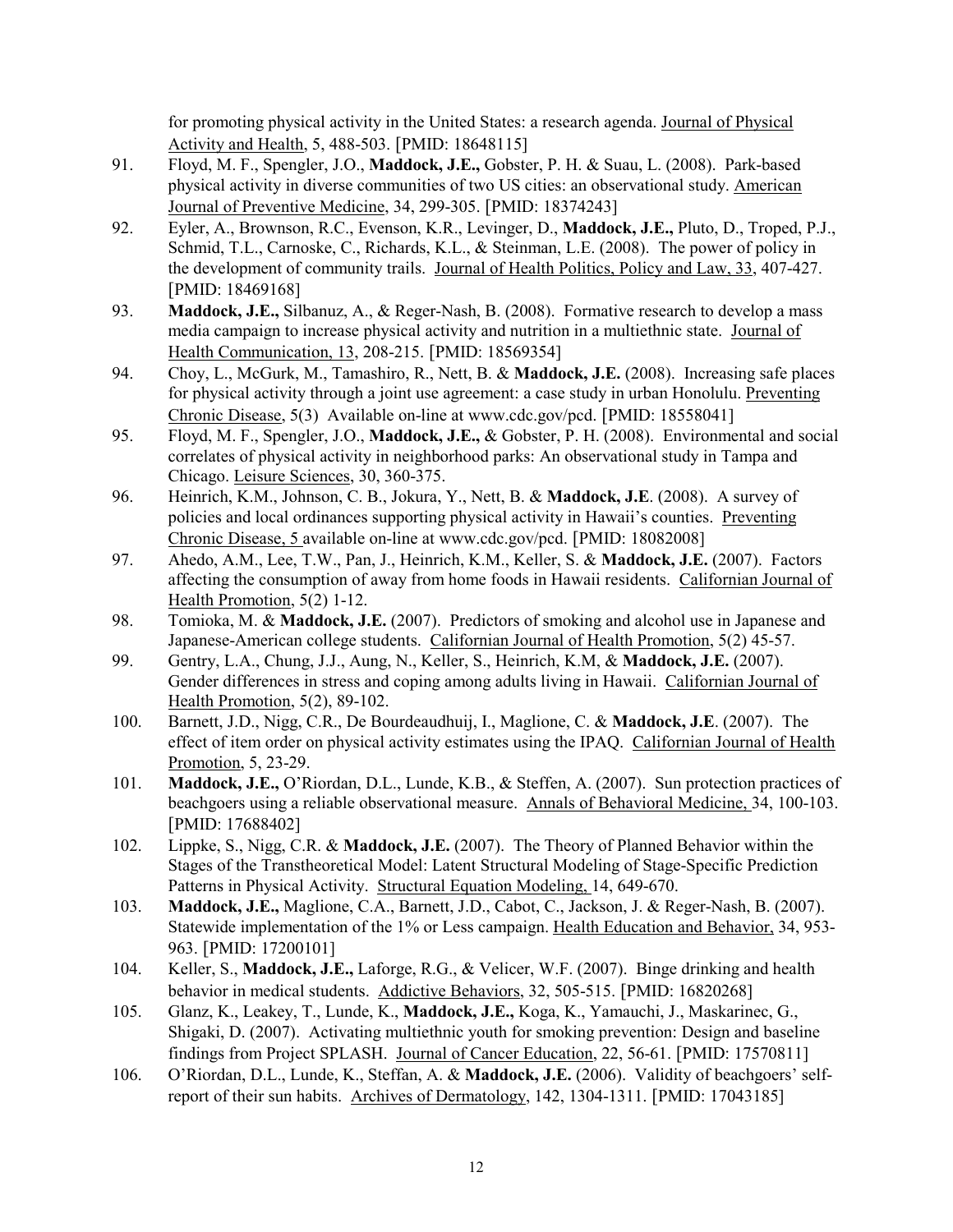- 107. **Maddock, J.E.,** Takeuchi, L., Nett, B., Tanaka, C., Irvin, L., Matsuoka, C. & Wood, B. (2006). Evaluation of a statewide program to reduce chronic disease: the Healthy Hawaii Initiative, 2000-2004. Evaluation and Program Planning, 29, 293-300.
- 108. **Maddock, J.E.** (2006). Evaluation of community-based physical activity programs. Evaluation and Program Planning, 29, 240-241.
- 109. Redding, C.A., **Maddock, J.E.** & Rossi, J.S. (2006). The Sequential Approach to Measurement of Health Behavior Constructs: Issues in Selecting and Developing Measures. Californian Journal of Health Promotion, 4(1), 83-101.
- 110. Noy, L., Walter, M., Segal-Matsunaga, D. & **Maddock, J.E.** (2006). Pediatric obesity: are we under-diagnosing? Assessing pediatric obesity at an urban community health clinic. Hawaii Medical Journal, 64,102-104. [PMID: 16773850]
- 111. Albright, C.L., **Maddock J.E.,** & Nigg, C.R. (2005). Physical activity before pregnancy and following childbirth in a multiethnic sample of healthy women in Hawaii. Women and Health 42 (3), 95-110. [PMID: 16901890]
- 112. Maglione, C., Barnett, J.D. & **Maddock, J.E.** (2005). Correlates of low-fat milk consumption in a multiethnic population. Californian Journal of Health Promotion, 3 (4), 21-27.
- 113. Choy, L. & **Maddock, J.E.** (2005). Correlates of smoke-free policies in homes and cars among Hawaii residents. Californian Journal of Health Promotion, 3 (4), 8-20.
- 114. Matsuoka, C.T., Nett, B., Stromberg, H. & **Maddock, J.E**. (2005). Improving access to physical activity: revitalizing the old Kona Airport walking/jogging path. Californian Journal of Health Promotion, 3 (4), 28-35.
- 115. Tanaka, C.K., Richards, K.L., Takeuchi, L.S.L., Otani, M. & **Maddock, J.E.** (2005). Modifying the Recess Before Lunch program: a pilot study in Kaneohe Elementary School. Californian Journal of Health Promotion, 3 (4), 1-7.
- 116. Yamamura, C.M., Yore, M.M., **Maddock, J.E.,** Nigg, C.R., Buchner, D. & Heath, G.W. (2005). Prevalence of physical activity levels by ethnicity among adults in Hawaii, BRFSS, 2001. Hawaii Medical Journal, 64, 270-273.
- 117. **Maddock, J.E.,** Redding, C.A., Rossi, J.S. & Weinstock, M.A. (2005). Development and validation of an appearance motivation attitudes scale for sun protection. Psychology and Health, 20, 775-788.
- 118. Nigg, C.R., **Maddock, J.E.,** Yamauchi, J.B.P., Pressler, V., Wood, B. & Jackson, S. (2005). The Healthy Hawaii Initiative: a social-ecological approach to promoting healthy communities. American Journal of Health Promotion, 19, 310-313. [PMID: 15768926]
- 119. **Maddock, J.E.** & Glanz, K. (2005). The relationship of proximal normative beliefs and global subjective norms to college students' alcohol consumption. Addictive Behaviors, 30, 315-323. [PMID: 15621402]
- 120. Niederhauser, V.P., **Maddock, J.E.,** LeDoux, F., & Arnold, M. (2005). Building strong and ready army families: a multi-risk reduction health promotion pilot study. Military Medicine, 170, 227-233. [PMID: 15828700]
- 121. **Maddock, J.E.** (2004). The relationship between obesity and the prevalence of fast food restaurants: state level analysis. American Journal of Health Promotion, 19, 137-143. [PMID: 15559714]
- 122. Eakin, P., **Maddock, J.E.**, Kaliko, R., Techur-Pedro, A. & Derauf, D.C. (2004). Sun protection policy among elementary schools in Hawaii. Preventing Chronic Disease, 1, 1-10 available online at [www.cdc.gov/pcd/issues/jul/03\\_0013.htm.](http://www.cdc.gov/pcd/issues/jul/03_0013.htm) [PMID: 15670426]
- 123. **Maddock, J.E.**, Marshall, C., Nigg, C.R. & Barnett, J.D. (2003). Development and first year results of a psychosocial surveillance system for chronic disease related health behaviors. Californian Journal of Health Promotion, 1(5), 54-64.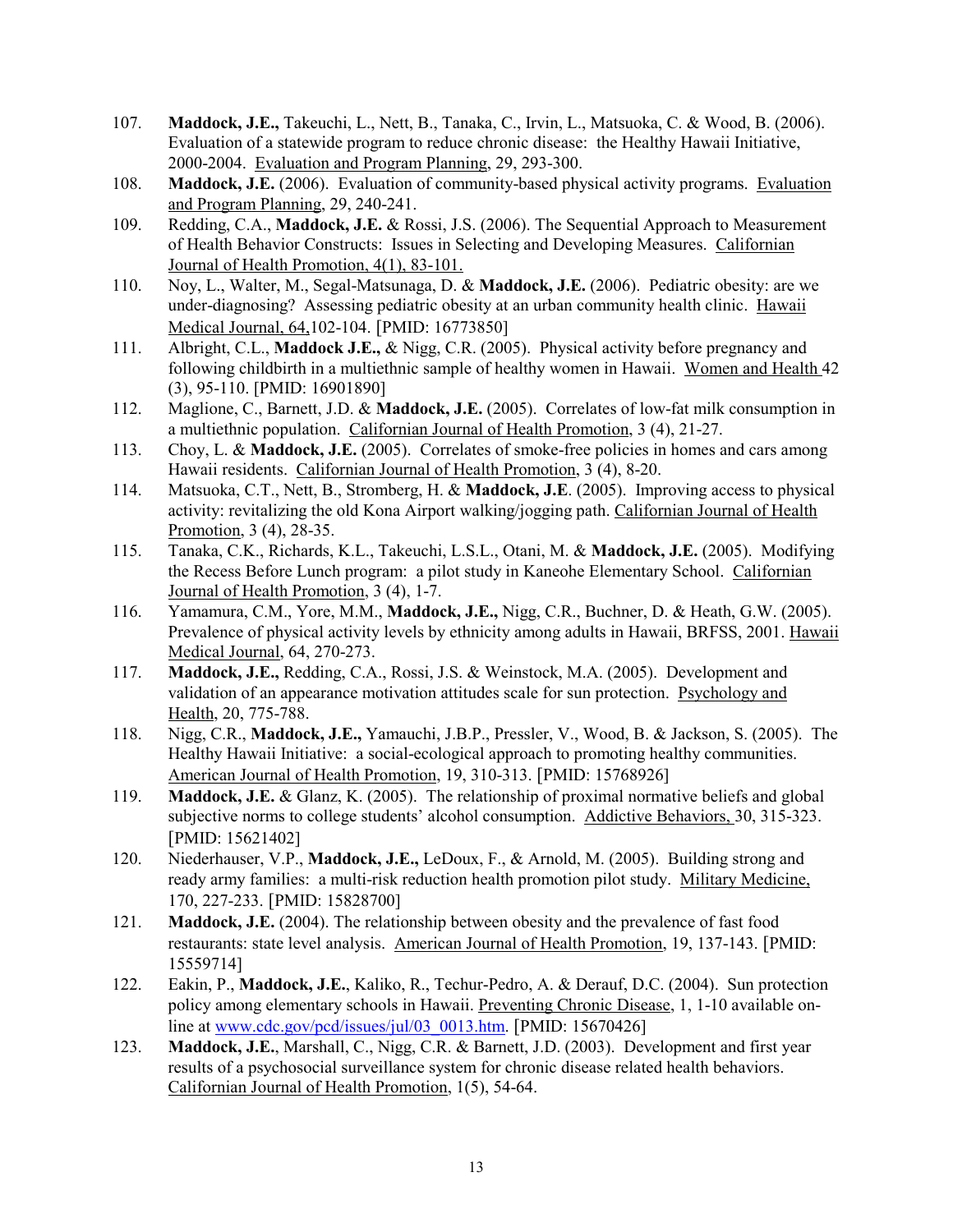- 124. Lee, M.T., Tse, A. & **Maddock, J.E.** (2003). A faculty development workshop to encourage research activity. Medical Education, 37, 1045. [PMID: 14629443]
- 125. Noar, S. M., Laforge, R. G., **Maddock, J. E.,** & Wood., M. D. (2003). Rethinking positive and negative aspects of alcohol use: Suggestions from a comparison of alcohol expectancies and decisional balance. Journal of Studies on Alcohol, 64, 60-69. [PMID: 12608484]
- 126. Read, J.P., Wood, M.D., Kahler, C.W., Palfai, T.P. & **Maddock, J.E.** (2003). Examining the role of drinking motives in college student alcohol use and problems. Psychology of Addictive Behaviors, 17, 13-23. [PMID: 12665077]
- 127. Glanz, K., **Maddock, J. E.**, Shigaki, D. & Sorensen, C.A. (2003). Preventing underage drinking: A "roll of the dice". Addictive Behaviors, 28, 29-38. [PMID: 12507525]
- 128. Weinstock, M.A., Rossi, J.S., Redding, C.A. & **Maddock, J.E.** (2002). Randomized controlled community trial of a multi-component stage matched intervention to increase sun protection among beachgoers. Preventive Medicine, 35, 584-592. Reviewed in Evidence-Based Healthcare (2003) 7, 96-99. [PMID: 12460526]
- 129. Glanz, K., Geller, A.C., Shigaki, D., **Maddock, J.E.** & Isnec, M.R. (2002). A randomized trial of skin cancer prevention in aquatics settings: The Pool Cool program. Health Psychology, 21, 579-587. [PMID: 12433010]
- 130. Geller A, Glanz K, Shigaki D, Isnec MR, Sun T, & **Maddock J.E.** (2001). Impact of skin cancer prevention on outdoor aquatics staff: The Pool Cool program in Hawaii and Massachusetts. Preventive Medicine, 33: 155-161. [PMID: 11522155]
- 131. Glanz, K. **Maddock, J.E.**, Lew, R.A. & Murakami-Akatsuka, L. (2001). A randomized trial of the Hawaii SunSmart Program's impact on outdoor recreation staff. Journal of the American Academy of Dermatology, 44, 973-978. [PMID: 11369909]
- 132. **Maddock, J.E.,** Laforge, R. G., Rossi, J.S. & O'Hare, T. (2001). The college alcohol problems scale. Addictive Behaviors, 26, 385-398. [PMID: 11436930] Instrument available at PsycTESTS and El Centro (in Spanish).
- 133. **Maddock, J. E.** & Rossi, J. S. (2001). Statistical power of articles published in three health psychology related journals. Health Psychology, 20, 76-78. [PMID: 11199069]
- 134. Weinstock, M. A., Rossi, J. S., Redding, C. A., **Maddock, J. E**. & Cottrill, S. (2000). Attitudes and Behaviors of Beachgoers in Southeastern New England: Sun Protection and Skin Cancer (including Melanoma) Primary Prevention. Annals of Behavioral Medicine, 22, 286-293. [PMID: 11253439]
- 135. **Maddock, J. E.,** Laforge, R. G., & Rossi, J. S. (2000). Short form of a situational temptations scale for heavy, episodic drinking. Journal of Substance Abuse, 11(2), 1-8. [PMID: 11026126]
- 136. Glanz, K. & **Maddock, J.E.** (2000). On Judging Models and Theories: Research and Practice, Psychology and Public Health. Journal of Health Psychology, 5, 151-155.
- 137. Redding, C. A., Prochaska, J. O., Pallonen, U. E., Rossi, J. S., Velicer, W. F., Rossi, S. R., Greene, G., Meier, K., Evers, K., Plummer, B. A. & **Maddock, J. E**. (1999). Transtheoretical individualized multimedia expert systems targeting adolescents' health behaviors. Cognitive and Behavioral Practice, 6, 142-151.

## *Books*

- 1. **Maddock, J.E.** & Kellstedt, D. (expected 2022). Hikes and Brews: A Rambler's Guide to a Perfect Day. Under contract with Texas A&M Press.
- 2. Bornstein, D.B., Eyler, A.E., **Maddock, J.E.** & Moore, J.B. (Eds; 2019). Physical Activity and Public Health Practice. Springer Publishing Company, New York, NY.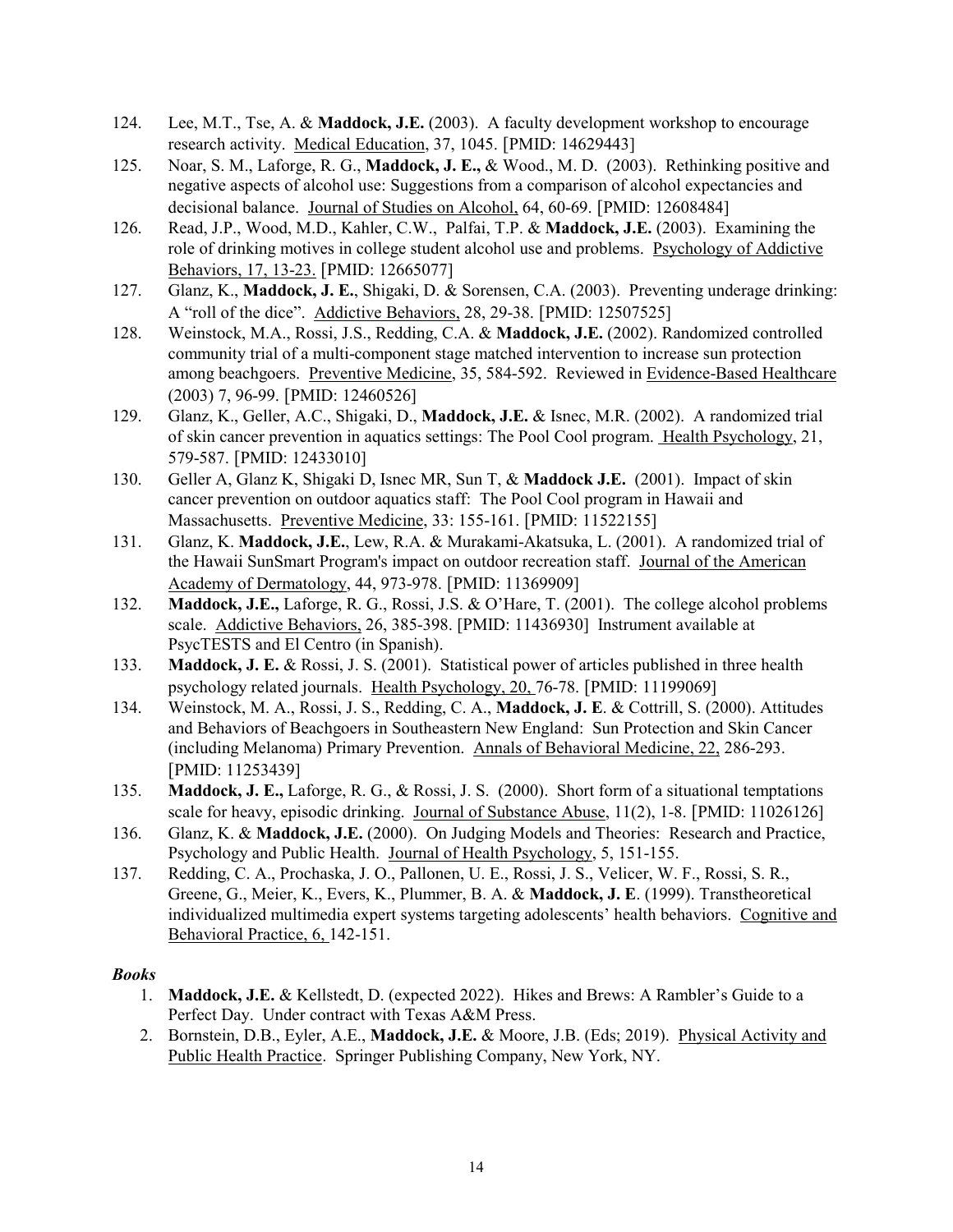- 3. **Maddock, J.E**. (Ed., 2012). Public Health Social and Behavioral Health, (2012). ISBN: 978- 953-51-0620-3, InTech, Available from: [http://www.intechopen.com/books/public-health-social](http://www.intechopen.com/books/public-health-social-and-behavioral-health)[and-behavioral-health](http://www.intechopen.com/books/public-health-social-and-behavioral-health)
- 4. **Maddock, J.E.** (Ed., 2012). Public Health Methodology, Environmental and Systems Issues: 978-953-51-0641-8, InTech, Available from: [http://www.intechopen.com/books/public-health](http://www.intechopen.com/books/public-health-social-and-behavioral-health)[methodology-environmental-and-systems-issues](http://www.intechopen.com/books/public-health-social-and-behavioral-health)

## *Chapters in Books / Monographs*

- 1. Bornstein, D.B. & **Maddock, J.E.** (2019). Effective strategies for building and maintaining coalitions. In Physical Activity and Public Health Practice, eds. D.B. Bornstein, A.A. Eyler, J.E. Maddock & J.B. Moore, Springer Publishing, New York, NY.
- 2. **Maddock, J.E**. & Esparza, L.A. (2019). Developing physical activity plans. In Physical Activity and Public Health Practice, eds. D.B. Bornstein, A.A. Eyler, J.E. Maddock & J.B. Moore, Springer Publishing, New York, NY.
- 3. Moore, J.B., **Maddock, J.E,** Singletary, C.R. & Oniffrey, T.M. (2019). Evaluation of physical activity interventions: impact, outcome and cost evaluations. In Physical Activity and Public Health Practice, eds. D.B. Bornstein, A.A. Eyler, J.E. Maddock & J.B. Moore, Springer Publishing, New York, NY.
- 4. Lemon, S., Goins, K.V., Arcaya, M., Aytur, S., Heinrich, K., **Maddock, J.E.,** Knopdler, M., Lyn, R., Riessman, R., Schmid, T., Sreedhara, M. & Wooten, H. (2017). Capabilities for public health agency involvement in land use and transportation decision making to increase active transportation opportunity. Physical Activity Policy Research Network, Worcester, MA.
- 5. **Maddock, J.E.,** Irvin, L., Silbanuz, A. & Reger-Nash, W. (2014). Start.Living.Healthy. Using Mass Media to Increase Physical Activity in Hawaii. In Implementing Physical Activity Strategies. (eds. R. Pate & D. Buchner) Human Kinetics. Champaign, Il.
- 6. **Maddock, J.E.,** Barnett, J.D. Marshall, C.S. & Nigg, C.R. (2012). Testing the Assumptions of Stage of Change for Fruit and Vegetable Consumption: A Naturalistic Study, Public Health - Social and Behavioral Health, Prof. Jay Maddock (Ed.), ISBN: 978-953-51-0620-3, InTech, Available from: [http://www.intechopen.com/books/public-health-social-and-behavioral](http://www.intechopen.com/books/public-health-social-and-behavioral-health/an-ecological-model-of-sun-protection)[health/an-ecological-model-of-sun-protection](http://www.intechopen.com/books/public-health-social-and-behavioral-health/an-ecological-model-of-sun-protection)
- 7. **Maddock, J.E**. & Irvin L. (2006). Healthy Hawaii Initiative. Best Practices for Physical Activity Promotion Around the World, ed. S. Matsudo: CELAFISCS and Centers for Disease Control and Prevention, Sao Paulo, Brazil, pp. 47-48.
- 8. **Maddock, J.E.,** Wood, B. & Jackson, S.J. (2005). "The Health Hawaii Initiative. addressing the 10 Essential Services." Global Public Health in the Pacific, eds. D. Neubauer & J. Rae. Honolulu, HI: Hawaii Public Health Association, pp. 202-208.
- 9. Lippke, S., Nigg, C.R., & **Maddock, J.E**. (2004). Testing stage specific predictions of the Theory of Planned Behavior in the stages of the Transtheoretical Model for physical activity. In S. Keller & W.F. Velicer (Eds.), Research on the Transtheoretical Model: Where are we now, where are we going? (pp. 87–88). Lengerich, Germany: Pabst Science Publishers.
- 10. Nigg, C.R., **Maddock, J.E.,** Barnett, J.D. & Marshall, C.S. (2004). Consider using the stages of change for surveillance? In S. Keller & W.F. Velicer (Eds.), Research on the Transtheoretical Model: Where are we now, where are we going? (pp. 87–88). Lengerich, Germany: Pabst Science Publishers.
- 11. **Maddock, J.E.** (2003). Tobacco use in Hawaii: facts, figures and trends. Hawaii Department of Health, Honolulu, HI.
- 12. American Cancer Society (2003). Hawaii Cancer Facts and Figures, 2003-2004. Honolulu, HI. American Cancer Society, Pacific Division. Contributor.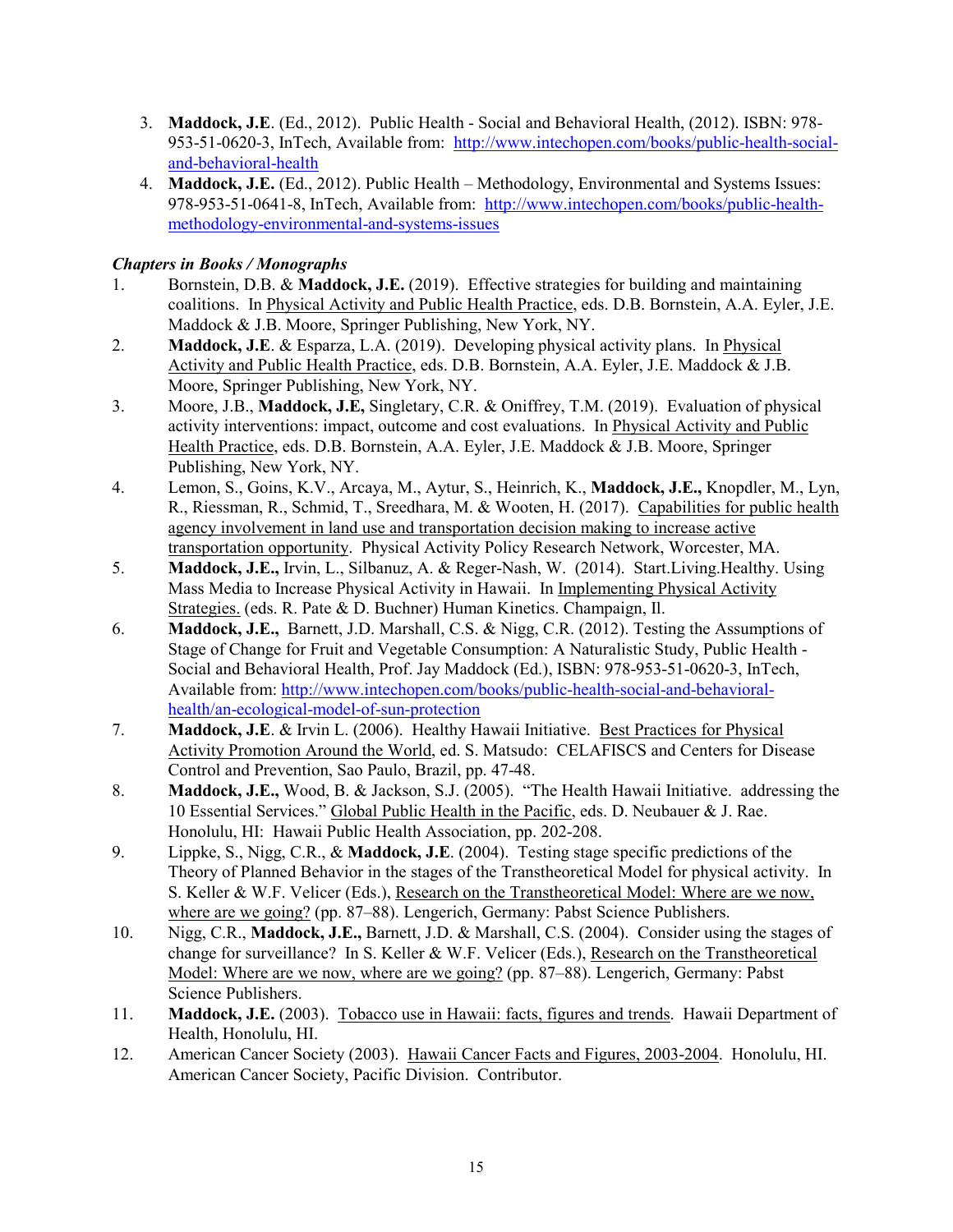- 13. National Cancer Institute. (2003). Cancer in Women of Color Monograph. <http://www.cancercontrol.cancer.gov/womenofcolor/>Contributor.
- 14. **Maddock, J.E.**, Nigg, C.R., & Wagner, A. (2002). Evaluation of the Healthy Hawaii Initiative. Physical Activity Evaluation Handbook. US Department of Health and Human Services, Centers for Disease Control and Prevention, Atlanta, GA, pp. 59-63. Also available in Spanish.
- 15. Glanz K, & **Maddock J. E.** (2002). "Behavior, Health-related." Encyclopedia of Public Health, ed. L. Breslow New York: MacMillan Reference USA, pp. 98-104.

## *Other Professional Publications (Non-peer reviewed)*

- 1. **Maddock, J.E.** & Seguin-Fowler, R. (2021). Healthy eating and active living in a post-pandemic world. Journal of Healthy Eating and Active Living, 1(2) 39-40.
- 2. **Maddock, J.E.** (2020). Your brain's built-in biases insulate your beliefs from contradictory facts. The Conversation, published on December 1, 2020.
- 3. **Maddock, J.E.** & Greer, A. (2020). Health behaviors and pandemics. Health Behavior Research, 3: No. 2, Article 4.
- 4. **Maddock, J.E.** (2020). Sick of COVID-19? Here's why you might have pandemic fatigue. The Conversation, published on October 23, 2020. Also available in Spanish.
- 5. **Maddock, J.E.** & Moore, J.B. (2020). Should public health literacy be a core requirement for college students? Journal of Public Health Management and Practice, 26, 304-305.
- 6. **Maddock, J.E.** & Spruance, L. (2020). Snacks after youth sports add more calories than kids burn while playing, study says. The Conversation, published on January 22, 2020.
- 7. **Maddock, J.E.** (2019). The ecological paradox: can human prosperity and planetary health coexist? Book review of Leuddeke's Survival: one health, one planet, one future. Health Behavior Research, 2(2), 4.
- 8. **Maddock, J.E.** (2019). Why some doctors are prescribing a day in the park or a walk on the beach for good health. The Conversation, published on May 1, 2019.
- 9. **Maddock, J.E.** (2019). Developing a global perspective for health promotion. The Art of Health Promotion.
- 10. **Maddock, J.E.,** Payne, S.A., Jett, S. & Kellman, M. (2018). Translation, dissemination and implementation of public health preparedness research and training: introduction and contents of the volume. American Journal of Public Health, 108(S5), S349-350.
- 11. **Maddock, J.E.** & Moore, J.B. (2019). Dissemination and implementation: the final frontier. Journal of Public Health Practice and Management, 25, 34-35.
- 12. **Maddock, J.E.** (2018). Preparing public health for the unexpected. American Journal of Public Health, 108(S5), S348.
- 13. Madanat, H. & **Maddock, J.E**. (2018). What is the appropriate role of interprofessional education in public health? Journal of Public Health Management and Practice, 24, 412-414.
- 14. **Maddock, J.E.** (2018). 5 charts show why the South is the least healthy region in the US. The Conversation, published on February 5, 2018.
- 15. Moore, J.M., **Maddock, J.E.,** & Brownson, R. (2018). The role of dissemination in promotion and tenure in public health. Journal of Public Health Management and Practice, 24, 1-3.
- 16. National Physical Activity Plan Alliance. Promoting Walking and Walkable Communities Cross-Sector Recommendations from the National Physical Activity Plan Alliance*.* Columbia, SC; 2017. Role: Mass Media Standing Sector Chair.
- 17. Spengler, J.O., Smith, A.D., **Maddock, J.E.** & Stasi, S.M. (2017). Youth sports and physical activity: Innovative perspectives on the role of health care professionals. Journal of Public Health Management and Practice, e-pub ahead of print.
- 18. **Maddock, J.E.** (2017). Why communities should be designing parks for older adults. The Conversation. Published on-line on March 15, 2017.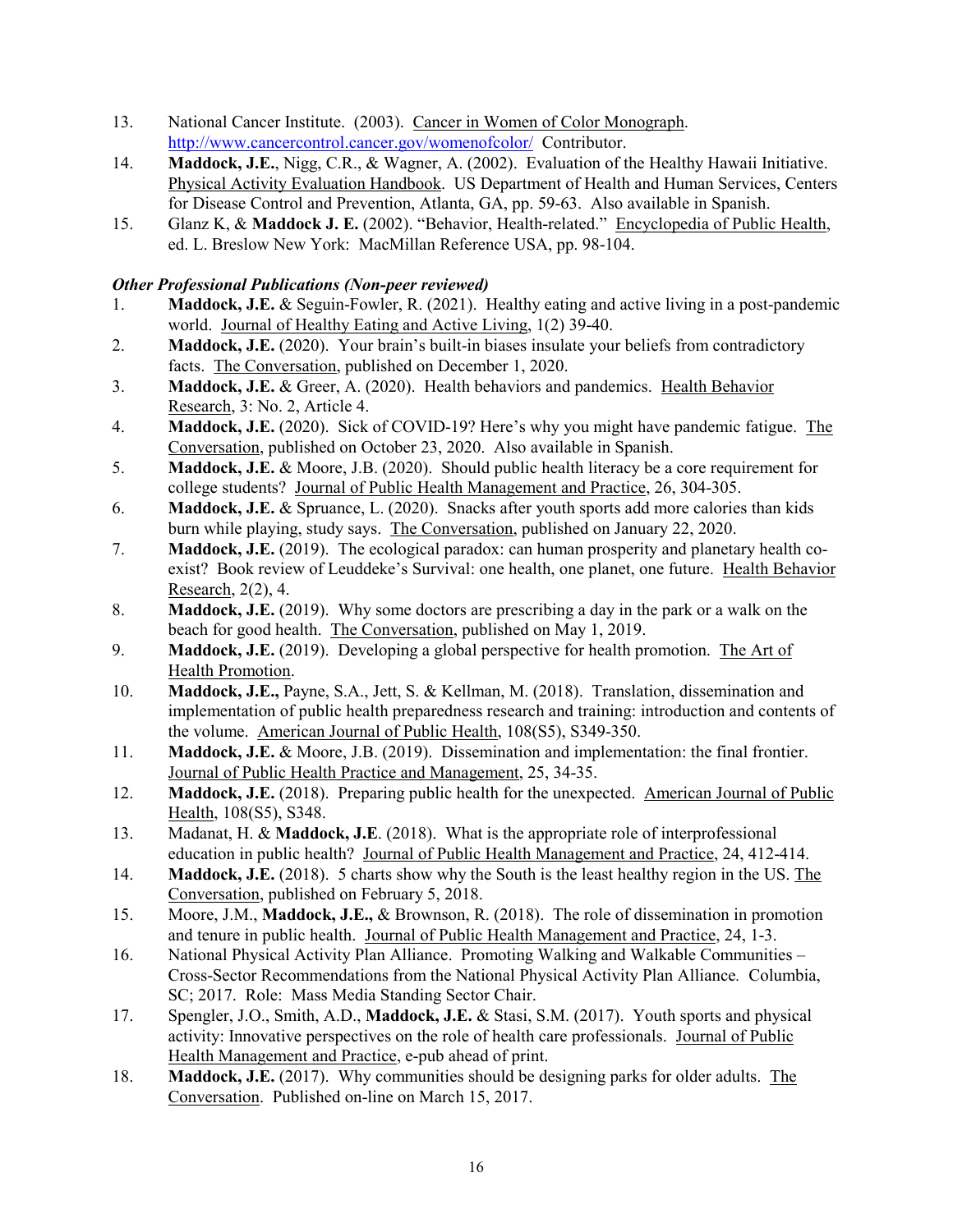- 19. ASPPH Deans and Directors. The US Cancer Moonshot Initiative. The Lancet Oncology, 17, e179-180.
- 20. **Maddock, J.E.** (2016). A road map to population health in a global world. Book review of G.R. Lueddeke's *Global Population Health and Well-Being in the 21<sup>st</sup> Century. PsycCRITIQUES.*
- 21. Floyd, M., Suau, L.J., Layton, R., **Maddock, J.E.** & Bitsura-Meszaros, K. (2016). Cost analysis for improving park facilities to promote park-based physical activity. Published by the North Carolina Cooperative Extension. Available at: [http://content.ces.ncsu.edu/cost-analysis-for](http://content.ces.ncsu.edu/cost-analysis-for-improving-park-facilities-to-promote-park-based-physical-activity)[improving-park-facilities-to-promote-park-based-physical-activity.](http://content.ces.ncsu.edu/cost-analysis-for-improving-park-facilities-to-promote-park-based-physical-activity)
- 22. Choy, L.B., Hensen Smith, H., Espiritu, J., Higa, E. Lee, T. & **Maddock, J.E.** (2015). Initiating bicycle sharing in Hawaii: lessons learned from a small pilot bike sharing program. Hawaii Journal of Medicine and Public Health, 74, 348-351.
- 23. **Maddock, J.E.** (2015). The quest to synthesize all of the world's death and disease. Book review of J.N. Smith's *Epic Measures: One Doctor. Seven Billion Patients.* PsycCRITIQUES, 60, no. 49, Art. 2.
- 24. **S**inclair-White, B.M., Pressler, V., Lowery St. John, T., Okubo, J., Richards, K. Irvin, L.H. & **Maddock, J.E.** (2015). The Tobacco Settlement Special Fund: how investments in prevention saves lives and dollars. Hawaii Journal of Medicine and Public Health, 74, 154-157.
- 25. Binns, C., Chiang, T.L., Mahmud, A.B., Ali, O. & **Maddock, J.E.** (2015). Tributes to Walter Patrick. Asia-Pacific Journal of Public Health, 27, 105-109.
- 26. **Maddock, J.E.** (2015). Using a public health framework to address mental health. Book review of M.T. Compton & R.S. Shim (Eds.) *The Social Determinants of Mental Health*. PsycCRITIQUES, 60, no. 35, Art 4.
- 27. **Maddock, J.E.,** Lu, Y., Mao, Z., Chen, Y., & Yuan Z. (2014). The Hawaii-China Public Health Partnership. Hawaii Journal of Medicine and Public Health, 73, 68-69.
- 28. **Maddock, J.E.** (2014). Academic-Practice Partnerships for Active Living: the Healthy Hawaii Initiative. American Journal of Health Promotion, 28, S112-113.
- 29. **Maddock, J.E.** (2013). Tell me where you live and I will tell you how long you will live. Book review of C. Stock & A. Ellaway (Eds.) *Neighbourhood Structure and Health Promotion*. PsycCRITIQUES, 58, Release 39, Article 7.
- 30. **Maddock, J.E.** & Chung-Do, J.J. (2013). A world without mental illness? Book review of J. Newton's *Preventing Mental Ill-Health: Informing Public Health Planning and Mental Health Practice.* PsycCRITIQUES, Vol. 58, Release 26, Article 8.
- 31. Taualii, M., Delormier, T., & **Maddock, J.E.** (2013). A new and innovative public health specialization founded on traditional knowledge and social justice: Native Hawaiian and Indigenous health. The Hawaii Journal of Medicine and Public Health, 72, 143-144.
- 32. **Maddock, J.E.** (2012). Addressing Physical Activity, Obesity and Wellness in Schools. American Journal of Preventive Medicine, 43, 351-2.
- 33. Moore J. & **Maddock, J.E.** (2012). The role of the public health practitioner in creating active living communities. Journal of Public Health Practice and Management., 18(5): 397-8.
- 34. **Maddock, J.E.** (2012). Using policy to influence health behaviors. The Hawaii Journal of Medicine and Public Health, 71, 51-52.
- 35. **Maddock, J.E.** (2012). Towards an integrated health sciences approach. The Hawaii Journal of Medicine and Public Health, 71, 5.
- 36. **Maddock, J.E.** (2011). Using policy to protect public health in the United States. Public Interest Law Review (China). Available in Mandarin.
- 37. **Maddock, J.E.,** Aki, N.N., Irvin, L., Dang, J.F.K. (2011). Using coalitions to address childhood obesity: the Hawai'i Nutrition and Physical Activity Coalition. Hawai'i Medical Journal 70 (7), 48.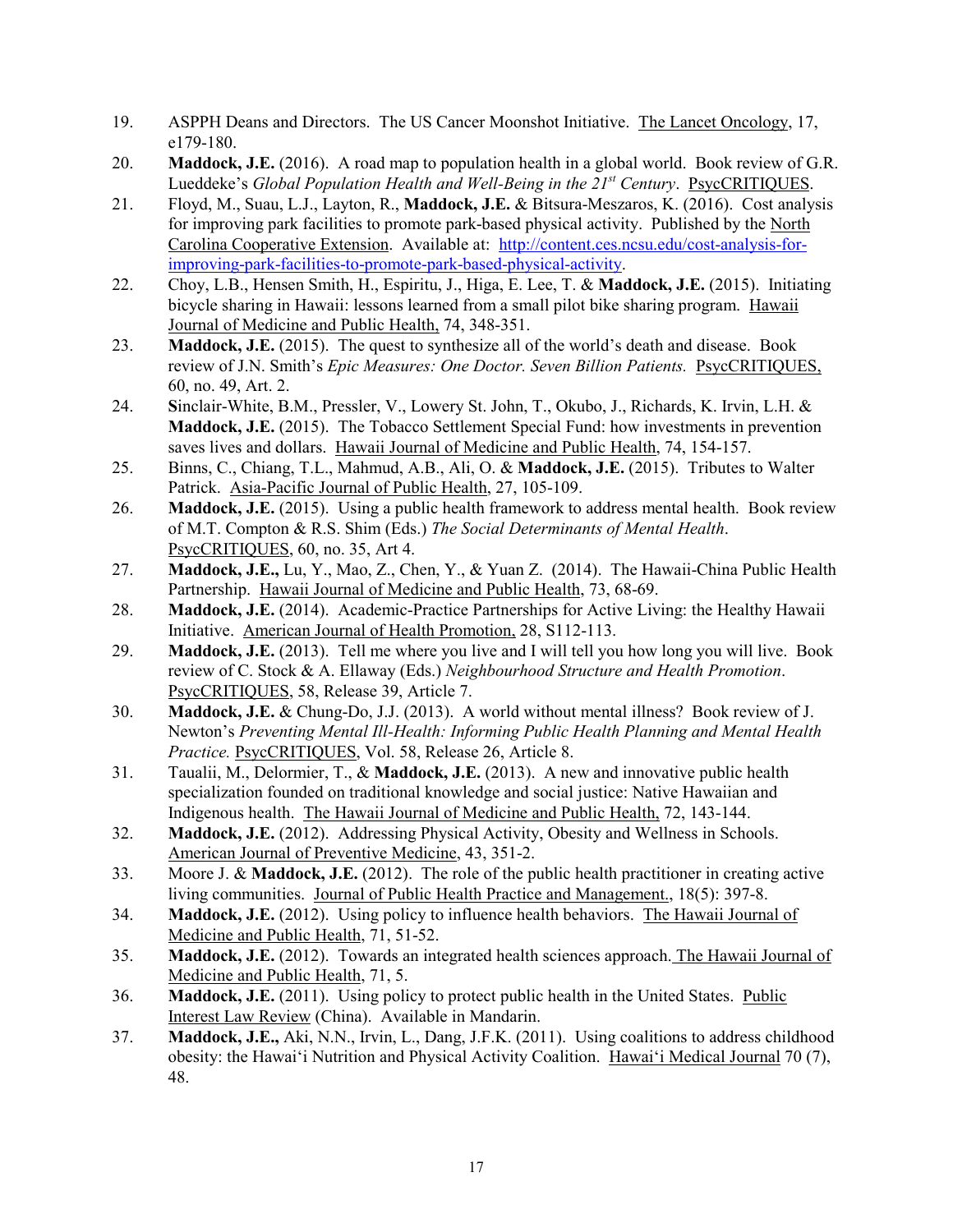- 38. **Maddock, J.E.** (2010). Soda taxes, obesity and the perils of complexity. American Journal of Health Promotion, 25, 91.
- 39. Coontz, K.M., & **Maddock, J.E.** (2009). The role of global health in medical education at JABSOM. Hawai'i Medical Journal, 68, 230-232.
- 40. **Maddock, J.E.** (2008). Academic public health at the University of Hawaii at Manoa. Hawaii Journal of Public Health, 1, 4.
- 41. Grabosky, G.L. (2007). 50 Simple Things You Can Do to Save Hawaii. Bess Press, Honolulu, HI. Contributor.
- 42. Hawaii Physical Activity and Nutrition Plan 2007-2012. (2007). Hawaii Department of Health. Major contributor.
- 43. The Rio de Janeiro Recommendations for Physical Activity Evaluation of Interventions. Contributor. Available in T.L. Schmidt, J. Librett, A. Neiman, M. Pratt & A. Salmon (2006). A framework for evaluating community based physical activity promotion programs in Latin America. Promotion and Education, 12, 112-118.
- 44. Yontz, V., Kilonsky, N., **Maddock, J.E.** & Braun, K. (2007). Public Health at the University of Hawaii at Manoa, 2000-2006. Californian Journal of Health Promotion, 5, vii-vx.
- 45. Eyler, A.A., Brownson, R.C., Evenson, K., Levinger, D., **Maddock, J.,** Pluto, P. & Troped, P. (2007). Developing community trails: brainstorms and the power of policy. Planning, February, 2007, A-12.
- 46. **Maddock, J.E.** (2007, March 28). The art and science of promoting health in the developing world. [Review of the book, *International Public Health: Diseases, Programs, Systems and Policies, 2nd edition*.] PsycCRITIQUES-Contemporary Psychology: APA Review of Books, 52, no. 13, article 15.
- 47. **Maddock, J.E.** & Irvin, L. (2006). Public health approaches to cancer prevention. Hawaii Medical Journal, 65, 350.
- 48. **Maddock, J.E.** (2006). The role of public health in medical education. Hawaii Medical Journal, 65, 237-238.
- 49. **Maddock, J.E.** & Hale-Griffin, M. (2006). DataBase review of P.J. Veugelers & A.L. Fitzgerald. *Effectiveness of school programs in preventing childhood obesity: a multilevel comparison*. American Journal of Health Promotion, 20, 372.
- 50. **Maddock, J.E.** & Mingman, M.S. (2006). DataBase review of J.M. Jakicic, R.R. Wing B.A. Butler & R.J. Robinson. *Prescribing exercise in multiple short bouts versus one continuous bout: effects on adherence, cardiorespiratory fitness and weight loss in overweight women.* American Journal of Health Promotion, 20, 372.
- 51. **Maddock, J.E.** & Wharton, C. (2006). DataBase review of Cullen, K. & Zakeri, I. *Fruits, vegetables milk and sweetened beverages consumption and access to a la carte/ snack bar meals at school.* American Journal of Health Promotion, 20, 299.
- 52. **Maddock, J.E.** (2003). Book Review of Minkler M, Wallerstien N. (Eds.) *Community-Based Participatory Research for Health*. Jossey-Bass, San Francisco, CA, 2003, pp. 490. Health Education Research, 18, 637-638.
- 53. Noar, S. M. & **Maddock, J.E.** (2003). Narrative reviews versus meta-analysis. British Medical Journal, published on-line at http://bmj.com.
- 54. **Maddock, J.E.** (2001). Are statistical power analyses of published literature valuable? Health Psychology, 20, 393.
- 55. Hawaii Comprehensive Cancer Coalition. (2004). Hawaii Cancer Plan: 2004-2009. Hawaii Department of Health, Honolulu, HI. Contributor.
- 56. **Maddock, J.E**., Laforge, R.G., & Rossi, J.S. (1998). The challenge of the precontemplator: Rethinking motivational readiness in Project MATCH. The Addictions Newsletter, 5(3), 21-22.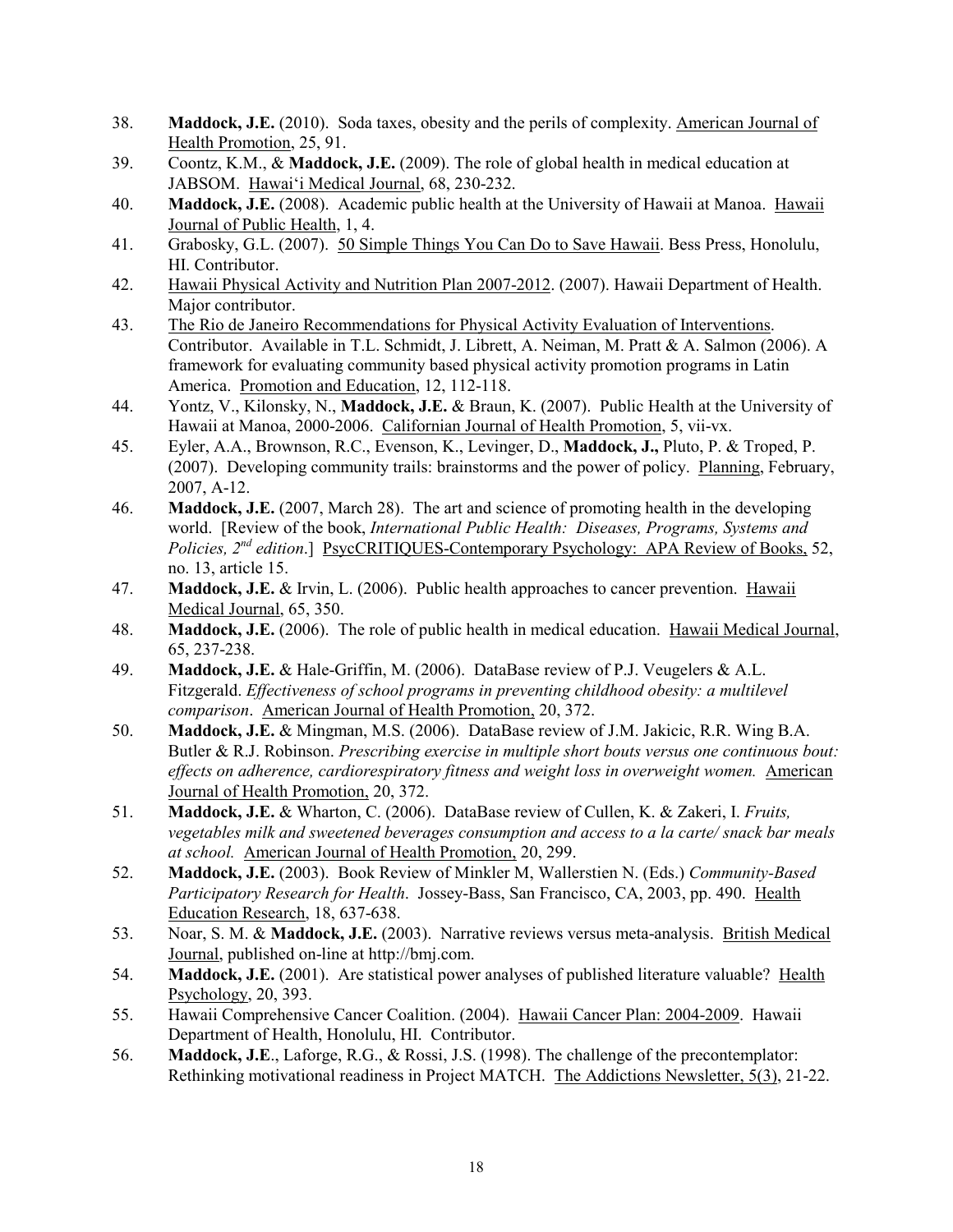57. **Maddock, J. E.**, Laforge, R. G., & Rossi, J. S. (1998). The Transtheoretical model as an integrative framework for intervening in addictive behaviors. The Addictions Newsletter, 6(1), 11,33.

### *Journal of Public Health Management and Practice Direct*

Mad About Public Health is a monthly blog post written by Dr. Maddock and available at <https://jphmpdirect.com/mad-about-public-health/>

- 1. Health behaviors: Not just for chronic disease anymore
- 2. Working with industry to promote public health.
- 3. Thinking like Bill Gates.
- 4. Are health professional worksites promoting well-being?
- 5. It is time to host an Unconference?
- 6. Making the most of scientific conferences.

The Dean's Perspective was a monthly blog post written by Dr. Maddock and available at <https://jphmpdirect.com/the-deans-perspective/>

- 1. Should we be teaching a public health diet?
- 2. Can public and planetary health coexist?
- 3. Genius, [Creativity,](https://jphmpdirect.com/2018/10/05/genius-creativity-healthy-aging/) and Healthy Aging
- 4. [Summer](https://jphmpdirect.com/2018/08/23/summer-reading-list/) Reading List
- 5. Life Lessons from the [Ambassador](https://jphmpdirect.com/2018/06/22/life-lessons-from-the-ambassador-to-roberto/) to Roberto
- 6. [Creating](https://jphmpdirect.com/2018/05/18/creating-a-writing-habit/) a Writing Habit
- 7. [Professional](https://jphmpdirect.com/2018/04/27/professional-networking-in-the-digital-age/) Networking in the Digital Age
- 8. Using Improv to [Improve](https://jphmpdirect.com/2018/02/23/using-improv-to-improve-public-health/) Public Health
- 9. Sugar Free January and the Modeling of Health [Behaviors](https://jphmpdirect.com/2018/01/12/sugar-free-january-and-the-modeling-of-health-behaviors/)
- 10. Zen and the Art of Tenure and [Promotion](https://jphmpdirect.com/2017/12/15/zen-and-the-art-of-tenure-and-promotion/)
- 11. [Getting](https://jphmpdirect.com/2017/10/27/getting-back-nature/) Back to Nature
- 12. How Can Schools of Public Health Provide Surge [Capacity?](https://jphmpdirect.com/2017/09/29/can-schools-public-health-provide-surge-capacity/)
- 13. [Change](https://jphmpdirect.com/2017/08/25/change/)
- 14. [Gemutlichkeit](https://jphmpdirect.com/2017/06/16/gemutlichkeit/)
- 15. Skills for Public Health [Graduates](https://jphmpdirect.com/2017/05/22/skills-for-public-health-graduates/)
- 16. New Measures of [Academic](http://jphmpdirect.com/2017/04/03/new-measures-of-academic-impact/) Impact
- 17. [Health](https://jphmpdirect.com/2017/02/21/health-in-the-south/) in the South
- 18. The Value of a Global [Experience](https://jphmpdirect.com/2017/01/20/the-value-of-a-global-experience-by-jay-e-maddock-phd-faahb/)
- 19. Make a Public Health [Resolution](https://jphmpdirect.com/2016/12/16/make-a-public-health-resolution-by-jay-e-maddock-phd-faahb/)
- 20. Creating a National [Dialogue](https://jphmpdirect.com/2016/11/22/creating-a-national-dialog-around-public-health-issues-by-jay-maddock-phd/) Around Public Health Issues
- 21. [Th](https://jphmpdirect.com/2016/10/21/the-executive-in-residence-an-idea-whose-time-has-come-by-jay-e-maddock-phd/)e [Executive-in-Residence:](https://jphmpdirect.com/2016/10/21/the-executive-in-residence-an-idea-whose-time-has-come-by-jay-e-maddock-phd/) An Idea Whose Time Has Come?
- 22. Can Public Health Be the New [Psychology?](https://jphmpdirect.com/2016/09/01/can-public-health-be-the-new-psychology-by-jay-maddock/)

### *Policy Statements*

1. Eyler, A.A., Hooker, S., Dunton, G., & **Maddock, J.E.** (2012). Supporting the National Physical Activity Plan. Policy adopted by the American Public Health Association, October 2012.

### *Invited Testimony*

1. Invited testimony on the interim charge Vaping and Senate Bill 21 Implementation. The Senate of Texas, Committee on Health and Human Services, December 3, 2019.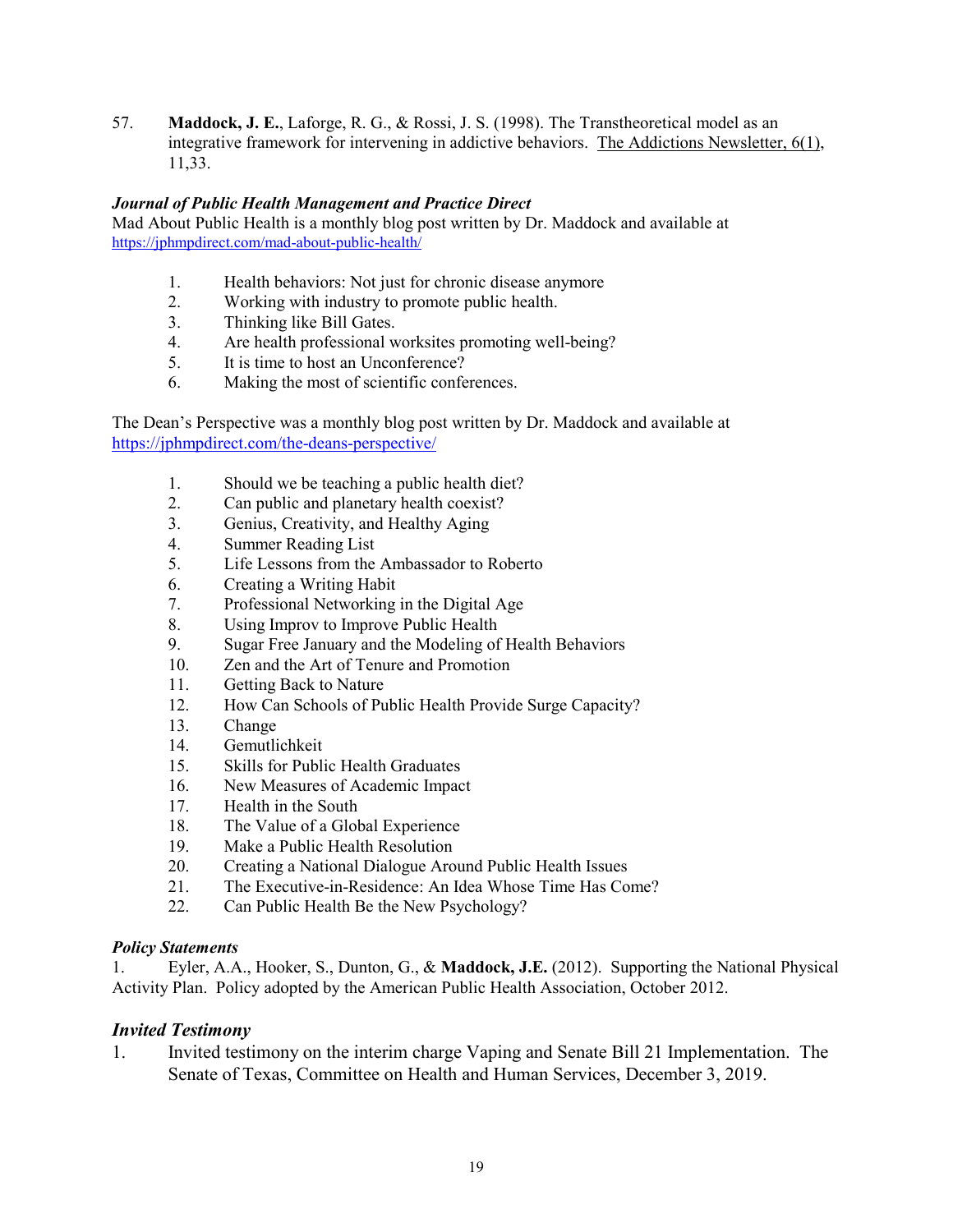# *Keynote and Plenary Addresses*

- 1. Creating healthy communities through policy, environmental and social change. (2018). Keynote lecture at the 12<sup>th</sup> Winter Meeting for Health, Environment and Education, Cologne, Germany.
- 2. Improving health at the state level: From Hawaii to the Southern United States. (2017). Keynote address presented at the  $10<sup>th</sup>$  Annual Texas Health Champion Awards Ceremony, Austin, TX.
- 3. From Hawaii to Texas, Improving public health at the state level. (2017). San Diego State University Graduate School of Public Health Distinguished Lecture Series, San Diego, CA.
- 4. Future trends and directions in health behavior research. (2016). Plenary lecture at the Annual Meeting of the American Academy of Health Behavior, Ponte Vedra, FL.
- 5. Population Health Approaches to Preventing Obesity. (2015). Keynote address at the Regional Healthcare Partnership 17 Learning Collaborative. College Station, TX.
- 6. Obesity Prevention: State of the Science and Best Practices. (2015). Keynote Address at the Annual Meeting of the Alpha Tau Chapter of the Delta Omega National Honor Society, College Station, TX.
- 7. The role of trails in public health. (2014). Keynote speech at the  $4<sup>th</sup>$  World Trails Conference, Jeju-Do, South Korea.
- 8. Health issues in China. (2013). Plenary address at the  $10<sup>th</sup>$  Annual Conference of the Asian American Pacific Islander Nurses Association, Honolulu, HI.
- 9. The Healthy Hawaii Initiative 2000-2012. (2013). Plenary presentation at the Active Living Research Conference. San Diego, CA.
- 10. Comprehensive Approaches to Community-Wide Physical Activity Promotion. (2011). Keynote address at the annual meeting of the Association of Applied Sports Psychology, Honolulu, HI.
- 11. A Comprehensive Approach to Preventing Non-Communicable Disease: The Healthy Hawai'i Initiative 2000-2010. (2011). Keynote address at the Asia-Pacific Forum on NCD. Hangzhou, PR China.
- 12. Evaluating State Physical Activity and Nutrition Programs. (2008). Keynote Address presented at the joint annual meetings of the Association of State and Territorial Public Health Nutrition Directors and the National Society of Physical Activity Practitioners in Public Health, Madison, Wisconsin.

# *Invited Presentations*

- 1. The role of architecture in public health. (2021). Presented to the Center for Health Systems and Design's Healthcare Industrial Advisory Board, Virtual.
- 2. The Key to Building a Healthier Houston: Nature. (2021). Webinar for Scenic Houston, Virtual.
- 3. Does exposure to nature improve human health? (2021). Presented at Shantou University, Guangdong, China (Virtual).
- 4. Global knowledge collaborations to solve health and climate change by design. (2021). Panel presentation for the International Union of Architectures, Public Health Workgroup. Virtual.
- 5. Health & Nature. (2021). Invited discussion leader at the Brown Bottle Series, Prevention Research Center, University of South Carolina. Virtual.
- 6. Behavioral Health and Disasters. (2021). Invited panel at the Disaster PRIMR 2021annual meeting. Virtual.
- 7. Wellness RX: Managing Stress in the Workplace. (2020). Presented to the Kuwait Association of Surgeons. Kuwait City, Kuwait.
- 8. The Psychology of Pandemic Fatigue. (2020). Presented to the Texas A&M Emergency Management Group. Virtual.
- 9. The Joy of the Journey: Transportation, Nature and Health: Our Resilient City. (2020). Invited Panel Presentation to the Museum Park Super Neighborhood, Houston, TX.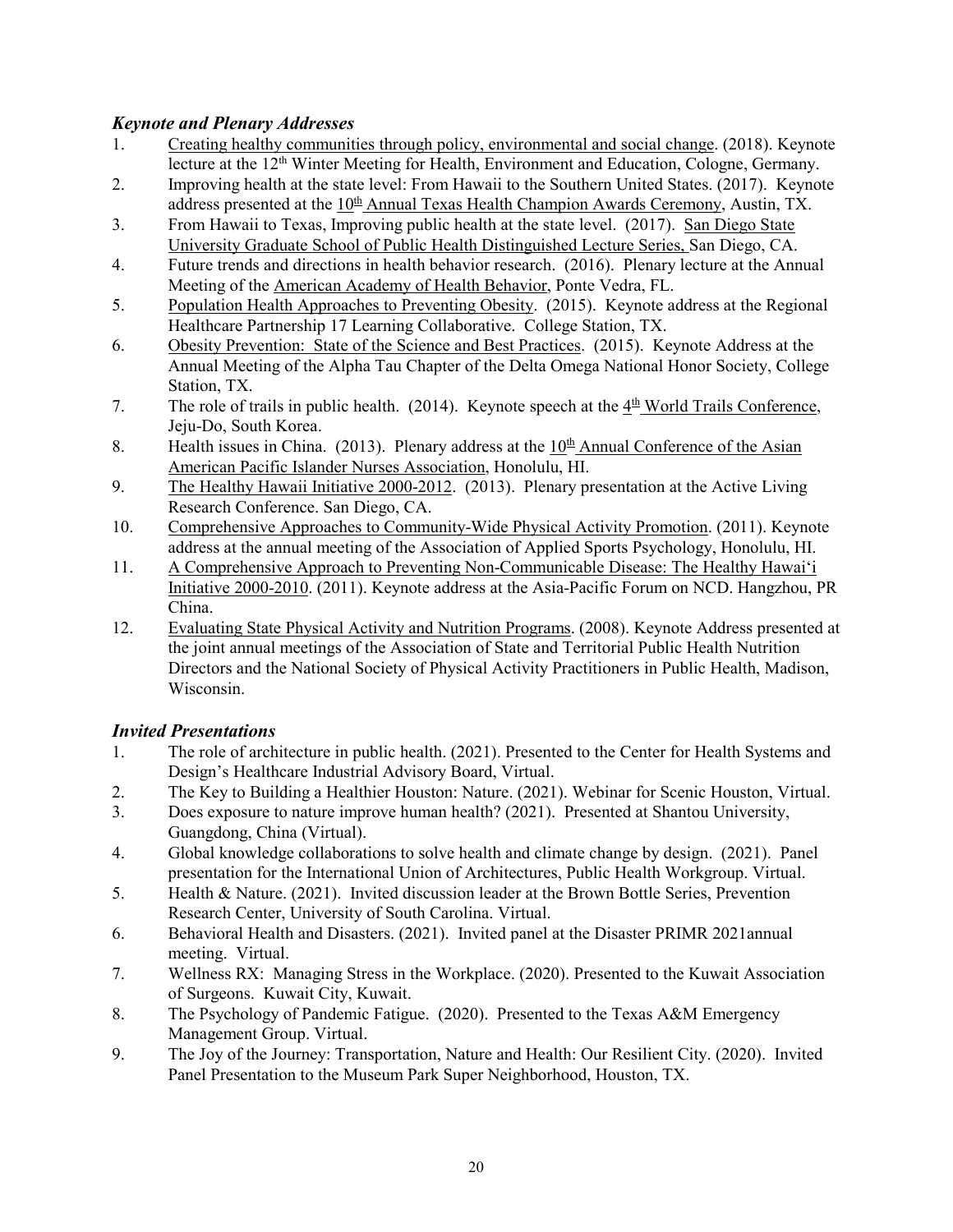- 10. Tobacco Free Aggies: Going 100% Smoke and Tobacco-Free. (2020). Presented at the Eliminated Tobacco Use Summit. On-line.
- 11. The relationship between nature and human health and why businesses should care. (2019). Presented at the Texan by Nature Wrangler Summit, Dallas, TX.
- 12. Pentecost, R., **Maddock, J.E.,** & Lee, C. (2019). Health systems and design in arid communities. Presented at the NSF workshop on networking for environmental sustainability in arid region urban communities. Lubbock, TX.
- 13. New Directions for Health Behavior Research. (2019). Panel presentation at the annual meeting of the American Academy of Health Behavior, Greenville, SC.
- 14. Future Directions in Nature and Health Research. (2019). Panel presentation at the 2<sup>nd</sup> Health and Nature Symposium, Houston, TX.
- 15. Advances in improving the public's heath through innovative design. (2018). Invited presentation at the 2018 Healthcare Design Conference, Phoenix, AZ.
- 16. One Health. (2018). Moderator for Panel Presentation at the 4<sup>th</sup> annual Pandemic Policy Summit, College Station, TX.
- 17. New ways to care for specific populations. (2018). Panel presentation at the Population Health Summit at Health Tech Austin, Austin, TX.
- 18. Improving health at the state level: From Texas to the Southern United States. (2018). Presented at the School of Medicine, Wake Forest University, Winston-Salem, NC.
- 19. The Gold Standard's Role in Community Health (2017). Presented at the CEO Roundtable on Cancer Annual Meeting, Cary NC.
- 20. Community-wide approaches to addressing obesity (2017). Presented at the Medical University of Graz. Graz, Austria.
- 21. Is your neighborhood making you sick? (2017). Presented at the School of Health Sciences, Wuhan University, Wuhan, Hubei, China.
- 22. Linking it Together: Epidemiology, Environment, Health Systems and Community (2017). Presented at the AgriLife Regional Health Summits in Arlington and San Antonio, TX.
- 23. Improving Community Based Interventions: Best Practices in Literacy (2017). Presented at the AgriLife Regional Health Summits in Arlington and San Antonio, TX.
- 24. Obesity: A Public Health Approach. (2016). Presented at Grand Rounds for the Texas Department of State Health Services, Austin, TX.
- 25. Taking it to the Streets: the Intersection of Population and Public Health. (2016). Presented at the Texas Organization of Rural Community Hospitals (TORCH) Annual Conference and Trade Show, Dallas, TX.
- 26. Zika and Other Current Issues in Public Health. (2016). Presented at the Texas A&M Clubs in Dallas, Houston, San Antonio and Washington, DC.
- 27. The Healthy Hawaii Initiative: A multilevel statewide project to address obesity. (2016). Presented at the Redstone Symposium on Innovative Collaborations between Communities and School of Public Health, Washington, DC.
- 28. Is Mental Health a Public Health Issue? (2016). Presented at the 2016 GME Macy Foundation Summit, Houston, TX.
- 29. Building Communities Through Coalitions. (2016). Presented at the 2016 Texas A&M Agrilife Extension Conference. College Station, TX.
- 30. Panel Presentation Policy Solutions for Schools, Worksites, Healthcare and Communities. (2015). Presented at the Weight of the State Symposium, Honolulu, HI.
- 31. Town Hall (2015) Updating the National Physical Activity Plan: Healthcare; Public Health; Transportation, Land Use and Community Design; Mass Media. Presented at the National Physical Activity Plan Congress, Washington, DC.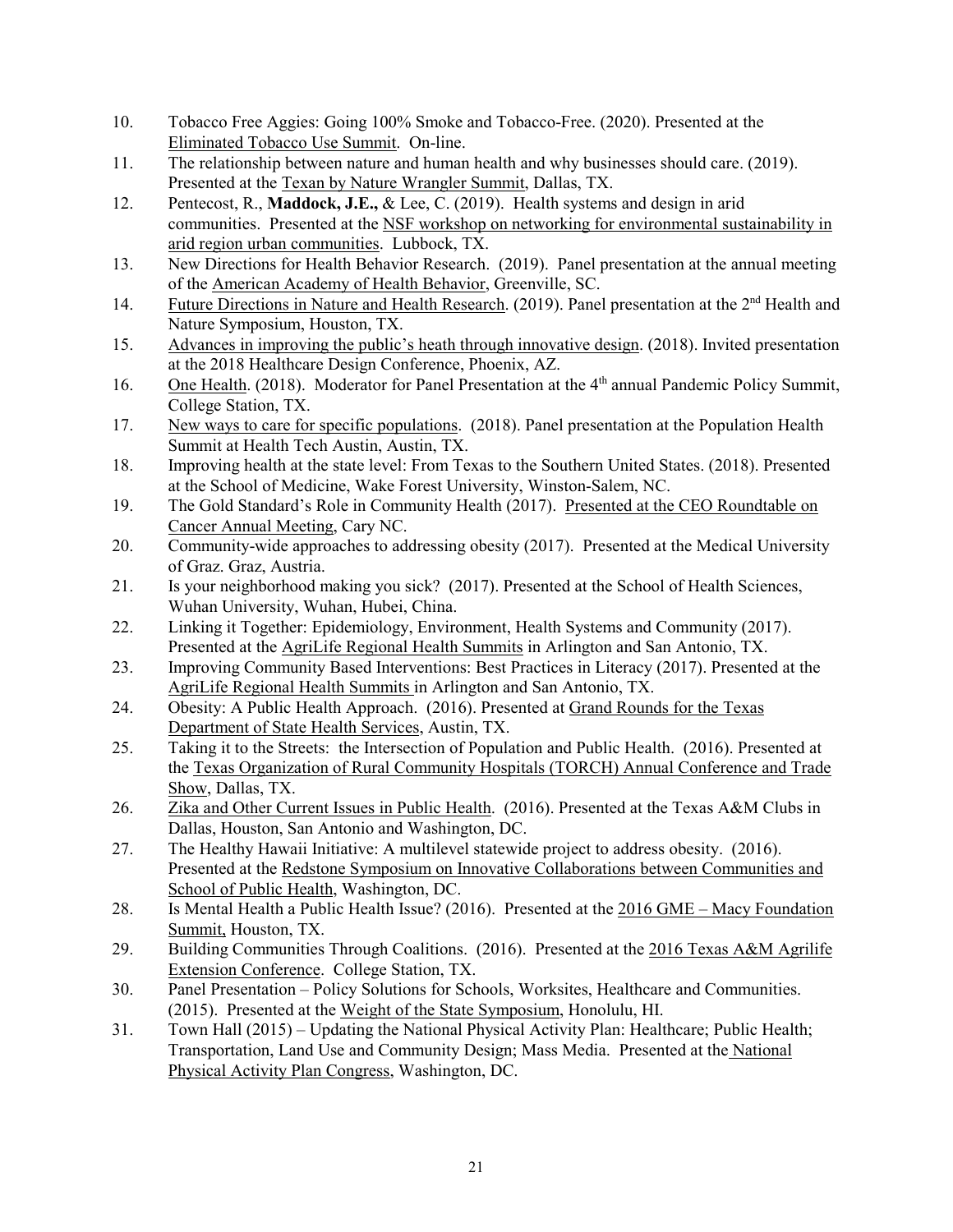- 32. Accreditation of Public Health Schools in the United States. (2014). Presented at the  $3<sup>rd</sup>$  Annual Meeting of the Korean Schools of Public Health, Seoul, Korea.
- 33. Panel Presentation. Improving global distance education in public health. Presented at the International Cyber University for Health MOU Institutions Workshop, Seoul, Korea.
- 34. **Maddock, J.E.** (2014). Evaluation first, not last. Presented to the Association of Weinberg Fellows, Honolulu, HI.
- 35. **Maddock, J.E.** (2014). Increasing physical activity and improving nutrition through environmental and policy change. Presented at the Xi'an Symposium on Current Topics in Public Health, Xi'an Jiaotong University, Xi'an, China.
- 36. **Maddock, J.E.** (2014). Policy and environmental approaches to increasing physical activity at the state level. Presented at the Annual Meeting of the American Academy of Health Behavior, Charleston, SC.
- 37. **Maddock, J.E.** (2014). Why is public health interested in the built environment? Presented at the Urban Land Institute's Forum on Health and the Built Environment. Honolulu, HI.
- 38. **Maddock, J.E.** (2013). Emerging public health issues in the Asia-Pacific. Presented to the Asia-Pacific Leadership Program at the East-West Center, Honolulu, HI.
- 39. **Maddock, J.E.**, Sinclair, B., & Beyers, C. (2013). Multiple approaches to reduce the consumption of sugar-sweetened beverages. Presented at the  $45<sup>th</sup>$  Conference of the Asia-Pacific Academic Consortium for Public Health, Wuhan, China.
- 40. **Maddock, J.E.** (2013). Environmental and Policy Approaches to Reducing Obesity in the USA. Presented at the 45<sup>th</sup> Conference of the Asia-Pacific Academic Consortium for Public Health, Wuhan, China.
- 41. Invited Panel Presentation. (2013) Three Separate Tiers + 80 years = A robust industry? Presented at the annual meeting of the National Conference of State Liquor Administrators. Honolulu, HI.
- 42. **Maddock, J.E.** (2013). Methods for Assessing Active Community Environments. Presented at the University of Massachusetts Medical School, Worcester, MA.
- 43. **Maddock, J. E.** (2013). Environmental approaches to addressing obesity in communities. Presented at the School of Public Health, Nanchang University, Nanchang, Jiangxi, PR China.
- 44. Panel Member. Achieving sustainable reductions in health disparities. 2013 Hawaii-Pacific Regional Symposium of the Intercultural Cancer Council. Honolulu, HI.
- 45. **Maddock, J.E.** (2012). Evaluation and Surveillance Visited. Presented at the Texas Obesity Summit, Austin, TX.
- 46. **Maddock, J.E**. (2012). Methods for Increasing Physical Activity in the United States. Presented at the School of Public Health, Wuhan University, Wuhan, Hubei, PR China.
- 47. **Maddock, J.E**. (2011). Methods for Assessing Active Community Environments. Presented at the 43nd meeting of the Asia-Pacific Academic Consortium for Public Health, Seoul, Korea.
- 48. **Maddock, J.E.** (2011). Public Health Education in the United States. Presented at the 10<sup>th</sup> Anniversary of the School of Public Health at Wuhan University, Wuhan, China.
- 49. **Maddock, J.E.** (2010). Measuring Social Determinants of Health in Hawai'i. Presented at the 2nd Workshop of the Asia Pacific HealthGAEN, Jakarta, Indonesia.
- 50. **Maddock, J.E.** (2010). Current Challenges in Global Health: A Chronic Disease Perspective. Presented at the 42<sup>nd</sup> meeting of the Asia-Pacific Academic Consortium for Public Health, Bali, Indonesia.
- 51. **Maddock, J.E.**, Lowery St. John, T., Irvin, L. (2010). Adult Chronic Disease Risk Factor Trends in Hawai'i. Presented at the 42<sup>nd</sup> meeting of the Asia-Pacific Academic Consortium for Public Health, Bali, Indonesia.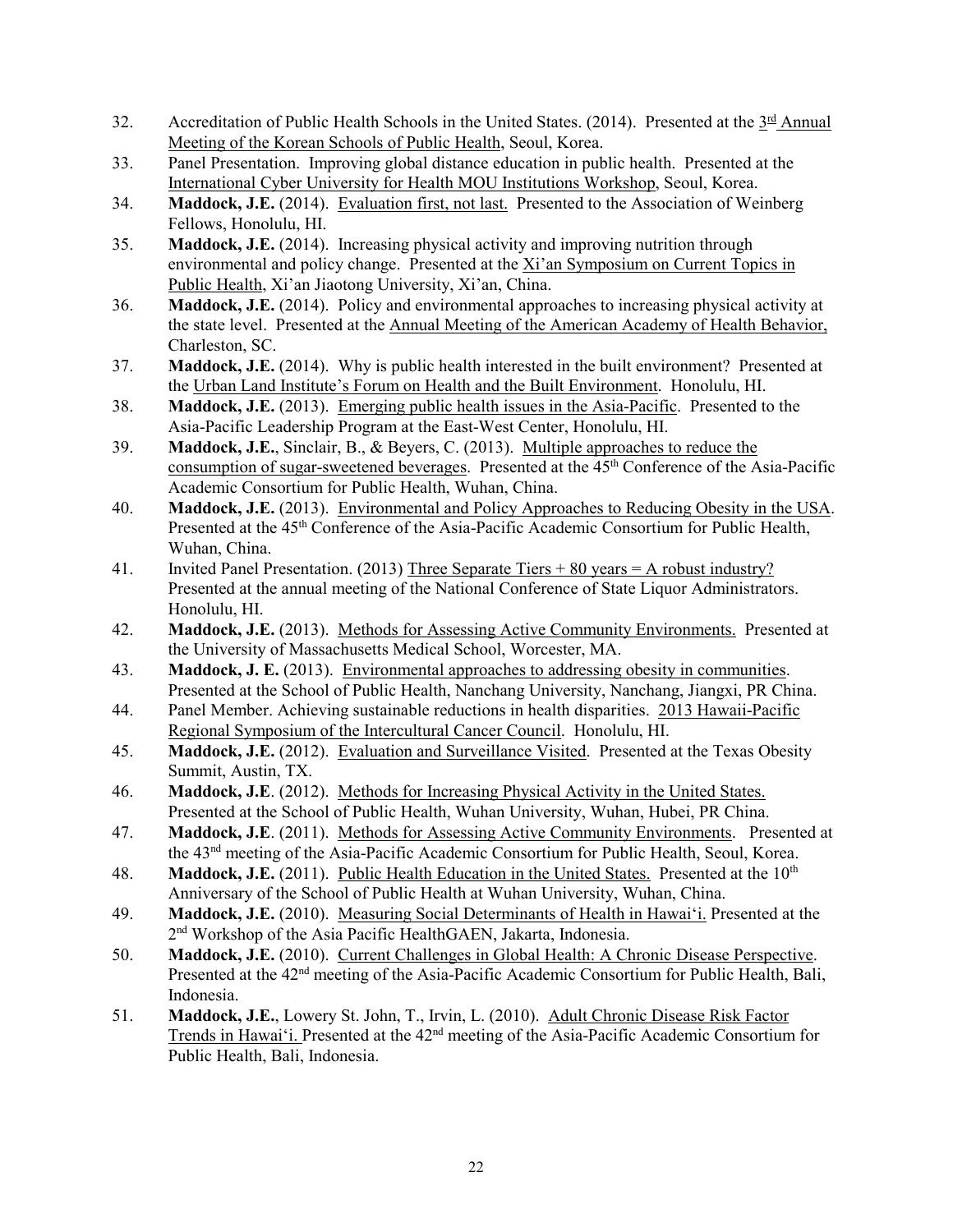- 52. **Maddock, J.E.,** Saito, E., Mau, M. (2009). Physical Activity and Nutrition in Native Hawaiians. Presented at the 41<sup>st</sup> meeting of the Asia-Pacific Academic Consortium for Public Health, Taipei, Taiwan.
- 53. **Maddock, J.E.** (2009). Using systems thinking to improve physical activity. Presented at the School of Public Health, Wuhan University, Wuhan, Hubei, PR China.
- 54. **Maddock, J.E**. (2009). Using momentary ecological analysis to assess health behaviors. Presented at the School of Public Health, Fudan University, Shanghai, PR China.
- 55. **Maddock, J.E.** (2009). Ecological approaches to addressing the obesity epidemic in the United States. Presented at the Clinical Medical School of Yangzhou University, Yangzhou, PR China.
- 56. **Maddock, J.**E. (2009). Assessing health behaviors using systematic observations. Presented at the School of Public Health, Wuhan University, Wuhan, Hubei, PR China.
- 57. **Maddock, J.E.** (2008). A comprehensive approach to addressing population level obesity. Presented at Grand Rounds, Tufts Floating Hospital, Boston, MA.
- 58. **Maddock, J.E**. (2008). Using Social Marketing to Increase Physical Activity. Presented at the annual meeting of the National Society of Physical Activity Practitioners in Public Health, Madison, Wisconsin.
- 59. **Maddock, J.E**. (2008). Partnership Building with Universities. Panel presentation at the annual meeting of the National Society of Physical Activity Practitioners in Public Health, Madison, Wisconsin.
- 60. **Maddock, J.E.** (2008). Using social marketing to influence health behaviors. Presented at the School of Public Health, Wuhan University, Wuhan, Hubei, China.
- 61. **Maddock, J.E.** (2008). Public health approaches to address obesity. Presented at the School of Public Health, Fudan University, Shanghai, China.
- 62. **Maddock, J.E.** (2008). A social ecological approach to improving community-wide physical activity and nutrition. Presented at Queensland Health, Brisbane, Queensland, Australia.
- 63. **Maddock, J.E.** (2008). Developing and evaluating community-wide prevention in Hawaii. Presented at the Center for Physical Activity and Health, University of Sydney, Sydney, New South Wales, Australia.
- 64. **Maddock, J.E.** (2007). The Hawaii Health Data Warehouse. Presented at "Bridging the Gap Between Personal and Population Health: Developing an Institute for Emerging Health Technologies." Honolulu, HI.
- 65. **Maddock, J.E.** (2007). A social ecological approach to promoting healthy communities: the case of obesity. Presented at the School of Public Health, Wuhan University, Wuhan, Hubei, China.
- 66. **Maddock, J.E.** (2007). Public health education at the University of Hawaii. Presented at the School of Public Health, Wuhan University, Wuhan, Hubei, China.
- 67. **Maddock, J.E.** (2007). A social ecological approach to promoting healthy communities. Presented at the Institute of Hydrobiology, Chinese Academy of Sciences, Wuhan, Hubei, China.
- 68. **Maddock, J.E.** (2007). Public health education at the University of Hawaii. Presented at the School of Public Health, Fudan University, Shanghai, China.
- 69. **Maddock, J.E.** (2007). Public Health Approaches to Obesity. Presented at the College of Fisheries, Huazhong Agricultural University, Wuhan, Hubei, China.
- 70. Strengthening Human Resources for Health Panel Presentation. (2007). Presented at the  $44<sup>th</sup>$ Meeting of the Pacific Island Health Officers' Association, Saipan, CNMI.
- 71. **Maddock, J.E.** (2007). A social-ecological approach to promoting health communities: the Healthy Hawaii Initiative. Presented at the American Medical Association – Medical Student Section Interim Meeting, Honolulu, HI.
- 72. **Maddock, J.E.** & Silbanuz, A. (2007). Social Marketing: 1% or Less, Fruits and Vegetables and Step it Up. Presented at the 2007 Hawaii Physical Activity and Nutrition Summit, Honolulu, HI.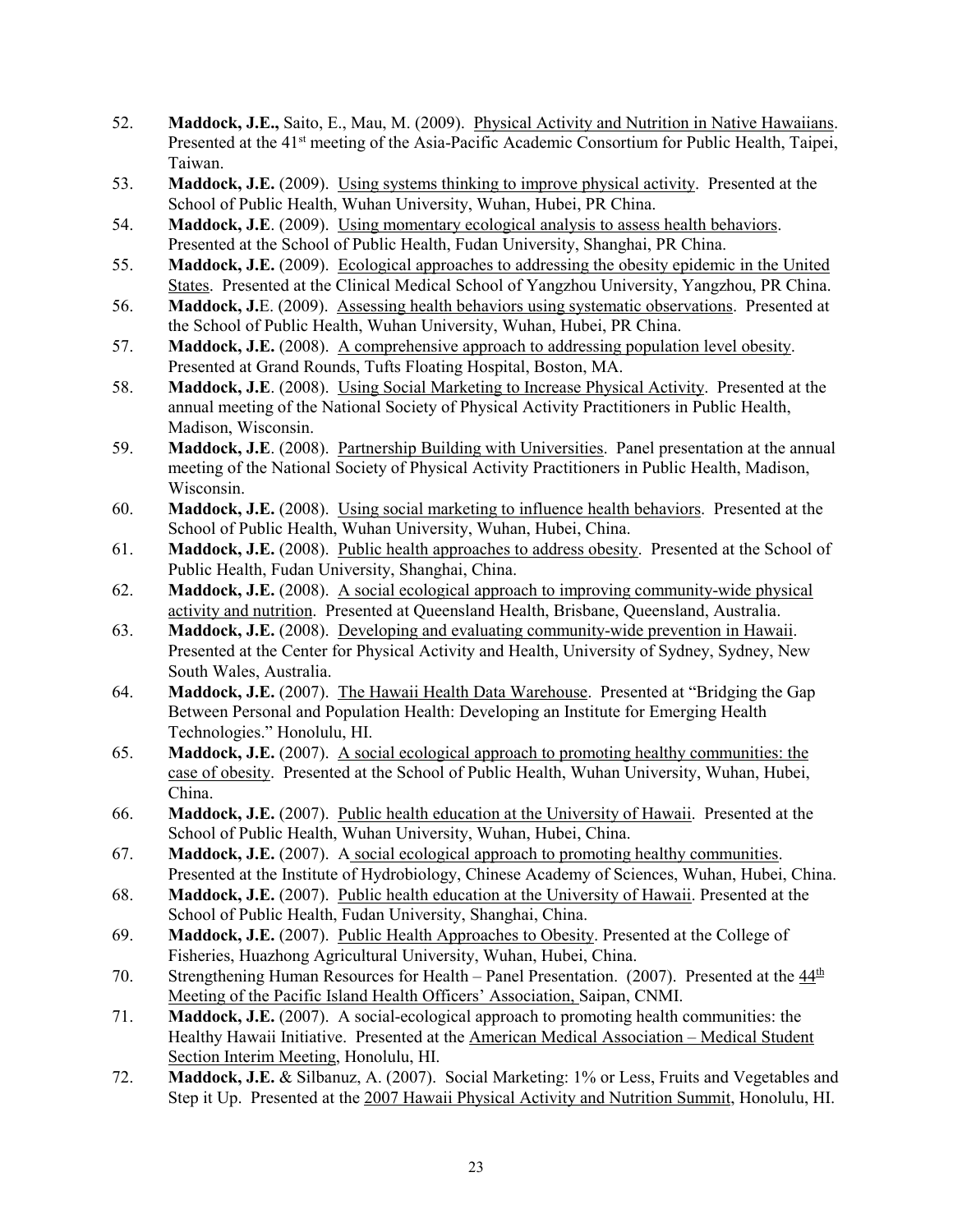- 73. **Maddock, J.E.,** Dyjack, D., Oxendine, J., Prelip, M. Seidman, R.L. (2007). Where is public health education going in the next 5 to 10 years? Presented by the Pacific Public Health Training Center, Honolulu, HI.
- 74. Public Health and Well-Being: The Coral Reef Connection. Discussant. (2007). Presented at Marine Conservation and Health: Science, Policy and Coral Reef Ecosystems in the Asia-Pacific. Honolulu, HI.
- 75. Albright CL, **Maddock J,** Nigg C. (2006) Invited Paper: Promoting Physical Activity across the Lifespan. Physical Activity in mothers of infants, results from focus groups and an eight-week pilot study: the Footsteps Project. Journal of Science and Medicine in Sport*.* 9 (6, suppl) 20.
- 76. **Maddock, J.E.,** Takeuchi, L., Nett, B., Johnson, C., Richards, K. Lau, J & Choy, L. (2006). Addressing obesity in Hawaii: the Healthy Hawaii Initiative. Presented at the Annual Meeting of the Hawaii Public Health Association, Honolulu, HI.
- 77. *The Healthy Hawaii Initiative: 2000-2004.* (2004). Presented to the Robert Wood Johnson Foundation's Active Living Research's National Advisory Group, Honolulu, HI.
- 78. *The Physical Activity Evaluation Handbook*. Discussant. (2003). Centers for Disease Control and Prevention/World Health Organization's Physical Activity Evaluation Workshop, Rio de Janeiro, Brazil.
- 79. *The Healthy Hawaii Initiative*. (2003). Program Review for the National Center for Chronic Disease Prevention and Health Promotion, Centers for Disease Control and Prevention, Atlanta, GA.
- 80. *Statewide physical activity promotion: the Healthy Hawaii Initiative*. (2003). Seminar presented to the Division of Nutrition and Physical Activity, Centers for Disease Control and Prevention, Atlanta, GA.
- 81. *A social ecological approach to chronic disease prevention: psychology, public health and behavior change in the real world.* (2003). Continuing Education Series. Cancer Prevention Research Center. University of Rhode Island. Kingston, RI.
- 82. *Skin cancer and sun protection*. (2003). Pediatric Grand Rounds. John A. Burns School of Medicine. Honolulu, HI.
- 83. *Smoke-free campuses in Hawaii.* (2003). Breakfast roundtable. Annual Meeting of the SmokeLess States National Tobacco Policy Initiative. Wilmington, DE.
- 84. The Healthy Hawaii Initiative: A Nutritional Perspective. (2003). Hawaii Dietetic Association Annual Conference. Honolulu, HI.
- 85. Evaluating Health Outcomes. (2002). Panel member. First Annual Global Public Health Conference. Honolulu, HI.
- 86. Nigg, C. R., **Maddock, J.E.**, Pressler, V., Jackson, S., & Wood B. (2002). Statewide Health Promotion: The Healthy Hawaii Initiative. Invited paper presented in the Plenary: Obesity and Chronic Disease Prevention, at the Council of State and Territorial Epidemiologist Annual Conference, Kansas City, MO.

# *Conference Chairs*

- 1. Moderator. (2017). Rural health disparities, population health and rural culture. Annual meeting of the Association of Schools and Programs of Public Health, Arlington, VA.
- 2. Session Chair. (2017). Neighborhood Social Environment and Physical Activity. Active Living Research Annual Meeting, Clearwater, FL.
- 3. Moderator. (2015).  $1^{\underline{st}}$  Annual Global Pandemic Policy Conference. Bush School of Government and Public Service, Texas A&M University.
- 4. Moderator. (2014). *American Journal of Health Promotion* Webinar: Achieving Change Across the Sectors: Integrating Research, Policy and Practice. National Audience.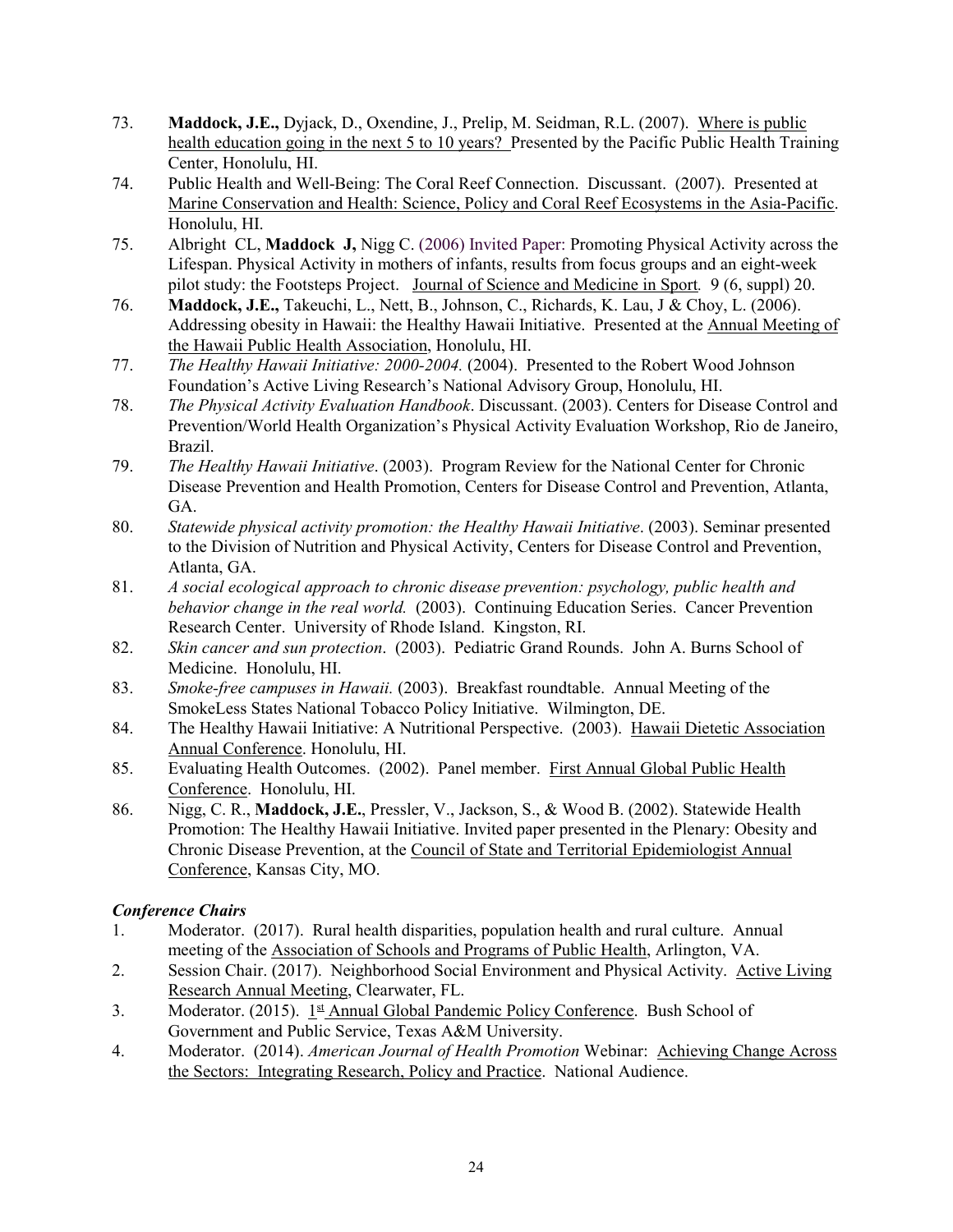- 5. **Maddock, J.E.** (2013). Session Chair: Chronic, Non-Communicable Diseases. Symposium at the 45th Conference of the Asia-Pacific Academic Consortium for Public Health, Wuhan, China.
- 6. **Maddock, J.E.** (2013). Panel Moderator. Obesity Prevention Policy: Past, Present and Future. 2013 Hawaii Physical Activity and Nutrition Summit.
- 7. **Maddock, J.E.** (2012). Session Chair. Changing the Playing Field: Built Environment and Policy Initiatives to Promote Physical Activity. Presented at the 140<sup>th</sup> Annual meeting of the American Public Health Association, San Francisco, CA.
- 8. Fernando, D. & **Maddock, J.E.** (2012). Session Chair. Nutrition Through the Lifecycle. Presented at the 43<sup>rd</sup> meeting of the Asia-Pacific Academic Consortium for Public Health, Colombo, Sri Lanka.
- 9. **Maddock, J.E.** (2011). Session Chair. Health Promotion. Presented at the 43<sup>rd</sup> meeting of the Asia-Pacific Academic Consortium for Public Health, Seoul, Korea.
- 10. **Maddock, J.E.** (2010). Session Chair. Health Promotion and Behavioral Changes for a Better Life. Presented at the 42<sup>nd</sup> meeting of the Asia-Pacific Academic Consortium for Public Health, Bali, Indonesia.
- 11. **Maddock, J.E.** (2010). Session Chair. Oral Health and Cancer Prevention. Presented at the 42<sup>nd</sup> meeting of the Asia-Pacific Academic Consortium for Public Health, Bali, Indonesia.
- 12. **Maddock, J.E.** (2010). Session Chair. Trends in Non-Communicable Disease in the Asia-Pacific Region. Presented at the 42<sup>nd</sup> meeting of the Asia-Pacific Academic Consortium for Public Health, Bali, Indonesia.
- 13. **Maddock, J.E.** (2009). Session Chair. Social Determinant of Health. Presented at the 41<sup>st</sup> meeting of the Asia-Pacific Academic Consortium for Public Health, Taipei, Taiwan.
- 14. **Maddock, J.E.** & Everson, K. (2007). Measurement of Physical Activity Survey and Objective Measures. Session leader. Active Living Research Grantees' Meeting, Coronado, CA.
- 15. Evaluating efforts of state programs: Arizona, California, Hawaii and New Mexico. (2002) Moderator. National Conference on Tobacco or Health, San Francisco, CA.
- 16. Designing an evaluation of a statewide physical activity campaign: Putting recommendations into practice. (2002). Symposium chair. Twenty-Third Annual Meeting of the Society of Behavioral Medicine, Washington, DC.

# *Workshops*

- 1. **Maddock, J.E.,** Bornstein, D., & Hirsch, J.A. (2020). Using improvisational techniques to spur innovation in active living research. Presented at the Active Living Conference Annual Meeting, Orlando, FL.
- 2. Hirsch, J.A., **Maddock, J.E.** & Mooney, S.J. (2018). Active Living Improv: Using improvisational comedy to collaborate and generate future solutions. Presented at the Active Living Research Annual Meeting, Banff, Canada.
- 3. Grigsby, R.K. & **Maddock, J.E.** (2016). Aligning department strategic goals and budgets. Presented at the Annual Meeting of the Association of Schools and Programs of Public Health, Arlington, VA.
- 4. **Maddock, J.E.** (2009). Using theory to promote health. Presented to the Inaugural Health Promotion MPH Cohort, Fudan University, School of Public Health, Shanghai, PR China.
- 5. **Maddock, J.E.** (2008). Social Transformation: Working Together to Create Healthy Communities. Sponsored by the Public Health Training Hui, Honolulu, HI.
- 6. **Maddock, J.E.** (2007). Social Ecological Approaches to Increasing Physical Activity and Improving Nutrition. 2007 Physical Activity and Nutrition Pre-Summit Workshop, Honolulu, HI.
- 7. **Maddock, J.E.** & Heinrich, K.M. (2006). Improving Community-Based Program Evaluation. Presented at the Ninth International Congress of Behavioral Medicine, Bangkok, Thailand.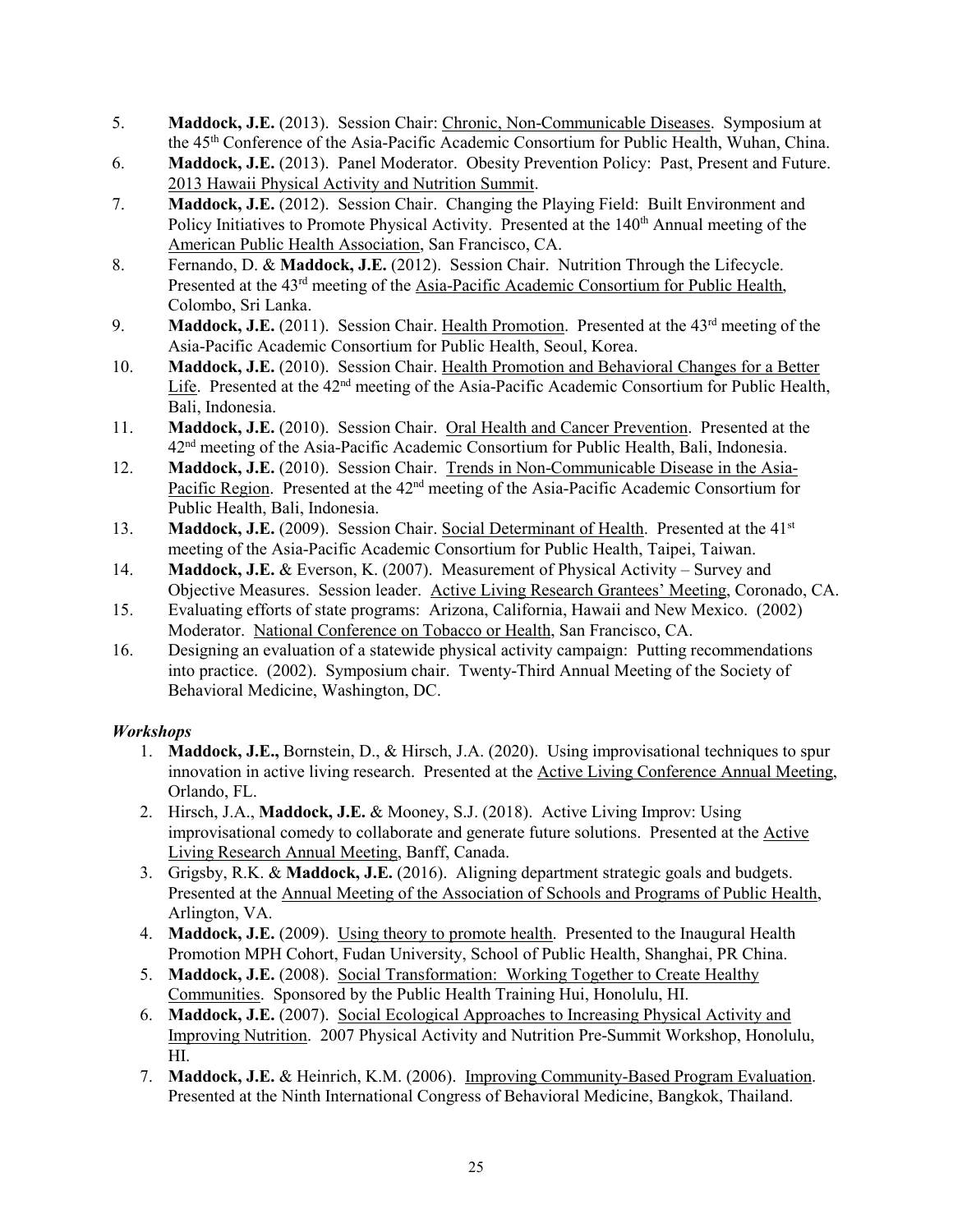8. Prochaska, J.O., Jordan, P.J., **Maddock, J.E.**, Nigg, C.R. Prochaska, J.M. & Maddock, L.M. (2004). Helping patients and populations progress through the stages of change. Presented to the Hawaii Psychological Association and the Forensic and Behavioral Sciences Institute, Inc., Honolulu, HI.

## *Conference Presentations and Published Abstracts (Peer Reviewed)*

- 1. Raza, F., Colwell, B., Washburn, D.J. and **Maddock, J.E.** (2021). Socio economic determinants of traditional versus modern contraception use in Pakistan, Bangladesh and India. Conference Presentation. 116th ASA Annual Virtual Meeting.
- 2. **Maddock, J.E.,** Suess, C., Smock, C., Bratman, G., Kellstedt, D., Layton, R., Kaczynski, A., Gustat, J., Christiana, R., Horton, T. (2021). Development and validation of an attitudes towards nature scale. Presented at the annual SHIFT summit, Grand Junction, CO.
- 3. **Maddock, J.E.,** & Suess, C. (2021). Factors related to indoor bar and restaurant visits during the COVID-19 pandemic. Poster presented at the annual meeting of the American Academy of Health Behavior. Virtual.
- 4. Raza, F., Colwell, B., Washburn, D.J. & **Maddock, J.E.** (2021). Socio-economic determinants of the choice of contraceptive methods: analyzing the case of Pakistan, India and Bangladesh. Presented at the annual meeting of the Consortium of Universities for Global Health, virtual poster.
- 5. Myint, W.W., Washburn, D., Colwell, B., & **Maddock, J.E.** (2021). HIV testing uptake among women (aged 15-49) in three southeast Asian countries. Presented at the annual meeting of the Consortium of Universities for Global Health, virtual poster.
- 6. **Maddock, J.E.** & Kellstedt, D. (2020). A content analysis of mass media coverage of the 2nd edition of the Physical Activity Guidelines for Americans. Health Behavior Research, 3, 2, article 2 pg. 12-13.
- 7. Lee, S., Washburn, D.J., Colwell, B., Gwarzo, I.H., Kellstedt, D., Ahenda, P., & **Maddock, J.E.** (2020). The social determinants of undiagnosed diabetes in Nambia and South Africa. Health Behavior Research, 3, 2, article 2 pg. 43-44.
- 8. Towne, S., Liu, X., Li, R., Smith, M.L., Maddock, J.E., Tan, A., Hayek, S., Zellber-Sagi, S., Jiang, X. 7 Yuan, Z. (2020). Individual and place-based factors related to foregone hospital care due to cost in China. Health Behavior Research, 3, 2, article 2 pg. 55.
- 9. Maddock, J.E. & Ward, R.M. (2020). Alcohol use among Chinese students attending an American public university. Health Behavior Research, 3, 2, article 2 pg. 77-78.
- 10. **Maddock, J.E.** (2020). Developing health behavior change scales for health and nature. Presented at the 2<sup>nd</sup> Annual Health & Nature Symposium, Houston, TX.
- 11. Fawkes, L., Washburn D.J., **Maddock J.,** Colwell B. "An analysis of women's empowerment using the SWPER index in India". Interdisciplinary Association for Population Health Science (IAPHS), September-October 2020, Virtual Conference.
- 12. Pentecost, R., **Maddock, J.E.** & Lee, C. (2020). Design 4 Health. Unconference session held aa the Annual Symposium for the College of Architecture, Texas A&M University, virtual.
- 13. Myint, W.W., Washburn, D.J. & **Maddock, J.E.** (2020). Awareness of male condoms as a contraceptive method among women in four southeast Asian countries. Presented at the Houston Global Health Collaborative Annual Conference, Houston, TX. Received award as the best poster presented.
- 14. Ahenda, P., Washburn, D.J., Colwell, B., Lee, S., Gwarzo, I.H., Kellstedt, D.K., & **Maddock, J.E.** (2020). Targeted prevention efforts and shifts in the social determinants of vitamin A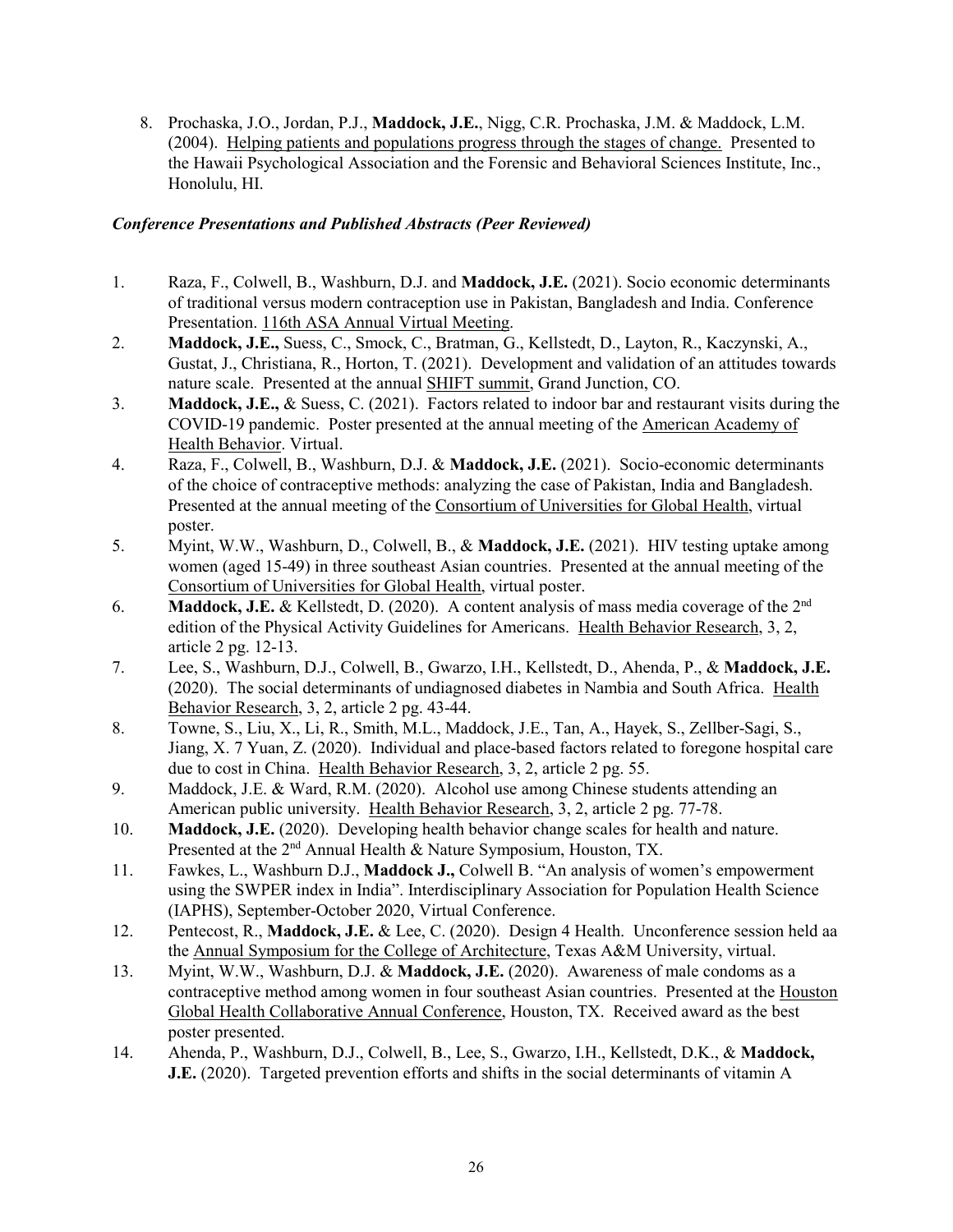supplementation among children under five in Kenya. Presented at the Houston Global Health Collaborative Annual Conference, Houston, TX.

- 15. **Maddock, J.E.,** Neufeldt, S., & Kellstedt, D. (2020). Content analysis of active living themes in state of the city speeches among large US cities. Presented at the Active Living Conference Annual Meeting, Orlando, FL.
- 16. Kellstedt, D., Washburn, D., & **Maddock, J.E.** (2020). Household motor vehicle ownership and obesity among Indian women and men: 2005-2016. Presented at the Active Living Conference Annual Meeting, Orlando, FL.
- 17. Spruance, L., Bennion, N., Ghanadan, G, & **Maddock, J.E.** (2020). An effective educational intervention for improving the youth sports food environment. Presented at the Active Living Conference Annual Meeting, Orlando, FL.
- 18. Kellstedt, D., Spengler, J.O., Bradley, K., & **Maddock, J.E.** (2020). Comparing objective and perceived measures of bikeability on a university campus. Presented at the Active Living Conference Annual Meeting, Orlando, FL.
- 19. Towne SD Jr, Wang W, Du Y, Lee S, Washburn D, Liu X, Zhang H, **Maddock J**. (2019). Identifying Structural and Social Determinants of Health Inequities in Relation to Perceived Quality of Care among Patients Seeking Care in Large Hospitals in China. Poster presentation at the American Public Health Association Annual Conference. Nov 2-6, 2019. Philadelphia, PA, USA.
- 20. Gwarzo, I., **Maddock, J.,** Washburn, D. & Tale, A. (2019). Vehicle ownership and road accidents in Cambodia: a longitudinal study. Poster presentation at the American Public Health Association Annual Conference. Nov 2-6, 2019. Philadelphia, PA, USA.
- 21. McCord, C., Johnson, T., Seaton, M., Coop, L., & **Maddock, J.E.** (2019). Understanding the impact of mental illness of family and community and the role of non-mental health professionals in addressing this emerging issue. Paper presented at the National Health Outreach Conference, Fort Worth, TX.
- 22. Sentell, T., Agner, J., Irvin, L., Starr, R., Pirkle, C. **Maddock, J.E.** & Buchthal, O. (2019). Building a culture of health: insights from 18 years of a multisector, theory-based, statewide program to prevent chronic disease in Hawaii. Paper presented at the  $23<sup>rd</sup>$  World Conference on Health Promotion, Rotorua, New Zealand.
- 23. Lee, S., Wang, W., Washburn, D. & **Maddock, J.E.** (2019). Perceptions of informal payments to doctors among patients, doctors, and nurses in China. Poster presented at the annual meeting of the American Academy of Health Behavior, Greenville, SC.
- 24. Bennion, N., Anderson Spruance, L. & **Maddock, J.E.** (2019). Physical activity, snacks and beverages in the youth sports environment. Poster presented at the annual meeting of the American Academy of Health Behavior, Greenville, SC.
- 25. Kellstedt D, Spengler JO, Bradley K, Steedly R, **Maddock JE** (2019). Faculty and staff perspectives on a dockless bike-share program on a large college campus. Poster presentation at the *Active Living Conference*, Charleston, SC. February 2019.
- 26. Kellstedt D, Spengler JO, Bradley K, Steedly R, **Maddock JE** (2019). Analysis of dockless bike-share use on a large college campus. Poster presentation at the *Active Living Conference*, Charleston, SC. February 2019.
- 27. Lee, S., Wang, W., Washburn, D. & **Maddock, J.E.** (2018). Patients' trust in physicians, perceived service quality, and the treatment before deposit policy in China. Presented at the Annual Meeting of the American Academy of Health Behavior, Portland, OR.
- 28. Sandoval, M., McKyer, L., & **Maddock, J.E.** (2018). Diversity in US Schools and Programs of Public Health: an analysis of the sociodemographic makeup of student and faculty populations. Presented at the Annual Meeting of the Association of Schools and Programs of Public Health, Arlington, VA.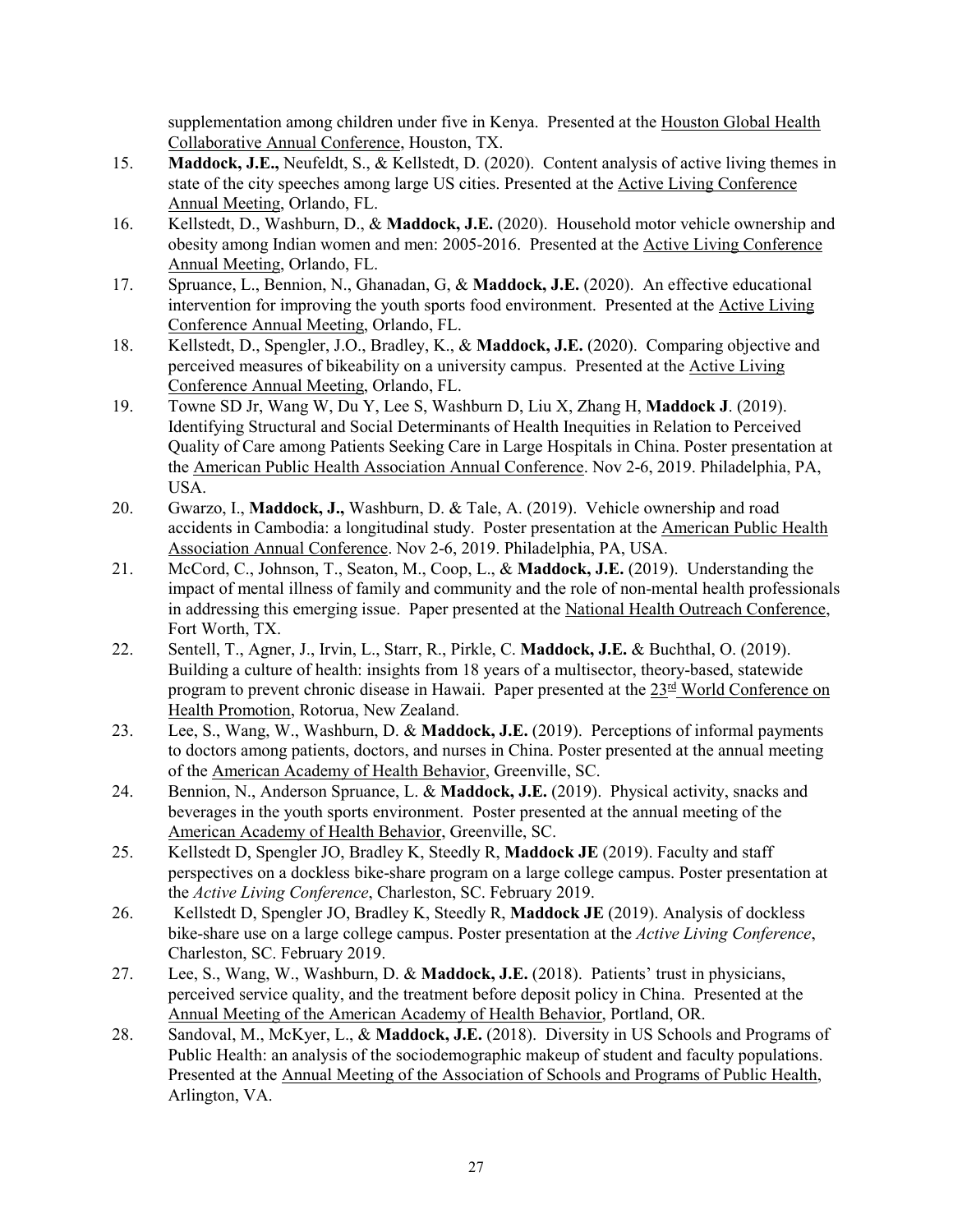- 29. Washburn D.J., Du, Y., Wang, W., Lee, S., Zhang, H. & **Maddock, J.E.** (2018). Equity and patient experiences with the "treatment before deposit" policy in Chinese public hospitals: a multilevel mixed effects approach. Presented at the 2018 Chinese Economists Society North American Conference, Athens, GA.
- 30. Du, Y., Washburn, D.J., Lee, S., Wang, W. Zhang, H. & **Maddock, J.E.** (2018). Violence and patient responses to medical disputes in China. Presented at the biennial conference on Advances in Health Policy and Healthcare, New Haven, CT.
- 31. Lemon, S. Goins, K., Shreedhara, M., Arcaya, M., Aytur, S., Heinrich, K., Knodler, M., **Maddock, J.E.,** Reissman, R. & Schmidt, T (2017). Core capabilities for public health involvement with land use and transportation decision making to increase active transportation opportunity. Present at the annual meeting of the American Public Health Association, Atlanta, GA.
- 32. **Maddock, J.E.,** Barry, A., Colwell, B. & Umstattd-Meyer, R. (2017). The future of health behavior research: a modified Delphi study. Presented at the annual meeting of the American Academy of Health Behavior, Tucson, AZ.
- 33. Stasi, S., Pirkle, C., Braun, K., & **Maddock, J.E.** (2017). Review of physician based physical activity counseling in primary care. Presented at the annual meeting of the American Academy of Health Behavior, Tucson, AZ.
- 34. Stasi, S., Spengler, J.O. **Maddock, J.E.** & Baber, O. (2017). Analysis and geospatial mapping of shared physical activity space within Pasadena, TX. Presented at the annual meeting of Active Living Research, Clearwater, FL.
- 35. Shreedhara, M., Goins, K.V., Aytur, S.A., Heinrich, K.M., **Maddock, J.E.** & Lemon, S. C. (2017). Exploring the contributions of local health departments in land use and transportation policy: implications for cross-sector collaboration. Presented at the annual meeting of Active Living Research, Clearwater, FL.
- 36. Lemon, S., Goins, K.V., Schmid, T., Arcaya, M., Aytur, S., Knodler, M., Lyn, R. & **Maddock, J.E.** (2016). Building public support for active living environments: a qualitative analysis of the role of local health departments. Presented at the annual meeting of Active Living Research, Clearwater, FL.
- 37. Chang, A.L., Yoshino, K.D., Sentell, T., Miyamura, J., **Maddock, J.E.** & Pacheco, M. (2015). Comparison of cesarean delivery rates in urban and rural hospitals. Obstetrics & Gynecology, 125, 1S.
- 38. **Maddock, J.E.,** Nihipali, K., & Yamauchi, J. (2015). Assessing support for policies to reduce sugar sweetened beverages among likely voters in Hawaii. Presented at the 143<sup>rd</sup> Annual Meeting for the American Public Health Association, Chicago, IL.
- 39. Baber, O., Spengler, J.O. & **Maddock, J.E**. (2016). Potential for urban brownfield-to-green space redevelopment to reach underserved communities: a nationwide socio-spatial analysis. Presented at the annual meeting of Active Living Research, Clearwater, FL.
- 40. Elkins, A.D., Gorman, D.M., **Maddock, J.E.,** Kum, H.C. & Lawley, M.A. (2015). Framing and value in social systems modeling. Presented at the 59<sup>th</sup> Meeting of the International Society for the Systems Sciences in Berlin, Germany.
- 41. Hunley, A., **Maddock, J.E.** & Smith, D. (2015). Enhancing and promoting Hawaii's trails and public health. Presented at the Hawaii Conservation Conference, Honolulu, HI.
- 42. Sentell, T., Lee, T., **Maddock, J.E.,** & Fan, V. (2015). Epidemiologic capacity and need in Hawaii: status and implication for improvement. Presented at the Public Health Services and Systems Research Keenland Conference, Lexington, KY.
- 43. **Maddock, J.E.,** Liao, X., Schuller, K., Hong, T., Cook, A., Fan, S., Lan, G., Yuan, Z., & Lu, Y. (2015). An observational assessment of park-based physical activity in Nanchang, China. Presented at the annual meeting of the American Academy of Health Behavior, San Antonio, TX.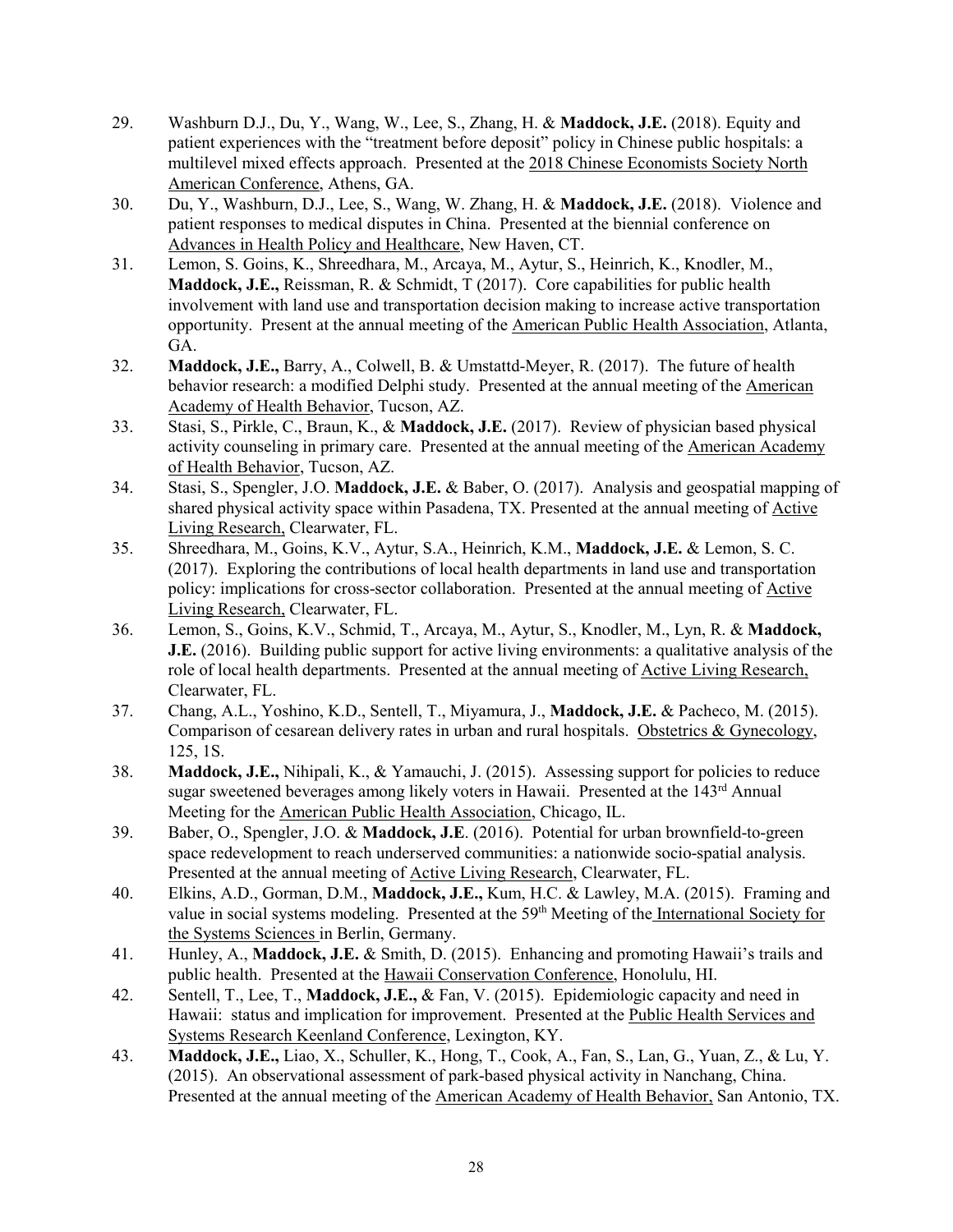- 44. Choy, L.B., Robericks, B., Ryan, J., Lee, S., Darval-Chang, D., Ikari, Y. & **Maddock, J.E.** (2015). Multilevel analysis of student activity levels in Hawaii physical education classes. Presented at the annual SHAPE American National Convention in Seattle, WA.
- 45. Choy, L., Brody B., Richards, K., Drisko, J. & **Maddock, J.E.** (2015). Examining how a community coalition creates and implements policy changes to promote physical activity: the case of Get Fit Kauai. Presented at the annual meeting of Active Living Research, San Diego.
- 46. Kohl, B., Elliot E., & **Maddock, J.E.** (2015). Physical activity planning at the state and local level – case studies from three states. Presented at the National Physical Activity Plan Congress, Washington, DC.
- 47. Bornstein D.B., Carnoske, C.C., Tabak, R., **Maddock, J.E.,** Hooker S.P., Evenson, K.R. & Pate, R.R. (2015). Evaluation of the National Physical Activity Plan (NPAP): Understanding factors related to partner involvement in the coalition that developed the NPAP. Presented at the National Physical Activity Plan Congress, Washington, DC.
- 48. Brody, B., Choy, L., Richards K., Williams, M., Steinmetz, L. & **Maddock, J.E.** (2015). Get Fit Kauai's Story. Presented at the National Physical Activity Plan Congress, Washington, DC.
- 49. Yoshida, H. & **Maddock, J.E.** (2014). The relationship between dietary-related behaviors and psychological constructs and obesity in a multiethnic sample. Journal of Nutrition Education and Behavior, 46 (4), S170.
- 50. McGurk, M., Higa, E., Lee, T. & **Maddock, J.E.** (2014). Priority of public health issues among policy makers after an economic recession. Presented at the 142<sup>nd</sup> Annual Meeting of the American Public Health Association, New Orleans, LA.
- 51. **Maddock, J.E.,** McGurk, M., Lee, T. & Higa, E. (2014). Changes in policy maker attitudes towards active living communities in Hawaii between 2007 and 2013. Presented at the  $142<sup>nd</sup>$ Annual Meeting of the American Public Health Association, New Orleans, LA.
- 52. **Maddock, J.E.,** Sinclair-White, B., Lowery St. John, T., & Wang, C.M.B. (2014). Using mass media to reduce sugar sweetened beverage consumption among teens in Hawaii. Presented at the 46th Conference of the Asia-Pacific Academic Consortium for Public Health, Kuala Lumpur, Malaysia.
- 53. Lowery St. John, T., Tamashiro, J., **Maddock, J.E.,** Rodericks, R., & McGurk, M. (2014). Systematic observations of smoking in Oahu, Hawaii beach parks prior to implementing a smoking ban. Presented at the Annual Meeting of the Council of State and Territorial Epidemiologists, Nashville, TN.
- 54. Choy, L., Hansen-Smith, H., Espirtu, J., Higa, E., Lee, T. & **Maddock, J.E.** (2014). Lessons learned from a small pilot bike share program in a suburban community in Hawaii. Presented at the 51<sup>st</sup> Making Cities Livable Conference, Portland, OR.
- 55. Eyler, A.A., Chriqui, J.F., **Maddock, J.E**. & Carnoske, C. (2013). Transportation and urban planning: involvement in state planning for physical activity. Presented at the 141<sup>st</sup> Annual Meeting of the American Public Health Association, Boston, MA.
- 56. Lowery St. John, T., Sinclair, B., Beyers, C., & **Maddock, J.E.** (2013). Sugar-sweetened beverage consumption among Hawaii's teens. Presented at the 141<sup>st</sup> Annual Meeting of the American Public Health Association, Boston, MA.
- 57. Rodericks, R., Lee, S., Heo H-H, Naputi, F., Ryan J., Owens, G., Horiuchi A. & **Maddock, J.E.** (2013). Increasing physical activity in schools through a model schools program in Hawaii. Presented at the 141<sup>st</sup> Annual Meeting of the American Public Health Association, Boston, MA.
- 58. **Maddock, J.E.,** Goins, K.V., Schneider, K., Brownson, R.C., Heinrich, K.M. & Lemon, S.C. (2013). Whose responsibility is it anyway? An examination of municipal officials' perceptions of their roles in addressing climate change. Presented at the 141st Annual Meeting of the American Public Health Association, Boston, MA.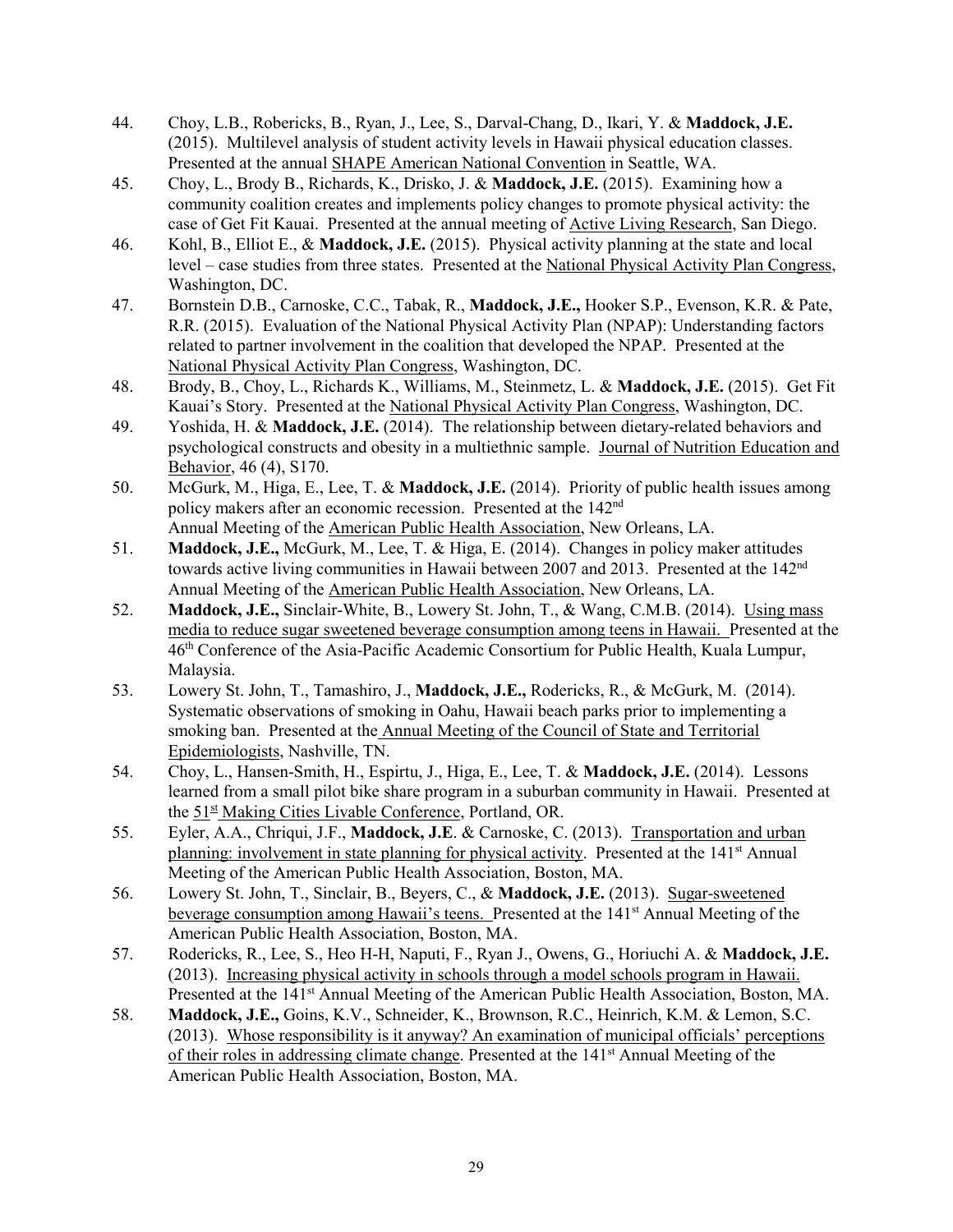- 59. Rodericks, R., Lee, S., Heo H-H, Naputi, F., Lee T., Ryan J., Owens, G., Horiuchi A. & **Maddock, J.E.** (2013). Assessing food preferences and consumption patterns in the school cafeteria using multiple methods. Presented at the 141<sup>st</sup> Annual Meeting of the American Public Health Association, Boston, MA.
- 60. Lemon, S.C., Goins, K.V., Schneider, K. Brownson, R.C., Evenson, K.R., Eyler, A.A., Heinrich, K.M., Litt, J., Lyn, R., OʻHara Tompkins, N., & **Maddock, J.E.** (2013). All policy is local: public health professionals' experience with shaping the built environment. Presented at the 141st Annual Meeting of the American Public Health Association, Boston, MA.
- 61. Zhang, L., Zheng, P., Zou, J., Jiang, Z., Lee, T., **Maddock, J.E.,** Lu, Y., Yuan, Z. (2013). Concerns about air quality and environmental protection among residents of Nanchang, China. Presented at the 45<sup>th</sup> Conference of the Asia-Pacific Academic Consortium for Public Health, Wuhan, China.
- 62. Xie, X., Wu, H., Lee, T., Wang, C., Zhou, X., Lu, Y., Yuan, Z. & **Maddock, J.E.** (2013). Gender differences in healthy home environments related to childhood obesity in Nanchang, China. Presented at the 45th Conference of the Asia-Pacific Academic Consortium for Public Health, Wuhan, China.
- 63. Lee T.H., Zheng, P., Jiang, Z., Li, D., **Maddock, J.E.,** Zhou, X., Yuan, Z., & Lu, Y. (2013). Air quality and pollution on children's health: results from the cross-sectional survey in Nanchang, China. Presented at the 45<sup>th</sup> Conference of the Asia-Pacific Academic Consortium for Public Health, Wuhan, China.
- 64. Koga, K., Hansen-Smith, H., Brody, B., McGuiness, S., Choy, L., Lee, T. & **Maddock, J.E**. (2013). Building partnerships to advance complete streets initiatives in Hawaii. Presented at the International Making Cities Livable Conference in Portland, OR.
- 65. Spengler, J.O., **Maddock, J.E.** & Floyd, M.F. (2013). A examination of joint use of local park and recreation facilities by schools in the United States. Presented at the Active Living Research Conference in San Diego, CA.
- 66. Choy, L., Hsu, S., Taylor, L., Hansen-Smith, H., Alexander, D., Higa, E., Christenot, J., Derauf, D., & **Maddock, J.E.** (2013). Evaluation the the Kalihi Valley Instructional Bike Exchange Program: Promoting Bicycling among Asian and Pacific Islander Youth in a Low-Income Community. Presented at the Active Living Research Conference in San Diego, CA.
- 67. Taualii, M., **Maddock, J.E.,** Trask-Batti, M., & Davis, E. (2012). Recognition, retribution, and restoration: innovative partnerships to improve indigenous health. Presented at the Annual Meeting of the American Public Health Association, San Francisco, CA.
- 68. **Maddock, J.E.,** Sinclair, B., & Richards, K. (2012). Assessing support for taxing sugar sweetened beverages in Hawaii. Presented at the Annual Meeting of the American Public Health Association, San Francisco, CA.
- 69. Rodericks, B., Ryan, J., Lee, S. & **Maddock, J.E.** (2012). Using healthy school awards to enhance school wellness guidelines. Presented at the Annual Meeting of the American Public Health Association, San Francisco, CA.
- 70. Rodericks, B., Ryan, J., Horiuchi A., Lee, S. & **Maddock, J.E.** (2012). Collaboration of two state agencies to support health and physical education in schools. Presented at the Annual Meeting of the American Public Health Association, San Francisco, CA.
- 71. Cui, D. & **Maddock, J.E.** (2012). Knowledge and beliefs related to the consumption of fruits and vegetables in Hawaii. Presented at the 44<sup>th</sup> meeting of the Asia-Pacific Academic Consortium for Public Health, Colombo, Sri Lanka.
- 72. Charupoonphol, P., Patrick, W., Wispiriyono, B., Lee, L., Chiou, HY, Sohn, M., Nezami, E., Lestari, F., Suparp J., Dahlui M., Karunathilake I., Jalaludin, MA., & **Maddock, J.E.** (2012). APACPH accreditation initiative in public health education in the Asia-Pacific region. Presented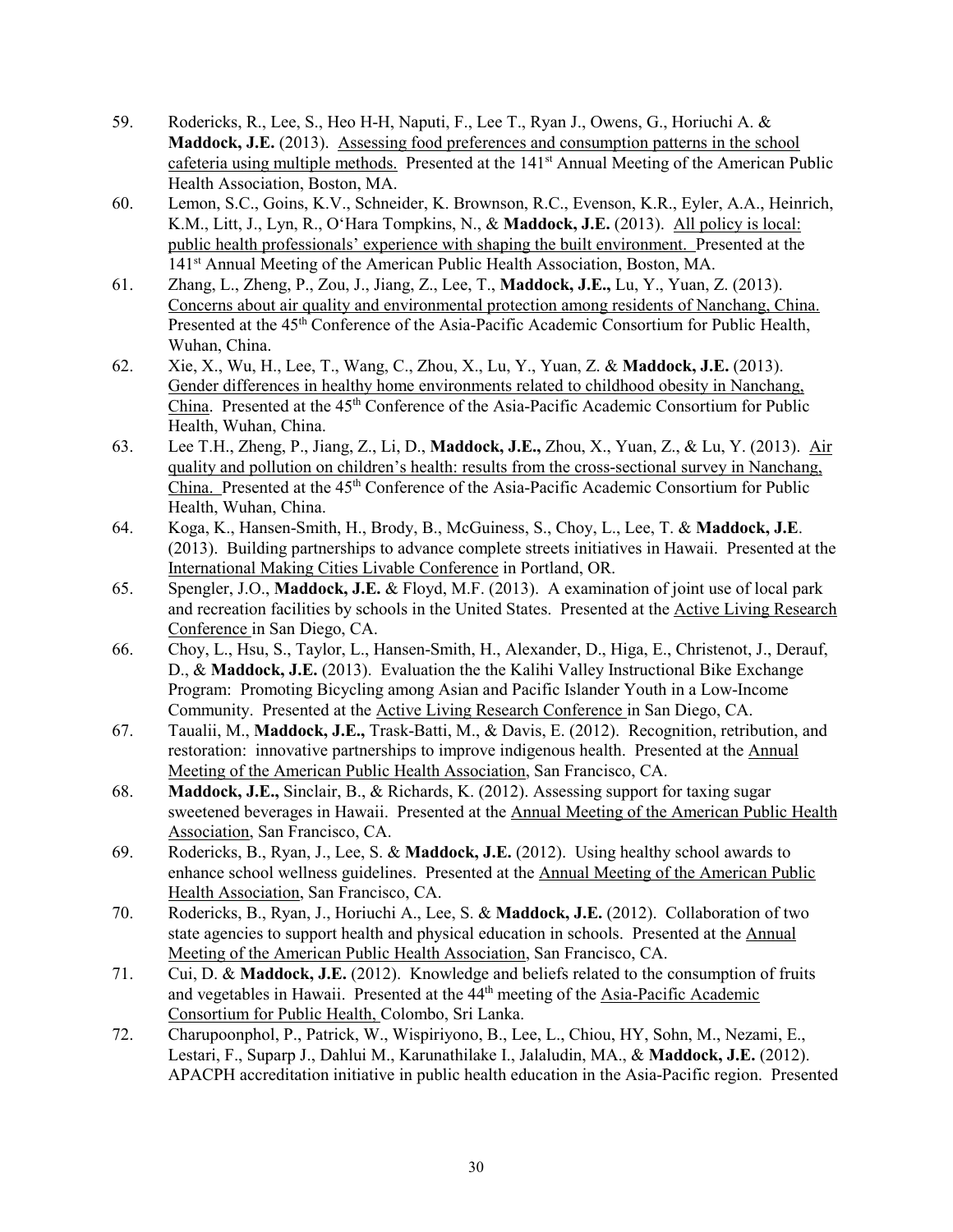at the 44th meeting of the Asia-Pacific Academic Consortium for Public Health, Colombo, Sri Lanka.

- 73. **Maddock, J.E.,** Sinclair, B., & Richards, K. (2012). Do Hawaii residents support taxing sugar sweetened beverages? Presented at the 44<sup>th</sup> meeting of the **Asia-Pacific Academic Consortium** for Public Health, Colombo, Sri Lanka.
- 74. Sinclair, B., Richards, K., **Maddock, J.E.** & Kanagusuku, L. (2012). Using formative research to develop a mass media campaign to reduce consumption of sugar sweetened beverages among teenagers in Hawaii. Presented at the Pacific Global Health Conference, Honolulu, HI.
- 75. Hitosugi-Levesque, M., Sentell, T., & **Maddock, J.E.** (2012). Telehealth systems and policies: a comparison of four states. Presented at the Pacific Global Health Conference, Honolulu, HI.
- 76. McGuiness, S., **Maddock, J.E.** (2012). Utilizing earned media, education and networking to advocate for complete streets. Presented at the Pacific Global Health Conference, Honolulu, HI.
- 77. Rodericks, R., Hee Heo, H., Lee, S., Mullins, C., Ryan J., Horiuchi, A., Owens, G., & **Maddock, J.E.** (2012). What's on your child's school lunch tray: food preferences and consumption patterns of elementary school students. Presented at the Pacific Global Health Conference, Honolulu, HI.
- 78. Choy, L., Brody, B., McGuinness S., Drisko, J., Richards, K. & **Maddock, J.E.** (2012). Evaluating Coalition Advocacy Efforts: Perspectives of Members. Presented at the Pacific Global Health Conference, Honolulu, HI.
- 79. Andaya, B.W., Christopher, D. Grandy, C. **Maddock, J.E.** Pratt, R. Reed, G.G., Sentell, T., Small, K., Stark, M. Steinhoff, P. Sy, A., Tao, J. Wester, L. (2012). In Their Own Words: Reflections by University of Hawai'i at Mānoa Faculty on the Impacts of IFP Fellows on the Learning and Teaching Experience in Classroom and Non-Classroom Settings. Paper Presented at The IFP University Partners Symposium Honolulu, Hawaii USA.
- 80. Buchthal, O.V., Iskandar, L., Taniguchi, N., & **Maddock, J.E.** (2011). Assessing the development of state active living promotion efforts through network analysis Presented at the 139th Annual Meeting of the American Public Health Association, Washington, DC.
- 81. **Maddock, J.E.,** Ramirez, V., Heinrich, K.M., Zhang, M., Brunner, I.M. & Rodericks, R. (2011). Assessing the statewide environment for pedestrians and cyclist. Presented at the 139th Annual Meeting of the American Public Health Association, Washington, DC.
- 82. Hsu, L., Pacheco, M., Crabtree, C. & **Maddock, J.E.** (2011). Using concept mapping in the development of a school of public health. Presented at the 139th Annual Meeting of the American Public Health Association, Washington, DC.
- 83. Hooker, S.P., Chriqui, J., Eyler, A., **Maddock, J.E.** & Schmidt, T. (2011). State obesity plans: synthesis of partners and strategies to promote active living. Presented at the 139th Annual Meeting of the American Public Health Association, Washington, DC.
- 84. **Maddock, J.E.** & Zhang, M. (2011). Prevalence of diet types and effects on fruit and vegetable consumption. Presented at the 43rd meeting of the Asia-Pacific Academic Consortium for Public Health, Seoul, Korea.
- 85. Rodericks, B., Lee, S., Ryan, J., Ross, C., Horiuchi, A. & **Maddock, J.E.** (2011). Healthy Hawai'i Initiative Model Schools 2013 Program. Presented at the annual meeting of the Hawai'i Evaluation Association, Honolulu, Hawai'i.
- 86. Eyler, A.A., Chriqui, J.R., **Maddock, J.E.,** Brownson, R., & Schmidt, T.L. (2011). National and State Policy strategies to Increase Physical Activity. Presented at the Annual Meeting of the American College of Sports Medicine, Denver, CO.
- 87. Chriqui, J.R., Eyler, A.A., **Maddock, J.E.,** & Schmid, T.L. (2011). Opportunity meets planning: an assessment of state plans to increase physical activity. Presented at the Annual Living Research Meeting, San Diego, CA.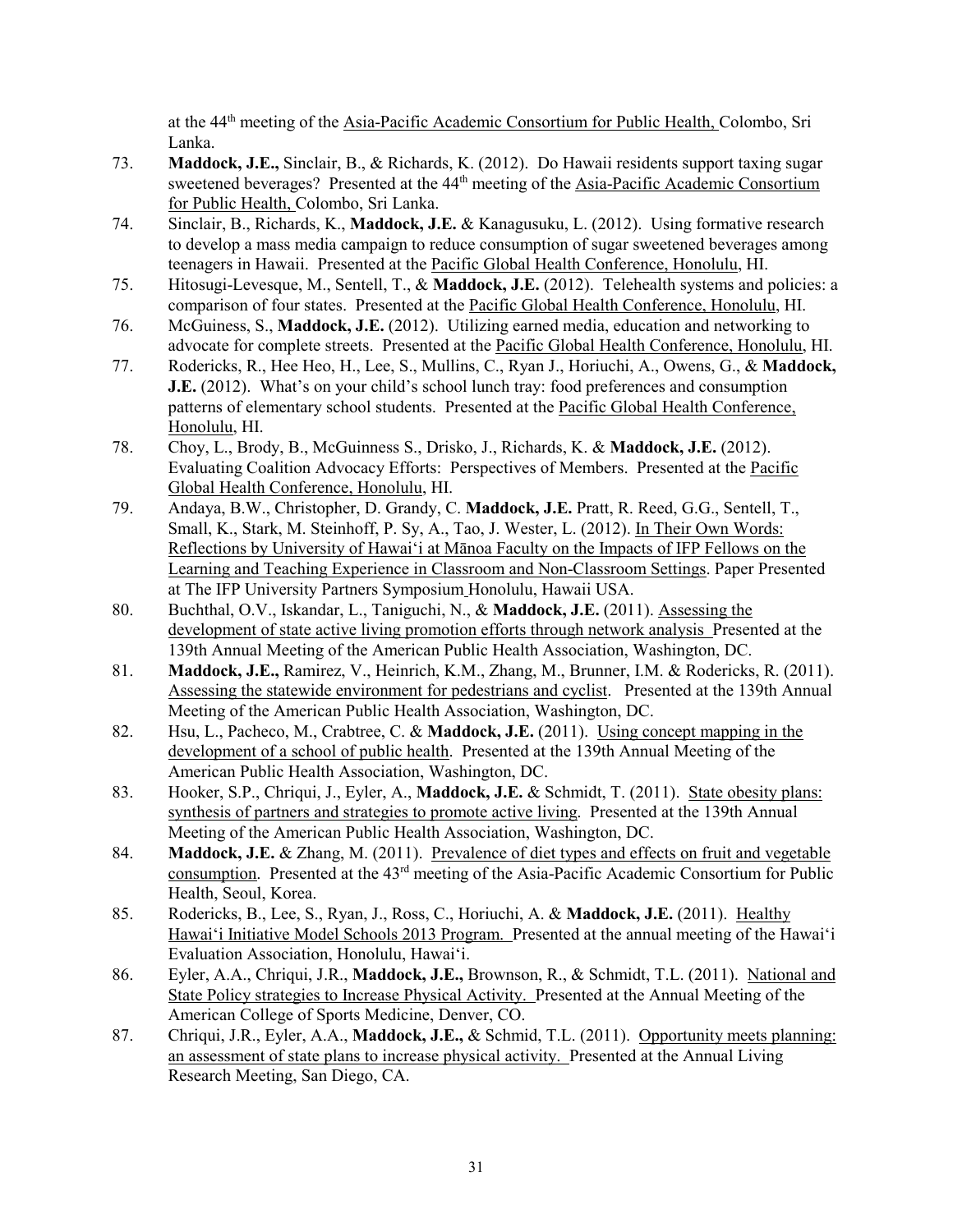- 88. Heinrich K.M. & **Maddock, J.E.** (2010). Health behaviors in adults with risk factors for chronic disease. Clinical Medicine and Research, 8, 203.
- 89. **Maddock, J.E.** (2010). Effects of a Mass Media Campaign on Second Hand Smoking on Calls to a Tobacco Quitline. Presented at the 42<sup>nd</sup> meeting of the Asia-Pacific Academic Consortium for Public Health, Bali, Indonesia.
- 90. Davis, E., Chung-Do, J., & **Maddock, J.E.** (2010). Park usage, physical activity and socioeconomic status: a study on the behavior of females in Honolulu parks. Presented at the Annual Meeting of the American Public Heath Association, Denver, CO.
- 91. Chung-Do, J., Davis, E., Lee, S., Choy, L., Jokura, Y., & **Maddock, J.E.** (2010). An observational study of physical activity in parks among Asian and Pacific Islander communities in urban Honolulu. Presented at the Annual Meeting of the American Public Heath Association, Denver, CO.
- 92. Floyd, M., F., Spengler, J.O., **Maddock, J.E.,** Norman, G.J., Suau, L., & Gobster, P. (2010). A multilevel analysis of effects of individual characteristics and park features on children's physical activity in neighborhood parks. Presented at the 3rd International Congress on Physical Activity and Health, Toronto, Canada.
- 93. Heinrich, K.M., Hsu, L., & **Maddock, J.E.** (2010). Characterizing the Environment for Walking and Bicycling at a City University. Presented at the  $40<sup>th</sup>$  Conference of the Urban Affairs Association, Honolulu, HI.
- 94. Bruton, C., Suau, L., Floyd, M.F., Spengler, J.O., **Maddock, J.E.,** & Gobster, P.H. (2010). An exploratory analysis of variation in park quality by activity areas and neighborhood racial and income compositions. Southeastern Recreation Research Symposium conference. February 21-23, 2010. Greenville, SC.
- 95. **Maddock, J.E.,** Heinrich, K.M., Choy, L., & Jokura, Y. (2009). Assessing Perceptions of a Healthy Diet. Presented at the  $41<sup>st</sup>$  meeting of the Asia-Pacific Academic Consortium for Public Health, Taipei, Taiwan.
- 96. **Maddock, J.E**., Silbanuz, A., Irvin, L. & Reger-Nash, B. (2009). Using social marketing principals to increase fruit and vegetable consumption in a multiethnic population. Presented at the 41<sup>st</sup> meeting of the Asia-Pacific Academic Consortium for Public Health, Taipei, Taiwan.
- 97. Heinrich, K.M., **Maddock, J.E.** & Cui, D. (2009). Health outcome expectancies predict fruit and vegetable consumption behavior. Presented at the  $41<sup>st</sup>$  meeting of the Asia-Pacific Academic Consortium for Public Health, Taipei, Taiwan.
- 98. Keller, S. & **Maddock, J.E.** (2009). Prevalence of back pain and pain related health disparities in Hawai'i. Presented at the  $41<sup>st</sup>$  meeting of the Asia-Pacific Academic Consortium for Public Health, Taipei, Taiwan.
- 99. Hsu, L.J., Heinrich, K.M., & **Maddock, J.E.** (2009). Association of health behavior enablers and barriers at each stage of change. Presented at the Annual Meeting of the American Public Health Association, Philadelphia, PA.
- 100. Suau, L., **Maddock, J.E.,** Floyd, M., F., Spengler, J.O. & Gobster, P. (2009). Association between park incivilities, activity areas and physical activity. Presented at the 2009 National Recreation and Park Association, Leisure Research Symposium, Salt Lake City, Utah.
- 101. Eyler A, Brownson R, Cradock A, Evenson K, Heiser C, Lankford T, **Maddock J** et al. (2009). A needs assessment of physical activity and obesity state practitioners. Poster presentation at The Weight of the Nation Conference, Washington DC.
- 102. **Maddock, J.E.** (2009). Developing a comprehensive approach to address childhood obesity. Presented at the Hawai'i State Physical Education Conference, Honolulu, HI.
- 103. Heinrich, K.M. & **Maddock, J.E.** (2009). Physicians' recommendations for patients by weight status. Presented at the Texas Obesity Research Conference, Houston, TX.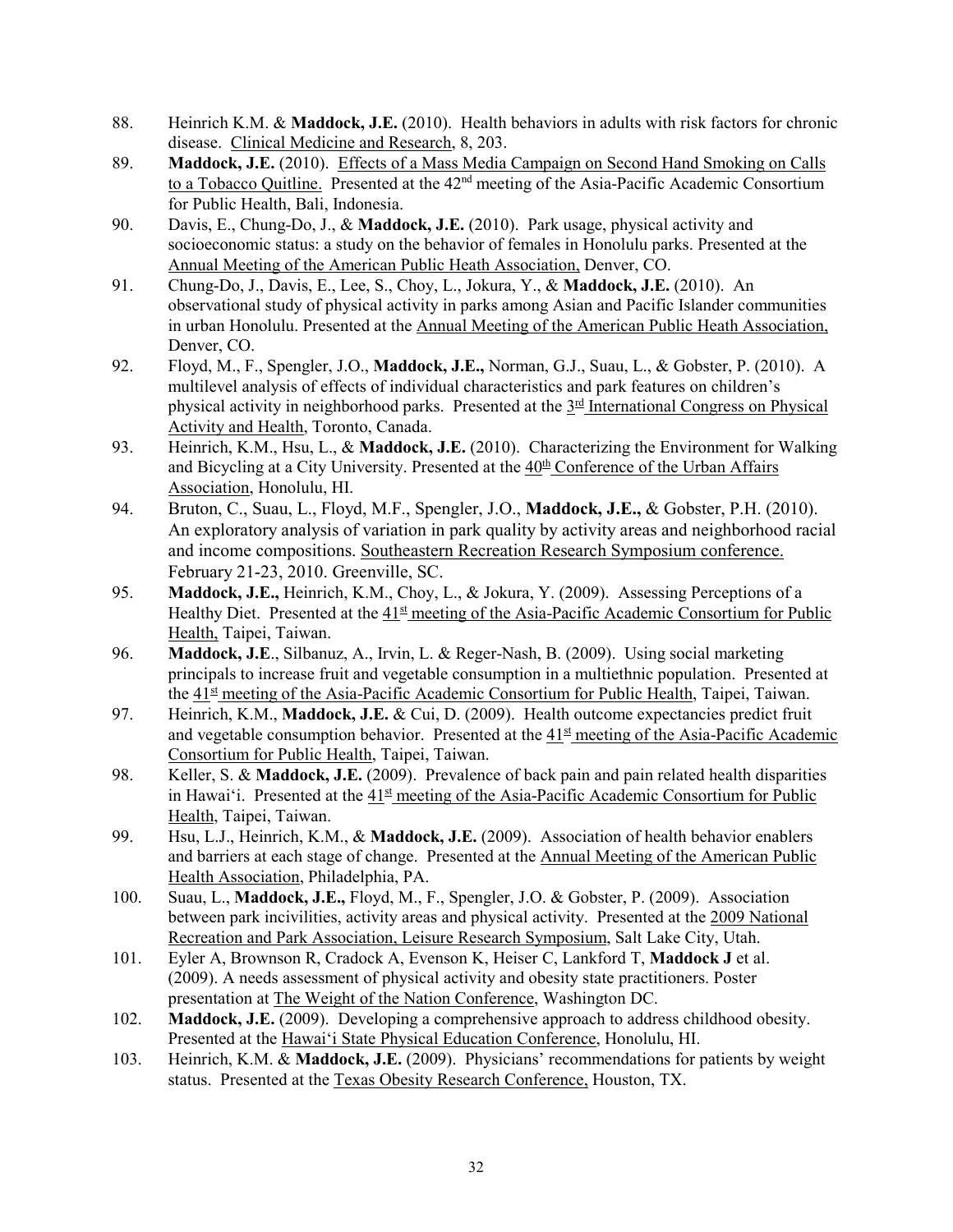- 104. Floyd, M., Spengler, J.O. & **Maddock, J.E.** (2009). Assessing the population impact of public parks on physical activity: an analysis of energy expenditure and neighborhood parks. Presented at the annual meeting of Active Living Research, San Diego, CA.
- 105. Heinrich, K.M., Hsu, L.J.Y., Kittinger, D., Ahedo, A., Jokura, Y., Rider, M., & **Maddock, J.E**. (2008). Promotion of physical activity, walking and healthy eating by Hawaii's physicians. Presented at the Annual Meeting of the American Public Health Association. San Diego, CA.
- 106. Jokura, Y., Heinrich, K.M., Lee, T. & **Maddock, J.E.** (2008). A examination of urban Honolulu nutrition environments by store type. Presented at the Annual Meeting of the American Public Health Association. San Diego, CA.
- 107. Kittinger, D.S., Jokura, Y., Heinrich, K.M., Rider, M., Ahedo, A., Hsu, L.J.Y. & **Maddock, J.E.** (2008). Income and environmental factors predicting weekly minutes of moderate physical activity among Hawaii residents. Presented at the Annual Meeting of the American Public Health Association. San Diego, CA.
- 108. Mau, M.K., Wong, K.N., Effrid, J., West, M., Saito, E. & **Maddock, J.E.** (2008). Association of environmental factors of obesity across three communities with varying Native Hawaiian population densities. Pacific Region's Indigenous Doctors' Conference. Waimea, Hawaii.
- 109. Suau, L.J., Floyd, M.F., Spangler, J.O., **Maddock, J.E.** & Gobster, P.H. (2008). How parks contribute to children's physical activity in low income and minority communities: insights from an observational study in two cities. Presented at the annual Active Living Research meeting, Washington, DC.
- 110. Bias T.K., Leyden, K. M., Reger-Nash, B., **Maddock, J.E.** & Bauman, A. (2008). Changing the attitudes of policy makers using public health interventions: survey instrument and test-retest reliability. Presented at the annual Active Living Research meeting, Washington, DC.
- 111. **Maddock, J.E.,** Ahedo, A., Jokura, Y., Reger-Nash, B., Leyden, K., & Bias, T.K. (2008). Priority of activity community environment issues among key decision makers in Hawaii, USA. Presented at the  $2<sup>nd</sup>$  International Congress on Physical Activity and Public Health, Amsterdam, the Netherlands.
- 112. Heinrich, K.M. & **Maddock, J.E.** (2008). Perceptions of neighborhood safety fully mediate the relationship between gender and walking or biking to work. Presented at the  $2<sup>nd</sup>$  International Congress on Physical Activity and Public Health, Amsterdam, the Netherlands.
- 113. Eyler, A., Brownson, R., Cradock, A., Doesher, M., Evenson, K., Kerr, J., **Maddock, J.,** Pluto, D., Schmid, T., Steinman, L., & Troped, P. (2008). How common is evidence-based state physical education legislation? Presented at the annual Active Living Research meeting, Washington, DC.
- 114. Rider, M., Richards, K.R., Ahedo, A., Hsu, L., Aki, N., Kolodziejski, B., Heinrich, K., & **Maddock, J.E.** (2008). Building the foundation for a statewide campaign in worksite wellness: Hawaii's inaugural physical activity and nutrition summit. Presented at the  $18<sup>th</sup>$  Annual Art and Science of Health Promotion Conference, San Diego, CA.
- 115. **Maddock, J.E.,** O'Riordan, D.L., Lee, T., Mayer, J., McKenzie, T.L. (2008). System for observing sun protective factors (SOSPF): reliability and feasibility measures. Presented at the 5th Scientific Conference of the Australasian Society for Behavioral Health and Medicine, Sydney, Australia.
- 116. **Maddock, J.E.,** Silbanuz, A., Irvin, L., & Reger-Nash, B. (2008). Using social marketing to increase physical activity and improve nutrition in Hawaii. Annals of Behavioral Medicine, 35, s95. Presented at the Annual Meeting of the Society of Behavioral Medicine, San Diego, CA.
- 117. **Maddock, J.E.,** O'Riordan, D.L., Lee, T., Mayer, J.A., & McKenzie, T.L. (2008). Use of sunglasses in public outdoor settings in Honolulu, Hawaii. Annals of Behavioral Medicine, 35, s204. Poster presented at the Annual Meeting of the Society of Behavioral Medicine, San Diego, CA.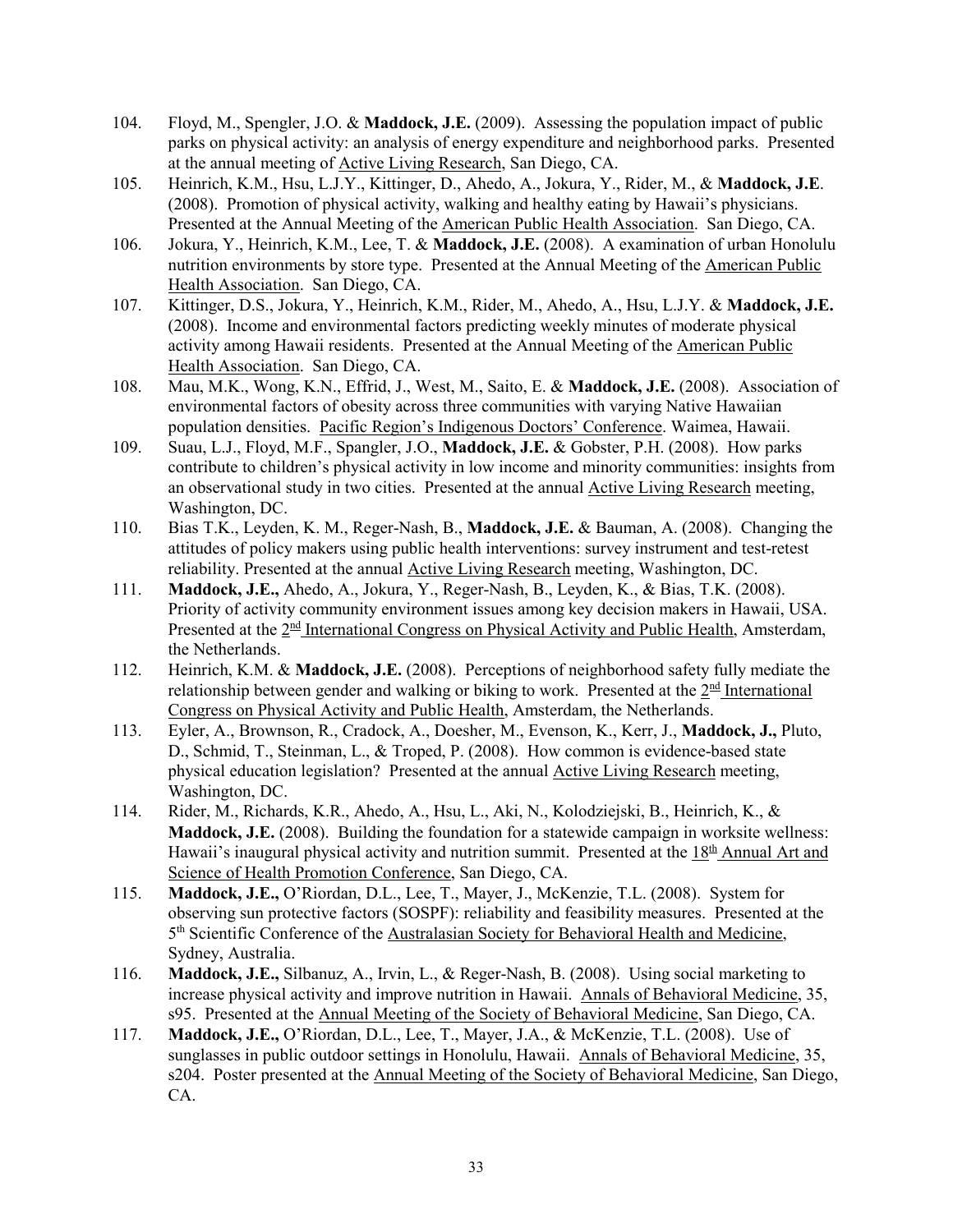- 118. Spengler, J.O., Floyd, M.F., Suau, L., Connaughton, D.P. & **Maddock, J.E**. (2007). Measuring physical activity in public playgrounds. Research Quarterly for Exercise and Sport, 78, A40. Presented at the 2007 AAHPERD National Convention, Baltimore, MD.
- 119. Jokura, Y., Heinrich, K.M., Johnson, C.B., Ahedo, A. & **Maddock, J.E.** (2007). Barriers in access to food and nutrition education among Pacific Islanders and Native Hawaiians in Hawaii. Presented at the Annual Meeting of the Asia-Pacific Academic Consortium for Public Health, Wako-city, Saitama, Japan.
- 120. Gentry, L. & **Maddock, J.E.** (2007). Diet among the over 75 population in Hawaii. Presented at the Annual Meeting of the Asia-Pacific Academic Consortium for Public Health, Wako-city, Saitama, Japan.
- 121. Heinrich, K.M., Jokura, Y., Johnson, C.B. & **Maddock, J.E.** (2007). Food security issues for low-income Hawaii residents. Presented at the Annual Meeting of the Asia-Pacific Academic Consortium for Public Health, Wako-city, Saitama, Japan.
- 122. **Maddock, J.E.,** Silbanuz, A. & Reger-Nash, B. (2007). Formative research to develop a mass media campaign to improve physical activity and nutrition. Presented at the Annual Meeting of the Asia-Pacific Academic Consortium for Public Health, Wako-city, Saitama, Japan.
- 123. Ahedo, A.M., Lee, T., Pan, J., Heinrich, K.M., Keller, S. & **Maddock, J.E.** (2007). Factors affecting the consumption of away-from-home foods in Hawaii residents. Presented at the Annual Meeting of the Asia-Pacific Academic Consortium for Public Health, Wako-city, Saitama Japan.
- 124. Gentry, L., Heinrich, K.M. & **Maddock, J.E.** (2007). Health behaviors among the over 75 population in Hawaii. Presented at the annual meeting of the American Public Health Association, Washington, DC.
- 125. Ahedo, A.M. & **Maddock, J.E**. (2007). Use of diet and exercise to lose weight in different ethnic, gender, and BMI groups in Hawaii. Presented at the annual meeting of the American Public Health Association, Washington, DC.
- 126. Albright C, **Maddock J**, Nigg C. Physical Activity in women with infants-results from a pilot study: the Footsteps Project. Symposium: Physical activity, life stage transitions and women's health. International Society of Behavioral Nutrition and Physical Activity. Oslo, Norway, June, 2007.
- 127. Silbanuz, A., **Maddock, J.E.,** Irvin, L., & Reger-Nash, B. (2007). Using health marketing to increase walking among adults in Hawaii. Presented at the CDC National Conference on Health Communication, Marketing and Media, Atlanta, GA.
- 128. **Maddock, J.E.,** Braun, K., Kolinsky, N., Yontz, V., & Miller, K. (2007). Developing a strategic plan to rebuild the University of Hawaii's School of Public Health. Presented at the Pacific Global Health Conference, Honolulu, HI.
- 129. Heinrich, K.M., Johnson, C.B., Ahedo, A., Jokura, Y. & **Maddock, J.E.** (2007). Addressing health disparities through nutrition education for low income Hawaii residents: a qualitative approach. Presented at the Pacific Global Health Conference, Honolulu, HI.
- 130. Johnson, C.B., Heinrich, K.M., Tamai, T.L. & **Maddock, J.E.** (2007). Nutritional behaviors of Hawaii's Food Stamp Eligible Population. Presented at the Pacific Global Health Conference, Honolulu, HI.
- 131. Gentry, L., Ahedo, A., Braun, K., Grandinetti, A., Heinrich, K., Imrie, A., **Maddock, J.E**., Pan, J. & Yontz, V. (2007). UH Public Health – needs assessment into action. Presented at the Pacific Global Health Conference, Honolulu, HI.
- 132. Jokura, Y., Heinrich, K.M. & **Maddock, J.E.** (2007). Ethnic biases in physicians' recommendations to patients on healthy lifestyles. Presented at the He Huliau, Native Hawaiian Health Disparities Conference, Honolulu, HI.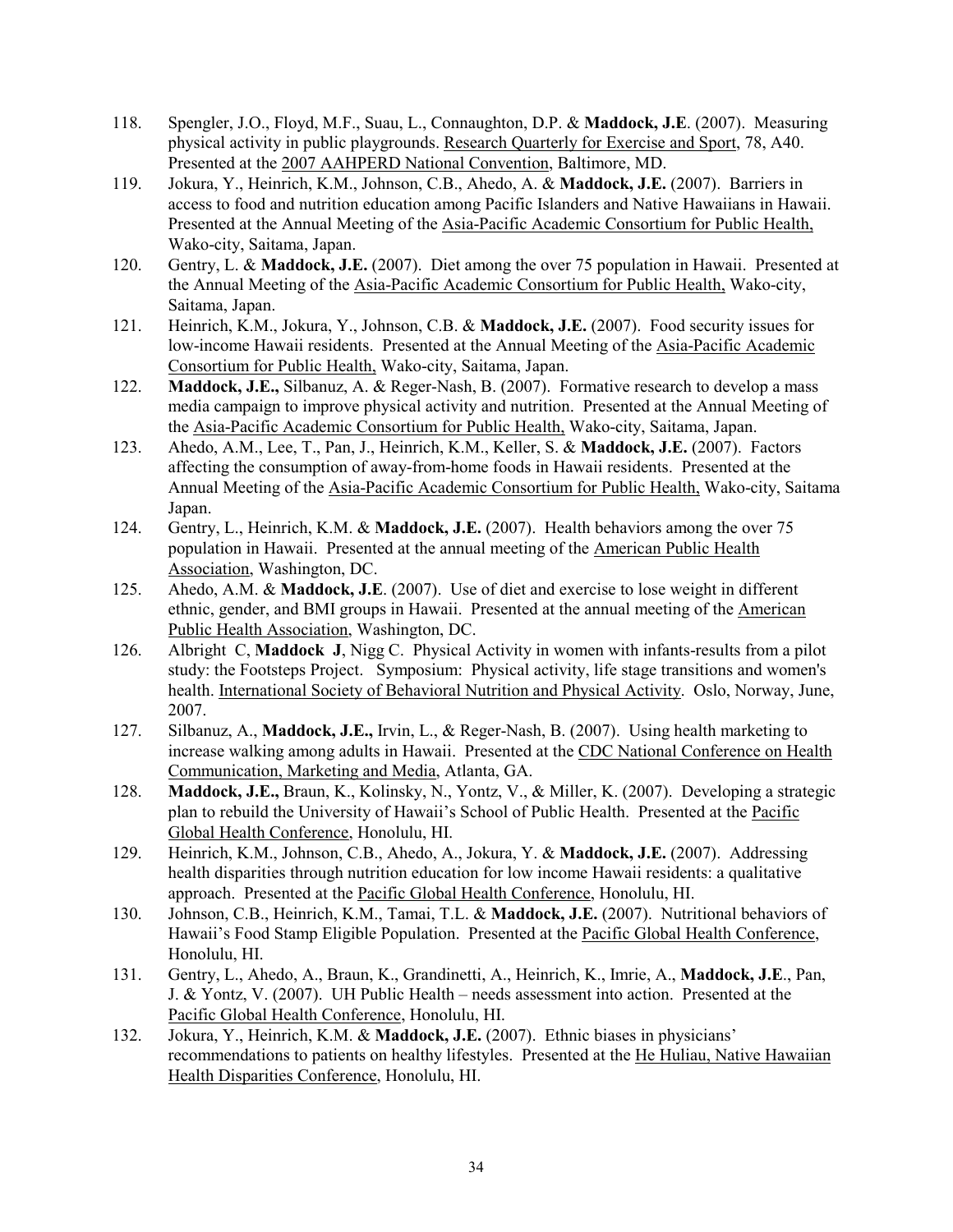- 133. Floyd, M.F., Spengler, J.O., **Maddock, J.E.,** Gobster, P. & Suau, L. (2007). Exploring the relationship between neighborhood factors and physical activity in parks in diverse communities. Presented at the Active Living Research Annual Meeting, Coronado, CA.
- 134. Eyler, A., Troped, P., Schmid, T., Pluto, D., **Maddock, J.,** Levinger, D., Evenson, K., Brownson, R.C. & Carnoske, C. (2007). Exploring the role of policy in the development of community trails: a multi-site case study. Presented at the Active Living Research Conference, Coronado, CA.
- 135. Floyd, M.F., Spengler, J.O., Confer, J., **Maddock, J.E.,** Gobster, P. & Suau, L. (2006). Measuring physical activity in public neighborhood parks: an observational study. Presented at the 2006 Leisure Research Symposium, Seattle, WA.
- 136. **Maddock, J.E.,** Richards, K.L. & Verive, A.J. (2006). Relationship between knowledge of physical activity recommendations and behavior. Presented at the International Congress on Physical Activity and Public Health, Atlanta, GA.
- 137. Heath, G.W., Kissee, J., & **Maddock, J.E.** (2006). Environmental and policy approaches to increasing physical activity: recommendations from the Task Force on Community Preventive Services. Presented at the International Congress on Physical Activity and Public Health, Atlanta, GA.
- 138. Albright C, **Maddock J**, & Nigg C. Promoting Physical Activity across the Lifespan. Physical Activity in mothers of infants, results from focus groups and an eight-week pilot study: the Footsteps Project. ASICS Conference of Science and Medicine in Sport. Yanuca, Fiji Islands, October, 2006
- 139. Floyd, M.F., Spengler, J.O., Confer, J., **Maddock, J.E.,** Gobster, P. & Suau, L. (2006). Leisuretime physical activity in public parks in diverse communities: comparisons by age, gender and neighborhood composition. Presented at the Active Living Research Annual Meeting, Coronado, CA.
- 140. **Maddock, J.E.,** Silbanuz, A., Takeuchi, L. & Choy, L. (2006). Using the Transtheoretical Model and the Theory of Reasoned Action to plan an ongoing social marketing campaign for physical activity and nutrition. International Journal of Behavioral Medicine, 13, S187. Presented at the Ninth International Congress of Behavioral Medicine, Bangkok, Thailand.
- 141. **Maddock, J.E.** & Johnson, C. (2006). Effects of a social marketing campaign on chronic disease related behaviors in a multi-ethnic community. International Journal of Behavioral Medicine, 13, S141. Presented at the Ninth International Congress of Behavioral Medicine, Bangkok, Thailand.
- 142. Keller, S., Basler, H-D, **Maddock, J.E**. & Hannover, W. (2006). Multiple health risk behavior in German university students. International Journal of Behavioral Medicine, 13, S134. Presented at the Ninth International Congress of Behavioral Medicine, Bangkok, Thailand.
- 143. Albright, C.L., Nigg, C.R. & **Maddock, J.E.** (2006). Increasing physical activity in a multiethnic sample of women with infants: results from the footsteps pilot project. Annals of Behavioral Medicine, 31, S018. Presented at the Annual Meeting of the Society of Behavioral Medicine, San Francisco, CA.
- 144. Hoppner, B.B., Hall, K.L., Rossi, J.S., **Maddock, J.E.,** Redding, C.A., Meier, K.S., Velicer, W.F., & Prochaska, J.O. (2006). Validation of decisional balance and self-efficacy scales for sun protection in an adolescent sample. Annals of Behavioral Medicine, 31, S040. Presented at the Annual Meeting of the Society of Behavioral Medicine, San Francisco, CA.
- 145. Laforge, R.G., Krebs, P.M., Kypri, K., & **Maddock, J.E.** (2005). Cross-cultural validation of short-form measures of decisional balance and situational temptations for problem drinking. Annals of Behavioral Medicine, 29, S91. Presented at the Annual Meeting of the Society of Behavioral Medicine, Boston, MA.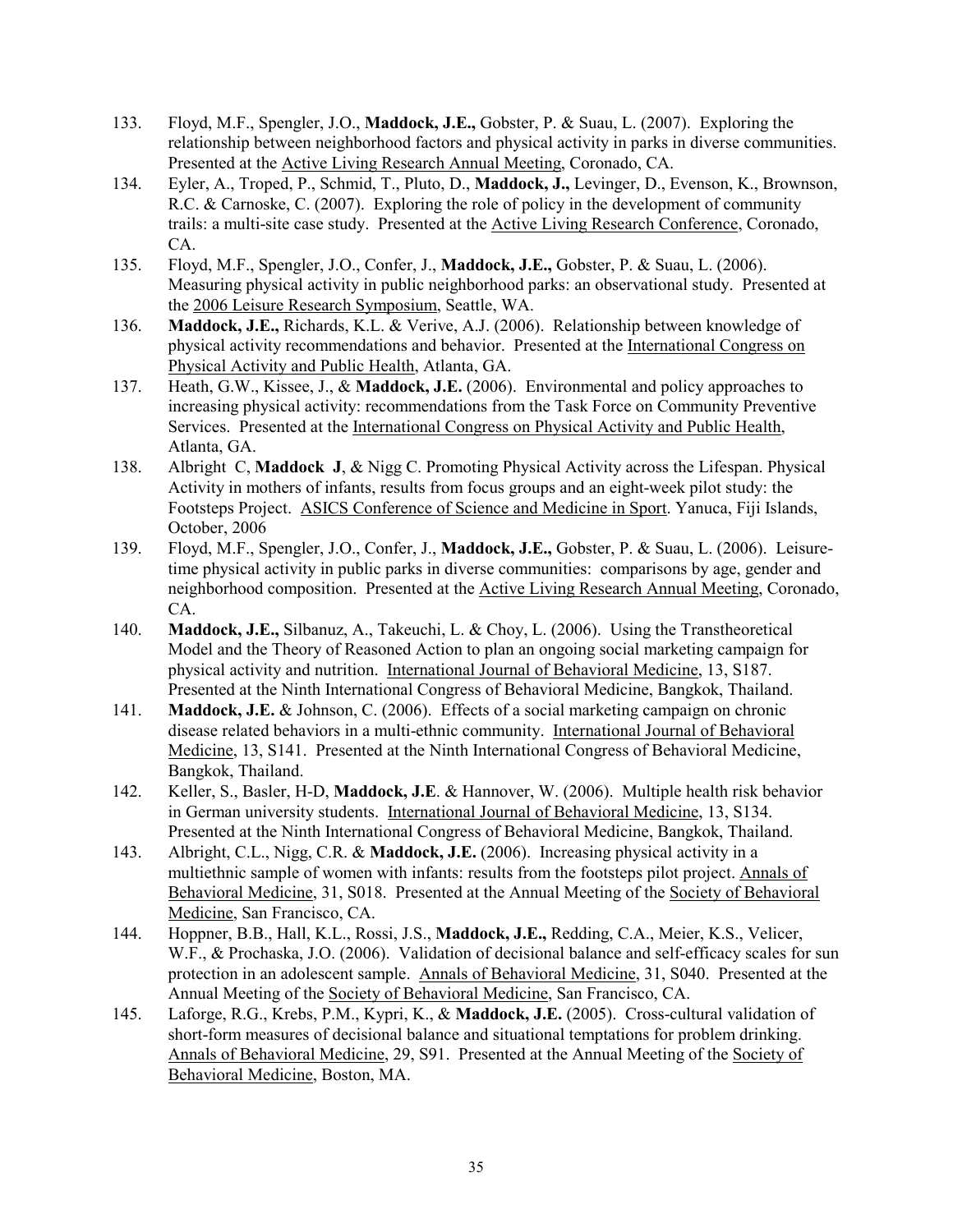- 146. Hoppner, B.B., Hall, K.L., Rossi, J.S., Redding, C.A., **Maddock, J.E.** & Weinstock, M.A. (2005). Structural equation modeling of longitudinal process-to-outcome relationships for decisional balance and sun protection behaviors. Annals of Behavioral Medicine, 29, S188. Presented at the Annual Meeting of the Society of Behavioral Medicine, Boston, MA.
- 147. **Maddock, J.E.,** O'Riordan, D.L., Lunde, K., & Steffen, A. (2005). Direct observational measurement of sun protective practices among beachgoers. Annals of Behavioral Medicine, 29, S116. Presented at the Annual Meeting of the Society of Behavioral Medicine, Boston, MA.
- 148. **Maddock, J.E.,** Geling, O. Sorenson, C. & Prince E. (2005). Enhancing core public health analytical skills among department of health staff. Annals of Behavioral Medicine, 29, S63. Presented at the Annual Meeting of the Society of Behavioral Medicine, Boston, MA.
- 149. **Maddock, J.E.,** Maglione, C., Barnett, J.D., Cabot, C., Jackson, S.J. & Reger-Nash, B. (2005). Statewide implementation of the 1% or Less campaign. Annals of Behavioral Medicine, 29, S52. Presented at the Annual Meeting of the Society of Behavioral Medicine, Boston, MA.
- 150. **Maddock, J.E.,** Eakin, P.J., Kaliko, R.K., & Techur-Pedro, A. (2005). Development of a systematic observation system for measuring sun protection in elementary schools. Annals of Behavioral Medicine, 29, S76. Presented at the Annual Meeting of the Society of Behavioral Medicine, Boston, MA.
- 151. Cabot, C., Takeuchi, L., **Maddock, J.E.,** Barnett, J.D., Nigg, C.R. & Jackson, S.J. (2005). Using social marketing to address health disparities. Presented at the 19th National Conference on Chronic Disease Prevention and Control, Atlanta, GA.
- 152. Geling, O., Belen, D., **Maddock, J.E.,** Prince, E., & Sorensen, C.A. (2005). Public health workforce development: the Hawaii Department of Health data management training experience. Presented at the Pacific Global Public Health Conference, Honolulu, HI.
- 153. Floyd, M.F., Spengler, J.O., Confer, J.C., **Maddock, J.E.,** Nigg, C., Troped, P. & Gobster, P.H. (2005). Environmental correlates of leisure-time physical activity in public parks in diverse communities. Presented at the Active Living Research Annual Meeting, San Diego, CA.
- 154. Schneider V., Nguyen T., Adhikary R., **Maddock J.E.,** Iwaishi L., Derauf, C.D. (2005). Pediatricians' understanding of commercial sex exploitation. Presented at the Conference on Child and Family Maltreatment, San Diego, CA.
- 155. Geling, O., Belen, D., **Maddock, J.E.,** Prince, E., & Sorensen, C.A. (2005). Hawaii Department of Health workforce development: the data management training initiative. Presented at the  $10<sup>th</sup>$ Biennial CDC and ATSDR Symposium "Statistics and Public Health Policy" Bethesda, MD.
- 156. **Maddock, J.E.,** Barnett, J.D., Marshall, C.S. & Nigg, C.R. (2004). Stage of change for fruit and vegetable consumption in a longitudinal sample. Presented at the  $112<sup>th</sup>$  Annual Convention of the American Psychological Association, Honolulu, HI.
- 157. Lippke, S., Nigg, C.R., & **Maddock, J.E**. (2004). Testing the stage assumptions of the Transtheoretical Model in physical activity. Presented at the 112<sup>th</sup> Annual Convention of the American Psychological Association, Honolulu, HI.
- 158. Nigg, C.R., **Maddock, J.E.,** Pressler, V., Wood, B. & Jackson, S. (2004). Motivating populations to be physically active: a social ecological perspective. Presented at the  $112<sup>th</sup>$ Annual Convention of the American Psychological Association, Honolulu, HI.
- 159. Keller, S. & **Maddock, J.E.** (2004). Cognitive and behavioral patterns of binge drinking in medical students. Presented at the 112<sup>th</sup> Annual Convention of the American Psychological Association, Honolulu, HI.
- 160. Barnett, J.D., **Maddock, J.E.** & Nigg, C.R. (2004). Longitudinal examination of smoker quit patterns in a naturalistic sample. Presented at the 112<sup>th</sup> Annual Convention of the American Psychological Association, Honolulu, HI.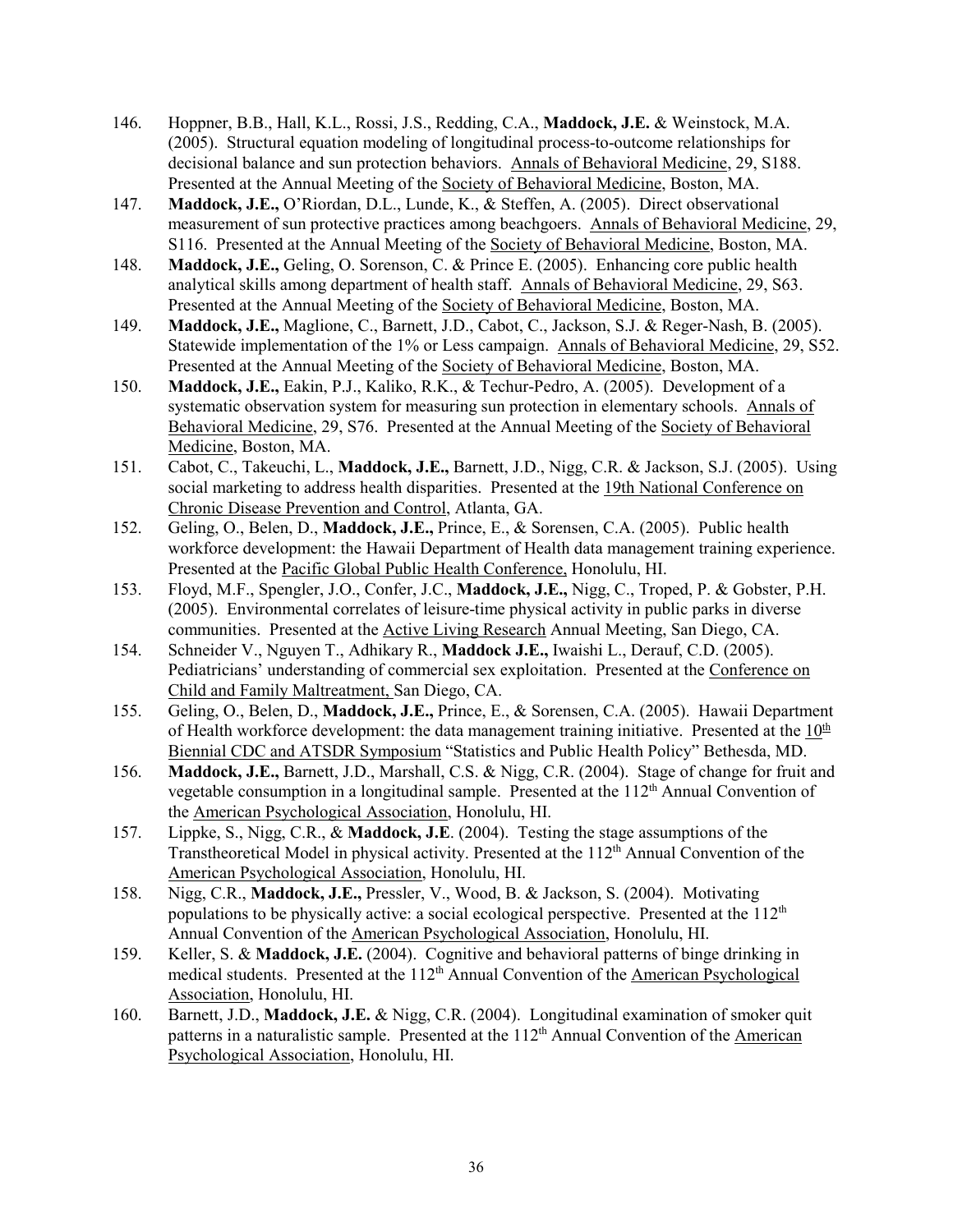- 161. **Maddock, J.E.,** Nigg, C.R., Pressler V., Jackson S., Wood, B. & Miller, F.D. (2004). Using tobacco settlement funds to rebuild a school of public health. Presented at the STEP UP to Tobacco Control Meeting, St. Louis, MO.
- 162. Takeuchi, L., Nigg, C.R., & **Maddock, J.E.** (2004). Evaluating the Hawaii Department of Education's Health Standards' and PE Standards' Teacher Training: The Process. Paper presented at the Hawaii International Conference on Education, Honolulu, HI.
- 163. Albright, C., **Maddock J.,** & Nigg C. (2004). Focus Groups on Physical Activity in Women With Infants. International Journal of Behavioral Medicine, 11 (Suppl.), 290. Presented at the 8<sup>th</sup> International Congress of Behavioral Medicine, Mainz, Germany.
- 164. Nigg, C.R., **Maddock, J.E.,** Barnett, J.D. & Maglione, C. (2004) Effect of item order on physical activity estimates using the IPAQ. International Journal of Behavioral Medicine, 11 (Suppl.), 296. Presented at the  $8<sup>th</sup>$  International Congress of Behavioral Medicine, Mainz, Germany.
- 165. Nigg, C. R., **Maddock, J. E.**, Barnett, J. D., & Marshall, C. S. (2003). The theory of planned behavior for physical activity: Are there ethnic differences? Journal of Sport & Exercise Psychology, 25, S102-S103.
- 166. **Maddock, J.E.** & Nigg, C.R. (2003). Relationship of perceived environment with physical activity and stage of change in a statewide sample. Medicine and Science in Sport and Exercise, 35, S66. Poster presented at the 50<sup>th</sup> Annual Meeting of the American College of Sports Medicine.
- 167. Yamamura C.M., Yore, M.M., Heath G.W., **Maddock, J.E.** & Nigg, C.R. (2003). Correlates of meeting physical activity recommendations among adults in Hawaii, BRFSS 2001. Medicine and Science in Sport and Exercise, 35, S114. Poster presented at the 50<sup>th</sup> Annual Meeting of the American College of Sports Medicine.
- 168. Nigg, C.R., **Maddock, J.E.,** Barnett, J.D., Yamauchi, J.P.B. (2003). Statewide prevalence of physical activity using the IPAQ. Medicine and Science in Sport and Exercise, 35, S340. Poster presented at the 50<sup>th</sup> Annual Meeting of the American College of Sports Medicine.
- 169. **Maddock, J.E.** (2003). The relationship between obesity and the prevalence of fast food restaurants. Annals of Behavioral Medicine 25, S127. Paper presented at the Annual Meeting of the Society of Behavioral Medicine, Salt Lake City, UT.
- 170. Nigg, C.R. & **Maddock, J.E.** (2003). Readiness to change multiple health behaviors across ethnicities: results from a random representative statewide survey. Annals of Behavioral Medicine 25, S97. Poster presented at the Annual Meeting of the Society of Behavioral Medicine, Salt Lake City, UT.
- 171. Eakin, P.J., **Maddock, J.E.**, Kaliko, R.K., Techur-Pedro, A., Derauf, C. (2003). Sun Protection Policy in Elementary Schools in Hawaii. Pediatric Research 53 (4): 1198 Part 2 Suppl. Poster presented at the Annual Meeting of the Pediatric Academic Society, Seattle, WA.
- 172. Kyono, M.S., **Maddock, J.E.**, Derauf D.C., & Iwaishi L.K. (2003). Evaluation of a Community-Based Early Childhood Rotation. Pediatric Research 53 (4): 85A-85A 482 Part 2 Suppl. Poster presented at the Annual Meeting of the Pediatric Academic Society, Seattle, WA.
- 173. **Maddock, J.E.**, Nigg, C.R. & Barnett, J.D. (2003). Evaluating the impact of smoke-free legislation on restaurants and bars. National Conference on Tobacco or Health, Boston, MA.
- 174. Lee, H., Levin, M., Taleff, M., **Maddock, J.E.**, Scholly, K., Tam, E., Stepp, M. & Symons, T. (2003). Strengthening smoking policy at the University of Hawaii through community partnerships. National Conference on Tobacco or Health, Boston, MA.
- 175. Barnett, J. D., **Maddock, J. E.,** Nigg, C.R. (2003). Psychosocial correlates of tobacco use, physical activity, and nutrition among residents of Hawai'i. Paper presented at the 2003 Global Public Health Conference, Honolulu, HI.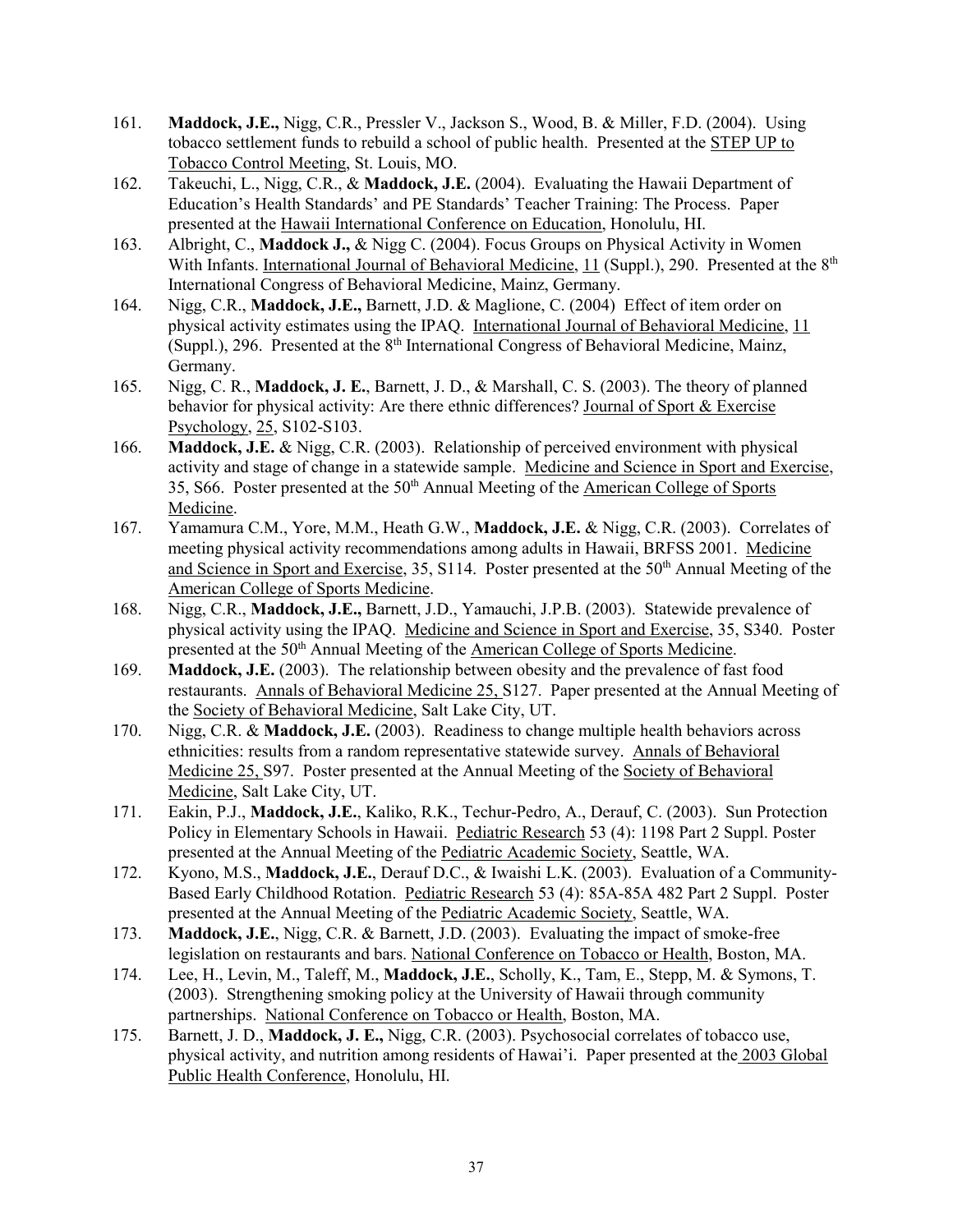- 176. Lee, M.T., **Maddock, J.E.**, Tse, A.M., Kurahara, D.K., & Rudoy, R.C. (2003). Research Attitudes and Self Perceived Competencies Amongst Pediatric Faculty. Poster presented at the Innovations in Medical Education Conference, Los Angeles, CA.
- 177. Hellsten, L., Nigg, C., Yahata, D., **Maddock, J**., Yamauchi, J. & Rubio, L. (December 2002). An Evaluation of a Conference Aimed at Training Teachers to Teach Standards-Based Physical Education. Poster presented at the Hawaii International Education Conference, Honolulu, HI.
- 178. Nigg, C., Hellsten, L., Yahata, D., **Maddock, J.**, Yamauchi, J. & Rubio, L. (December 2002). An Evaluation of a Standards-Based Health Education Workshop Series. Paper presented at the Hawaii International Education Conference, Honolulu, HI.
- 179. **Maddock, J.E.**, Nigg, C.R., & Yamauchi, J.P.B. (2002). Design and first year results of the Healthy Hawaii Initiative. National Conference on Tobacco or Health, San Francisco, CA.
- 180. Yamauchi, J.P.B., **Maddock, J.E**., Nigg, C.R., Smith C. & Katz, N.T. (2002). Exercise Honolulu and the relationship between exercise and general health. Poster presented at the First Annual Global Public Health Conference, Honolulu, HI.
- 181. Smith, C., **Maddock, J.E**., & Yamauchi, J. P.B. (2002). Examining alcohol consumption and related problems among university students. Poster presented at the First Annual Global Public Health Conference, Honolulu, HI.
- 182. Nigg, C.R. & **Maddock, J.E.** (2002). Putting recommendations into practice: The Healthy Hawaii Initiative. Annals of Behavioral Medicine 24, S197. (Symposium). Twenty-third Annual Meeting of the society of Behavioral Medicine, Washington, DC.
- 183. Glanz, K., Geller, A., Elliott, T., **Maddock, J.E.**, Isnec, M.R. & Spangler K. (2002). Dissemination of an effective skin cancer prevention program. Annals of Behavioral Medicine 24, S227. (Oral Presentation). Twenty-third Annual Meeting of the Society of Behavioral Medicine, Washington, DC.
- 184. **Maddock, J.E.,** Glanz, K. Yamauchi, J. & Shigaki, D. (2001). Relationship between tobacco advertisements, promotions and tobacco use among middle school students in multiethnic Hawaii. Annals of Behavioral Medicine 23, S049. (Oral Presentation). Twenty-second Annual Meeting of the society of Behavioral Medicine, Seattle, WA.
- 185. Johnson, J.J., Laforge R.G., Plummer B.A., **Maddock, J.E.** & Rossi, J.S. (2001). Development of a process of change measure for adult alcohol use. Annals of Behavioral Medicine 23, S058. (Oral Presentation). Twenty-second Annual Meeting of the Society of Behavioral Medicine, Seattle, WA.
- 186. Glanz K., **Maddock, J.E.** & Wilson E. (2001). Retail alcohol sales to minors: effects of time of day and showing identification. Annals of Behavioral Medicine 23, S059. (Oral Presentation). Twenty-second Annual Meeting of the Society of Behavioral Medicine, Seattle, WA.
- 187. Glanz K., Geller A., Shigaki D., Isnec M.R. & **Maddock, J.E**. (2001). A randomized trial of skin cancer prevention in aquatics settings: the Pool Cool program. Annals of Behavioral Medicine 23, S139. (Oral Presentation). Twenty-second Annual Meeting of the Society of Behavioral Medicine, Seattle, WA.
- 188. Noar, S.M., Laforge, R.G., **Maddock, J.E**. & Wood, M. (2001). A comparison of alcohol expectancies and decisional balance: Implications for the prediction of alcohol use and problems. Annals of Behavioral Medicine 23, S149. (Poster). Twenty-second Annual Meeting of the Society of Behavioral Medicine, Seattle, WA.
- 189. Nigg, C.R. & **Maddock, J.E.** (2001). Evaluation of a statewide physical activity campaign. Poster presented at Whistler 2001: Communicating Physical Activity and Health Messages.
- 190. **Maddock, J.E.,** Glanz, K. & Geller, A. (2000). Pool Cool: A program for sun safety in aquatics. (Oral Presentation) National Aquatics Conference, San Antonio, TX.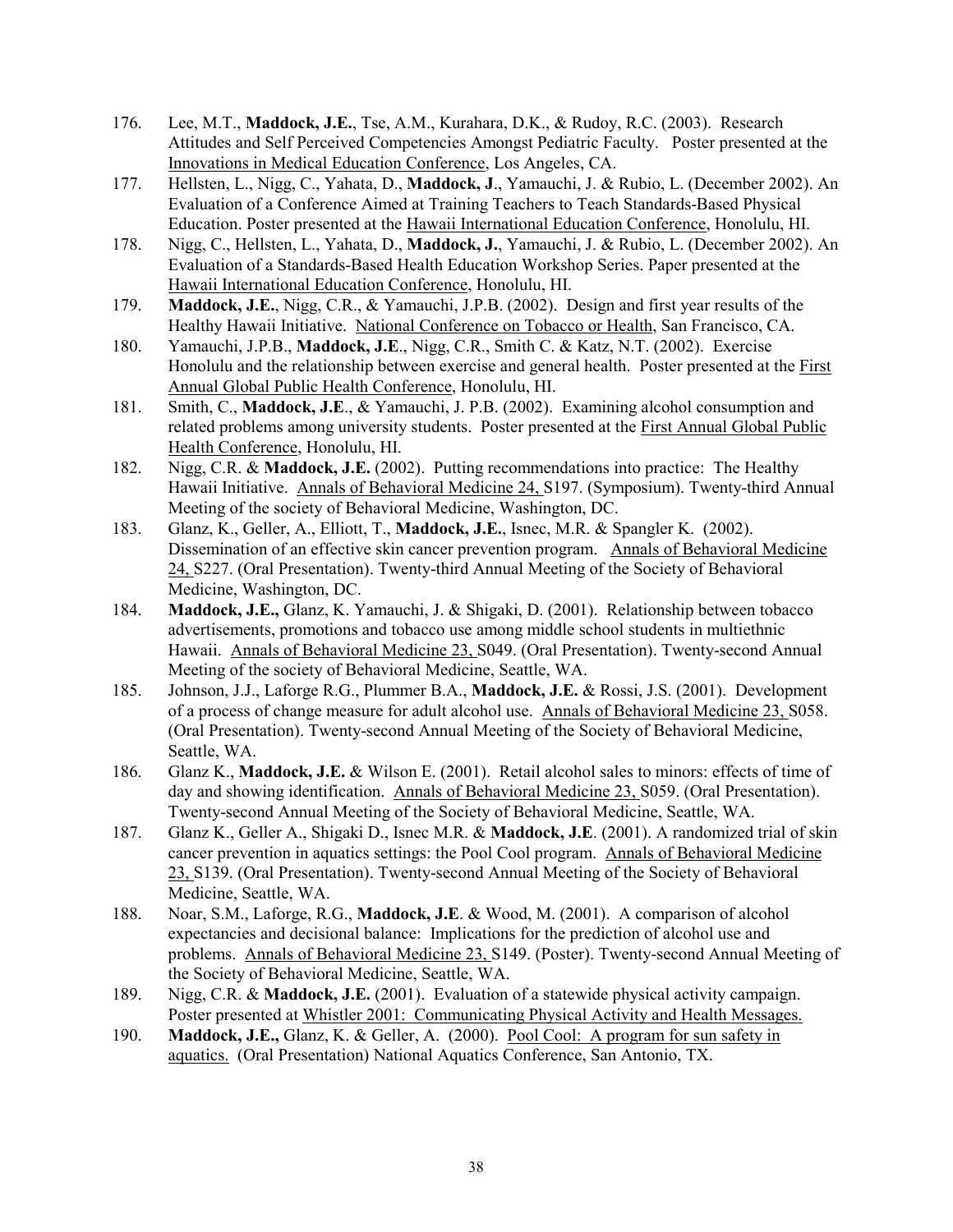- 191. **Maddock, J. E.** & Glanz, K. (2000). Do dietary attitudes predict changes in dietary fat consumption? International Journal of Behavioral Medicine, 7, 230. (Oral Presentation) Sixth International Congress of Behavioral Medicine, Brisbane, Australia.
- 192. Glanz, K., **Maddock, J**., Geller A., Lew R.A., Isnec, M.R., & Shigaki, D. (2000). Skin cancer prevention programs in outdoor recreation settings. International Journal of Behavioral Medicine, 7, 79. (Oral Presentation) Sixth International Congress of Behavioral Medicine, Brisbane, Australia.
- 193. **Maddock, J.E.** & Wood, M.D. (2000). How effective are interventions to reduce college student drinking?: A meta-analytic analysis. Alcoholism: Clinical and Experimental Research, 24, 115A. (Poster) Annual Meeting of the Research Society on Alcoholism, Denver, CO.
- 194. **Maddock, J. E.**; Wood, M. D.; Laforge, R. G. & Stevenson, J.S. (2000). Assessing access to alcohol among underage college students. Annals of Behavioral Medicine, 22, S185. (Poster) Annual Scientific Sessions of the Society of Behavioral Medicine, Nashville, TN.
- 195. Evans, J.L., Regan, R.M., **Maddock, J.E.**, Fava, J.L., Velicer, W.F., Rossi, J.S. & Prochaska, J.O. (2000). What predicts stage of change for smoking cessation? Annals of Behavioral Medicine, 22, S173. (Poster) Twenty-first Annual Scientific Sessions of the Society of Behavioral Medicine, Nashville, TN.
- 196. Fava, J. L., Robbins, M. L., Redding, C. A., Norman, G. J., Keller, S., Evers, K. E. & **Maddock, J. E.** (2000). A comparison of two algorithms for the stages of change for stress management. Annals of Behavioral Medicine, 22, S13. (Poster) Twenty-first Annual Scientific Sessions of the Society of Behavioral Medicine, Nashville, TN.
- 197. Laforge, R. G., Plummer, B. A., Wood, M., Velicer, W. **Maddock, J. E.**, Stevenson, J. and Cohen F. (2000). Cognitive and behavioral characteristics of college "binge" drinkers in precontemplation. Annals of Behavioral Medicine, 22, S92. (Poster) Twenty-First Annual Scientific Sessions of the Society of Behavioral Medicine, Nashville, TN.
- 198. Regan, R.M., Evans, J.L., **Maddock, J. E.**, Fava, J.L., Velicer, W.F., Rossi, J.S., & Prochaska, J. O. (2000). Predicting regression or progression through the stages of change for a smoking population. Annals of Behavioral Medicine, 22, S193. (Poster) Twenty-first Annual Scientific Sessions of the Society of Behavioral Medicine, Nashville, TN.
- 199. **Maddock, J. E.,** Redding, C.A., Rossi, J. S., & Weinstock, M. A. (1999). Development of an appearance motivation scale for sun exposure among beachgoers. Annals of Behavioral Medicine, 21, S71. (Poster) Twentieth Annual Scientific Sessions of the Society of Behavioral Medicine, San Diego, CA.
- 200. **Maddock, J. E**. & Rossi, J. S. (1999). Statistical power in the field of health psychology. Annals of Behavioral Medicine, 21, S240. (Poster) Twentieth Annual Scientific Sessions of the Society of Behavioral Medicine, San Diego, CA.
- 201. **Maddock, J. E.**; Wood, M. D.; Davidoff, O. J.; Colby S. M.; & Monti P. M. (1999) Alcohol expectancy challenge and alcohol use: Examination of a controlled trial. Alcoholism: Clinical and Experimental Research, 23, 72A. (Poster) Annual Meeting of the Research Society on Alcoholism, Santa Barbara, CA.
- 202. Laforge, R. G., **Maddock, J. E.**, & Rossi, J. S. (1999). Replication of the temptations and decisional balance instruments for heavy, episodic drinking on an adult sample. Annals of Behavioral Medicine, 21, S67. (Poster) Twentieth Annual Scientific Sessions of the Society of Behavioral Medicine, San Diego, CA.
- 203. Laforge, R. G., Zwick, W., **Maddock, J. E.** & Larson, M. J. (1999). Comparison of medical utilization in the past year among at risk drinkers and low risk drinkers. Annals of Behavioral Medicine, 21, S153. (Poster) Twentieth Annual Scientific Sessions of the Society of Behavioral Medicine, San Diego, CA.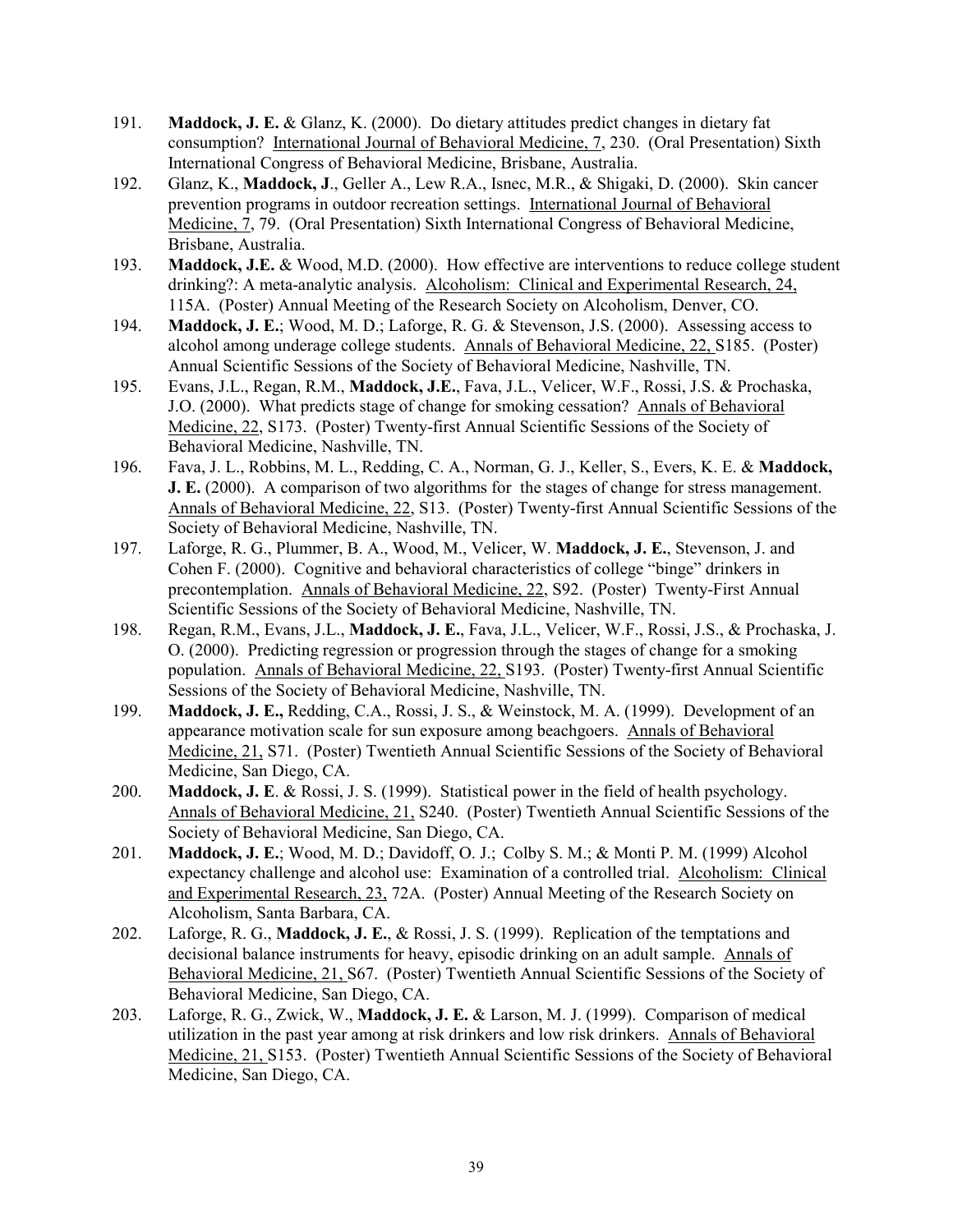- 204. Wood, M. D., **Maddock, J. E.**, Hallak, M., Mitchell, R. E. & Stevenson, J. F. (1999). Social influences on late adolescent alcohol use and problems: The moderational role of parental monitoring and limit setting. Alcoholism: Clinical and Experimental Research, 23, 681A. (Poster) Annual Meeting of the Research Society on Alcoholism, Santa Barbara, CA.
- 205. **Maddock, J. E.,** Laforge, R.G., & Rossi, J. S. (1999). Adapting the Transtheoretical Model to Heavy, Episodic Drinking. (Oral Presentation) Annual Meeting of the Eastern Psychological Association, Providence, RI.
- 206. Plummer, B. A. & **Maddock, J. E.** (1999). Short Forms of the Drinking-Related Locus of Control Scale. (Poster) Annual Meeting of the Eastern Psychological Association, Providence RI.
- 207. Wood, M. D., **Maddock, J. E.,** Bixby, T., McLackin, J., & Reuther, C. (1999, April). Toward an integrated model of college student drinking: Examining the role of drinking motivation. (Poster) Annual meeting of the Eastern Psychological Association, Providence, RI.
- 208. **Maddock, J. E.,** Laforge, R.G., Rossi, J. S., & Plummer, B. A. (1998). Development of a Processes of Change Instrument for College Binge Drinkers. (Poster) Nineteenth Annual Scientific Sessions of the Society of Behavioral Medicine, New Orleans, LA.
- 209. Rossi, J. S., Redding, C. A., **Maddock, J. E**., Cottrill, S. D., & Weinstock, M. A. (1998). Effectiveness of Stage-Matched Interventions for Skin Cancer Prevention in High-Risk Beach Bathers. (Poster) Nineteenth Annual Scientific Sessions of the Society of Behavioral Medicine, New Orleans, LA.
- 210. Laforge, R. G., **Maddock, J. E.,** & Rossi, J. S. (1998). Comparison of Five Stage Methods for Alcohol Abuse among College Students. Annals of Behavioral Medicine, 20, 170. (Poster) Nineteenth Annual Scientific Sessions of the Society of Behavioral Medicine, New Orleans, LA.
- 211. **Maddock, J. E.,** Laforge, R.G., & Rossi, J. S. (1998). Replication and Refinement of the SOCRATES on a Sample of College Drinkers. Annals of Behavioral Medicine, 20, S172. (Poster) Nineteenth Annual Scientific Sessions of the Society of Behavioral Medicine, New Orleans, LA.
- 212. **Maddock, J. E**., Rossi, J. S., Redding, C. A., Meier, K. S., Velicer, W. F., & Prochaska, J. O. (1998). Development of Transtheoretical Model Constructs for Sun Protection Behaviors among Adolescents. Annals of Behavioral Medicine, 20, S208. (Poster) Nineteenth Annual Scientific Sessions of the Society of Behavioral Medicine, New Orleans, LA.
- 213. Weinstock, M.A., Rossi, J.S, Redding, C.A., & **Maddock. J.E**. (1998, May). The Rhode Island Sun Smart Project: Impact on Stage of Behavior Change of Randomized Intervention Among Beachgoers. Allergologie. (Oral Presentation) International Dermatology Conference, Cologne, Germany.
- 214. Weinstock, M.A., Rossi, J.S, Redding, C.A., & **Maddock. J.E**. (1998, May). Randomized Trial of Intervention for Sun Protection Among Beachgoers. Journal of Investigative Dermatology,110, 569. (Oral Presentation) International Dermatology Conference, Cologne, Germany.
- 215. **Maddock, J. E.,** Plummer, B. A., & Rossi, J. S. (1997). Assessing the Reliability of Latent Constructs of the Transtheoretical Model. Annals of Behavioral Medicine, 19, S127. (Poster) Eighteenth Annual Scientific Sessions of the Society of Behavioral Medicine, San Francisco, CA.
- 216. Plummer, B. A., **Maddock, J. E.,** Prochaska, J. O., & Pallonen, U. (1997). Relationship of Alcohol And Cigarette Use in Adolescents. Annals of Behavioral Medicine, 19, S133. (Poster) Eighteenth Annual Scientific Sessions of the Society of Behavioral Medicine, San Francisco, CA.
- 217. Rossi, J. S., Weinstock, M. A., Redding, C. A., Cottrill, S. D., & **Maddock, J. E.** (1997, April). Effectiveness of Staged-Matched Interventions for Skin Cancer Prevention: A Randomized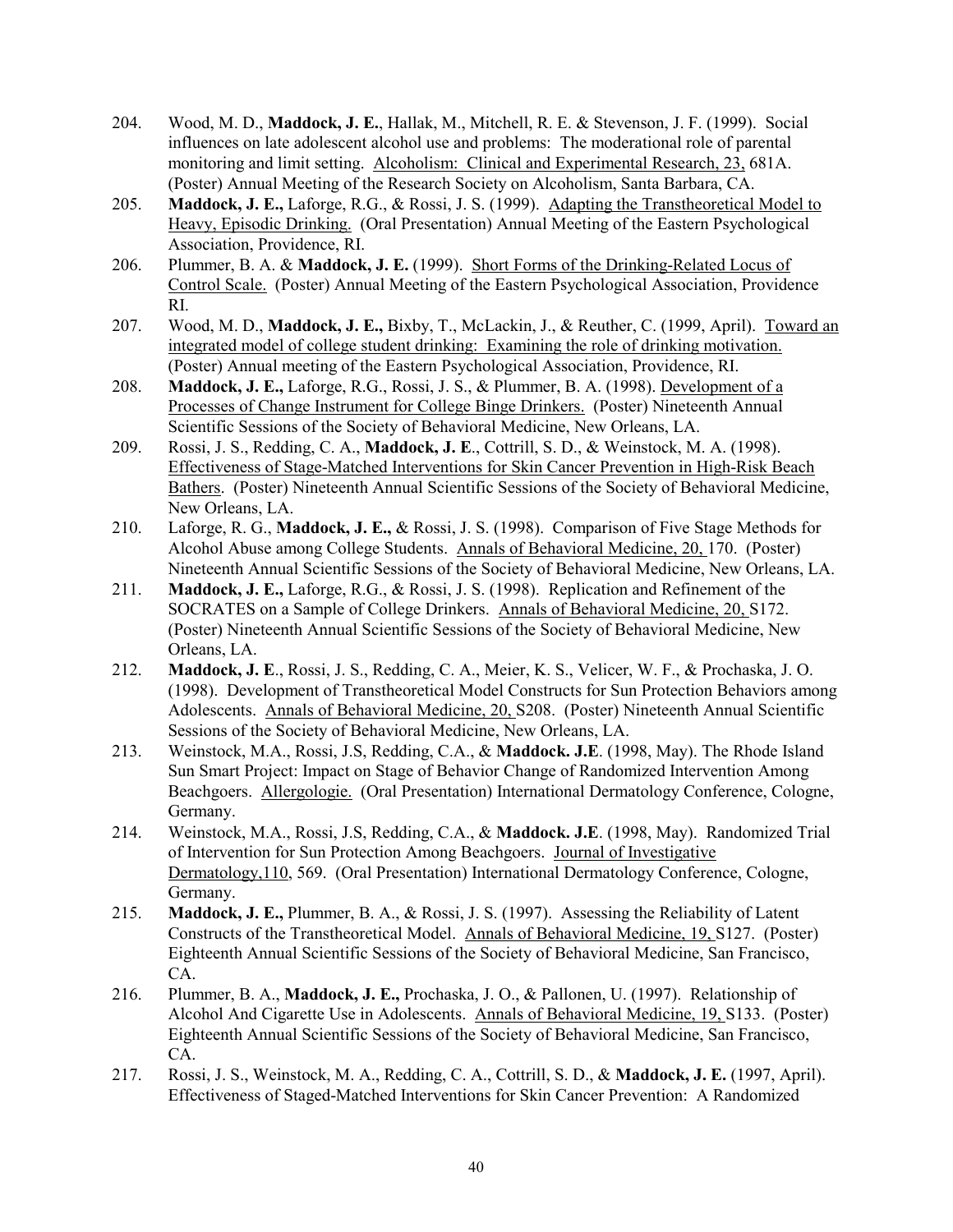Clinical Trial of High-Risk Beach Bathers. Annals of Behavioral Medicine, 19, S194. (Poster) Eighteenth Annual Scientific Sessions of the Society of Behavioral Medicine, San Francisco, CA.

218. **Maddock, J. E.,** Redding, C.A., Rossi, J. S., Cottrill, S. D., & Washkwich, J. L. (1996). Stage and gender differences in sun behaviors and attitudes among beachgoers. Annals of Behavioral Medicine, 18, 102. (Poster) Seventeenth Annual Scientific Sessions of the Society of Behavioral Medicine, Washington, D.C.

### *Film Appearances*

*Ingredients Hawaii*. Directed by Robert Bates. Available at: <http://www.ingredientshawaii.com/> *Seeds of Hope*. Directed by Danny Miller. Available at [www.seedsofhopethemovie.org](http://www.seedsofhopethemovie.org/)

### *Community Presentations (Non-Peer Reviewed)*

- 1. **Maddock, J.E.** (2011). Evaluating Physical Activity Programs. Presented to Get Fit Kaua'i, Kapaa, Hawai'i.
- 2. **Maddock, J.E.** (2010). *Nutrition, Physical Activity, Obesity and Cancer.* Presented to the Salt Lake Senior Club, Honolulu, HI.
- 3. **Maddock, J.E.** & Ramirez, V. (2009). *Checklist of Health Promoting Environments in Worksites*. Presented at the 2<sup>nd</sup> Hawai'i Physical Activity and Nutrition Conference. Honolulu, HI.
- 4. **Maddock, J.E.** (2009). *What does evidence-based mean?* Presented at the Using What Will Work: Planning Effective Community Programs workshop. Honolulu, HI.
- 5. **Maddock, J.E.** (2009). *State of the Department: Public Health*. Presented to the Advisory Council of Hospital CEOs. Honolulu, HI.
- 6. **Maddock, J.E.,** Choy, L., Richards, K., & Aki, N. (2009). *Hawaii State Government Worksite Wellness Assessment*. Presented at the State Agency Worksite Wellness Meeting, Honolulu, HI.
- 7. **Maddock, J.E.** (2009). Panel Presentation. *Views from the Community: Successes and Lessons Learned from Local Efforts to Prevent Childhood Overweight and Obesity*. Healthy Youth for a Healthy Future Roundtable, Honolulu, HI.
- 8. **Maddock, J.E.** (2009). *The eyes have it: using momentary ecological analysis to measure health behaviors*. Presented at the Public Health Faculty Colloquium Series, Honolulu, HI.
- 9. **Maddock, J.E.** (2008). *The Future of Public Health Education in Hawaii.* (Moderator). Presented by Delta Omega, Gamma Chapter, Honolulu, HI.
- 10. **Maddock, J.E.** (2008). *Evaluation of the Hawaii Physical Activity and Nutrition Plan*. Presented at the 2008 Hawaii Physical Activity and Nutrition Forum, Honolulu, HI.
- 11. Business Roundtable. (2008). Generation X and Y issues in the workplace. *Pacific Business News*, Honolulu, HI.
- 12. **Maddock, J.E.** (2008). *A social-ecological approach to addressing obesity*. Presented at the Koko`okolu Community Pediatrics Research Seminar, Honolulu, HI.
- 13. **Maddock, J.E.** (2008). *Improving Tobacco Program Evaluation*. Presented at the Tobacco Trust Fund Grantees' Meeting, Honolulu, HI.
- 14. **Maddock, J.E**, Ahedo, A.M., & Kittinger, D. (2008). *Evaluation of the Clear the Smoke Mass Media Campaign*. Presented to the Clear the Smoke Campaign Advisory Board, Honolulu, HI.
- 15. **Maddock, J.E.** (2008). *Issues in selecting and developing survey measures*. Presented at the Office of Medical Education Grand Rounds, John A. Burns School of Medicine, Honolulu, HI.
- 16. **Maddock, J.E.** (2007). *A social ecological approach to promoting healthy communities*. Presented at the Koko`okolu Community Pediatrics Research Seminar, Honolulu, HI.
- 17. **Maddock, J.E.** (2007). *Sun protective behaviors in Honolulu, Hawaii*. Presented at the Macy's Sun Protection Seminar, Honolulu, HI.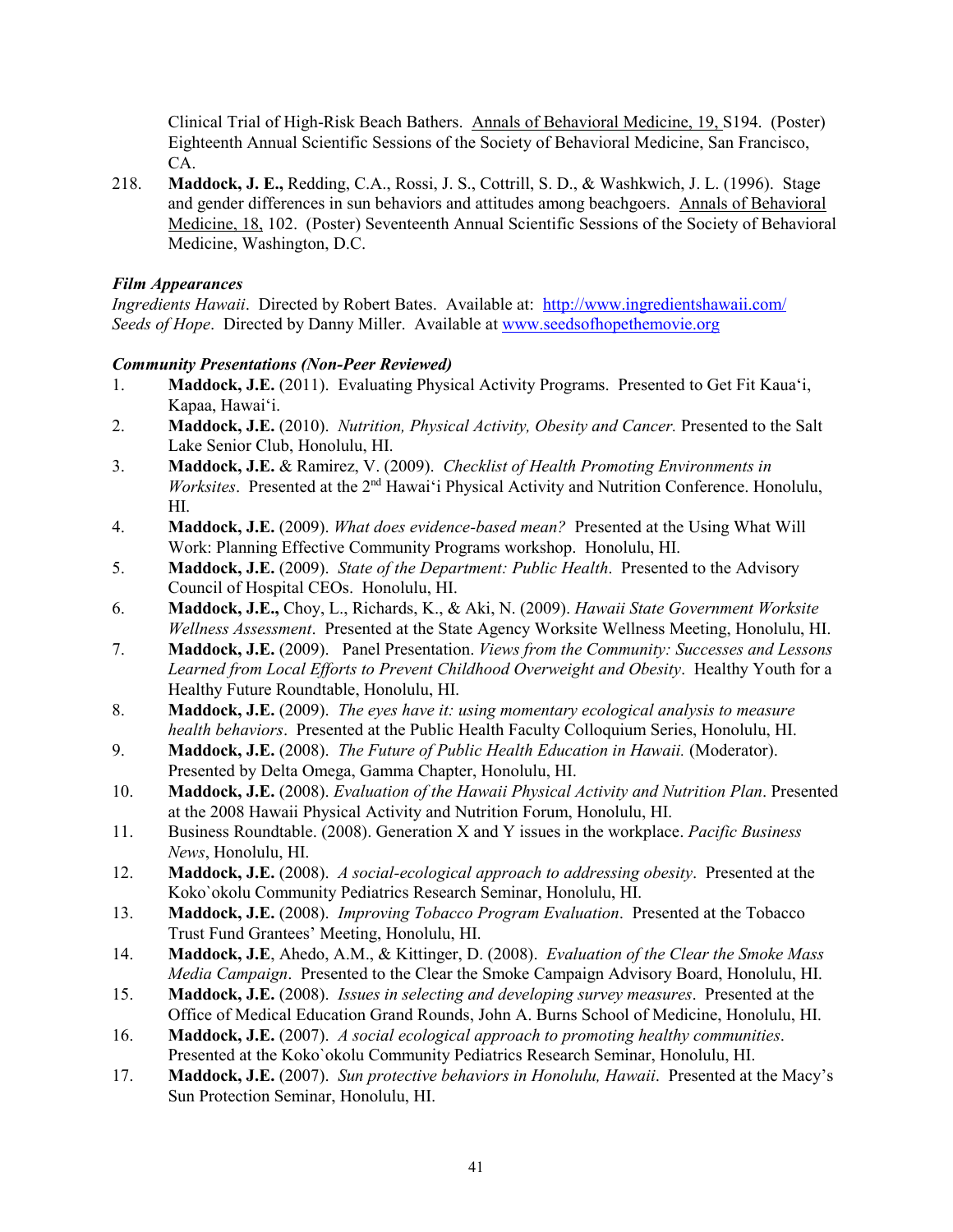- 18. **Maddock, J.E**. (2007). *Evaluating your program: Does it work?* Presented at the Program Planning and Evaluation: Leadership 102 workshop, Honolulu, HI.
- 19. **Maddock, J.E.** (2006). *Public Health Approaches to Obesity: Local and National Perspectives*. Presented at the Department of Pediatrics Noon Conference, CME opportunity, Honolulu, HI.
- 20. **Maddock, J.E.** (2006). *Fun with evaluation: so does this program really work*? Presented at the Hawaii Community Foundation's tobacco grantee's meeting, Honolulu HI.
- 21. **Maddock, J.E.** (2006). University-Community Collaborations. Presented at the 2nd Annual *Envision Hawaii* Conference, Honolulu, HI.
- 22. **Maddock, J.E.** (2006). *Program Evaluation: The Key to Improving Your Organization's Effectiveness*. Presented to the Association of Weinberg Fellows, Honolulu, HI.
- 23. **Maddock, J.E.** (2006). *Obesity and the Environment*. Presented to the Hawaii Department of Health as part of the Continuing Education Series, Honolulu, HI.
- 24. **Maddock, J.E**., Maddock, L.M. & Bonneville, A.M. (2004). *Model of Service Delivery: The Transtheoretical Model.* Presented at the Office of Youth Services' Statewide Planning Conference, Honolulu, HI.
- 25. **Maddock, J.E.** (2004). *Theories and strategies for health behavior modification*. Presented at John A. Burns School of Medicine's Community Pediatrics Research Seminar Series, Honolulu, HI.
- 26. **Maddock, J.E.** (2003). Tobacco use data for Hawaii's population groups. Presented at the *Making Waves: Pursing Health and Social Justice in Tobacco Control Conference*. Honolulu, HI.
- 27. **Maddock, J.E.** (2003). *Overview of Community and University Health Research*. Presented at John A. Burns School of Medicine's Community Pediatrics Research Seminar Series, Honolulu, HI.
- 28. **Maddock, J.E.** (2002). *Understanding and Using Data*. Presented at the Start.Living.Healthy Coalition Facilitators Training, Honolulu, HI.
- 29. **Maddock, J.E.** (2002). *Nicotine Addiction: A Psychologist's Perspective*. Presented at the Tobacco Use Among Filipinos Conferences, Maui, HI and Honolulu, HI.
- 30. **Maddock, J.E.** (2002). *Applications of Evaluation and Outcomes*. Presented to the Hawaii Society for Healthcare Education and Training.
- *31.* **Maddock, J.E.** (2002)**.** *Hawaii Parents' Attitudes Towards Underage Drinking*. Presented at the Hawaii State Reducing Underage Drinking Conference.
- 32. **Maddock, J.E.** (2001).*Youth Smoking Prevention*. Presented at the Honolulu County Medical Society's General Membership meeting.
- 33. **Maddock, J. E.** (2001). *Tobacco and Youth* (Moderator). Seeing Through the Smoke: 2001 Hawaii Tobacco Control Conference.
- 34. **Maddock, J.E.** (2001). *The Effects of Alcohol on the Teen Body*. Presented at the Maui MADD Youth Underage Drinking Summit.
- 35. **Maddock, J.E.** (2001). *Developing an Effective Image for Underage Drinking Prevention*. Presented at the Maui MADD Youth Underage Drinking Summit.
- 36. **Maddock, J.E.** (2000). *The Problem of Underage Drinking*. Presented at the MADD Youth in Action Adult Leader's Training.
- 37. **Maddock, J.E.** (2000). *Alcohol Use and Misuse Among University of Hawaii Students*. Presented at the 48<sup>th</sup> Annual Conference of Hawaii State Liquor Commissions.

### *Mentored Student Presentations*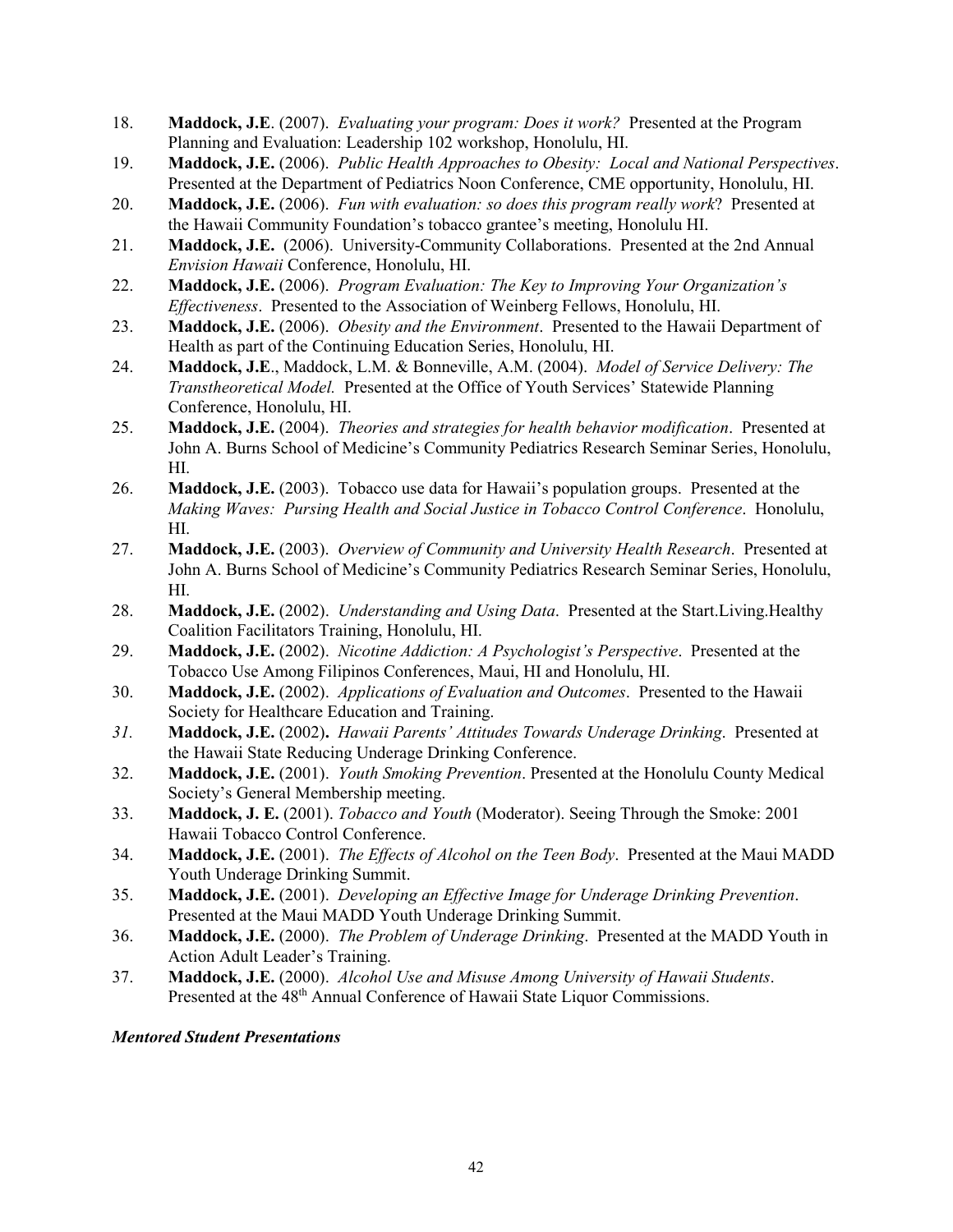- 1. Ahedo, A. & **Maddock, J.E.** (2007). The differences between knowledge, perceived personal needs and behavior. Presented at the *John A. Burns School of Medicine Bio-Medical Sciences Symposium*, Honolulu, HI.
- 2. Gentry, L., Keller, S. & **Maddock, J.E.** (2007). Stress and stress management in older populations. Presented at the *John A. Burns School of Medicine Bio-Medical Sciences Symposium*, Honolulu, HI.
- 3. Jokura, Y., Heinrich, K.M., & **Maddock, J.E.** (2007). Ethnic biases in physicians' recommendations to patients on healthier lifestyles. Presented at the *John A. Burns School of Medicine Bio-Medical Sciences Symposium*, Honolulu, HI.
- 4. Lee, T., O'Riordan, D.L., Mayer, J., McKenzie, T., & **Maddock, J.E.** (2007). Sun protective behaviors in Hawaii's beaches and parks. Presented at the *John A. Burns School of Medicine Bio-Medical Sciences Symposium*, Honolulu, HI.
- 5. Lau, J. & **Maddock, J.E.** (2006). Increasing stair use through environmental changes. Presented at the *John A. Burns School of Medicine Bio-Medical Sciences Symposium*, Honolulu, HI.
- 6. Choy, L., Richards, K. & **Maddock, J.E.** (2005). Personal smoke-free policies in homes and cars. Presented at the *John A. Burns School of Medicine Bio-Medical Sciences Symposium*, Honolulu, HI.
- 7. Richards, K., Choy, L. & **Maddock, J.E.** (2005). Examining the knowledge gap in a social marketing campaign. Presented at the *John A. Burns School of Medicine Bio-Medical Sciences Symposium*, Honolulu, HI.
- 8. Marshall, C.S. & **Maddock, J.E.** (2004). An innovative program to improve nutrition among Native Hawaiian immersion school students. Presented at the *John A. Burns School of Medicine Bio-Medical Sciences Symposium*, Honolulu, HI.
- 9. Marshall, C.S., Amparo, J. & **Maddock, J.E.** (2003). Development of a surveillance system for print coverage of physical activity, nutrition and tobacco in Hawaii. Presented at the *John A. Burns School of Medicine Bio-Medical Sciences Symposium*, Honolulu, HI.
- 10. Techer-Pedro, A., Kaliko, R., **Maddock, J.E.** & Eakin, P. (2003). Development of a systematic observation system for measuring sun protection in elementary schools. Presented at the *John A. Burns School of Medicine Bio-Medical Sciences Symposium*, Honolulu, HI.

# *Externally Funded Research*

| 2020      | Bayou Greenways Health Impact Study. Funded by the Houston Parks Board. Multiple<br>PIs (Kash, Nassir, Maddock). \$50,000.                                                                                                                    |
|-----------|-----------------------------------------------------------------------------------------------------------------------------------------------------------------------------------------------------------------------------------------------|
| 2019-2024 | Evaluation of a Civic Engagement Approach to Catalyze Built Environment Change and<br>Promote Healthy Eating and Physical Activity among Rural Residents. 1R01CA230738-<br>01A1 Role of Project: Co-I. PI: Rebecca Seguin-Fowler. \$649,240.  |
| 2014-2019 | Mahina Project: International Indigenous Health Research Training Program. Funded<br>by the National Institute on Minority Health and Health Disparities. T37MD008625-1<br>Role on Project: Sub-award Co-PI. PI: Karina Walters. \$1,250,000. |
| 2014-2015 | Get Fit Kauai: Safe Routes to School. Funded by the US Department of Transportation<br>through the Hawaii Department of Transportation. Role of Project: Principal<br>Investigator. \$24,630.                                                 |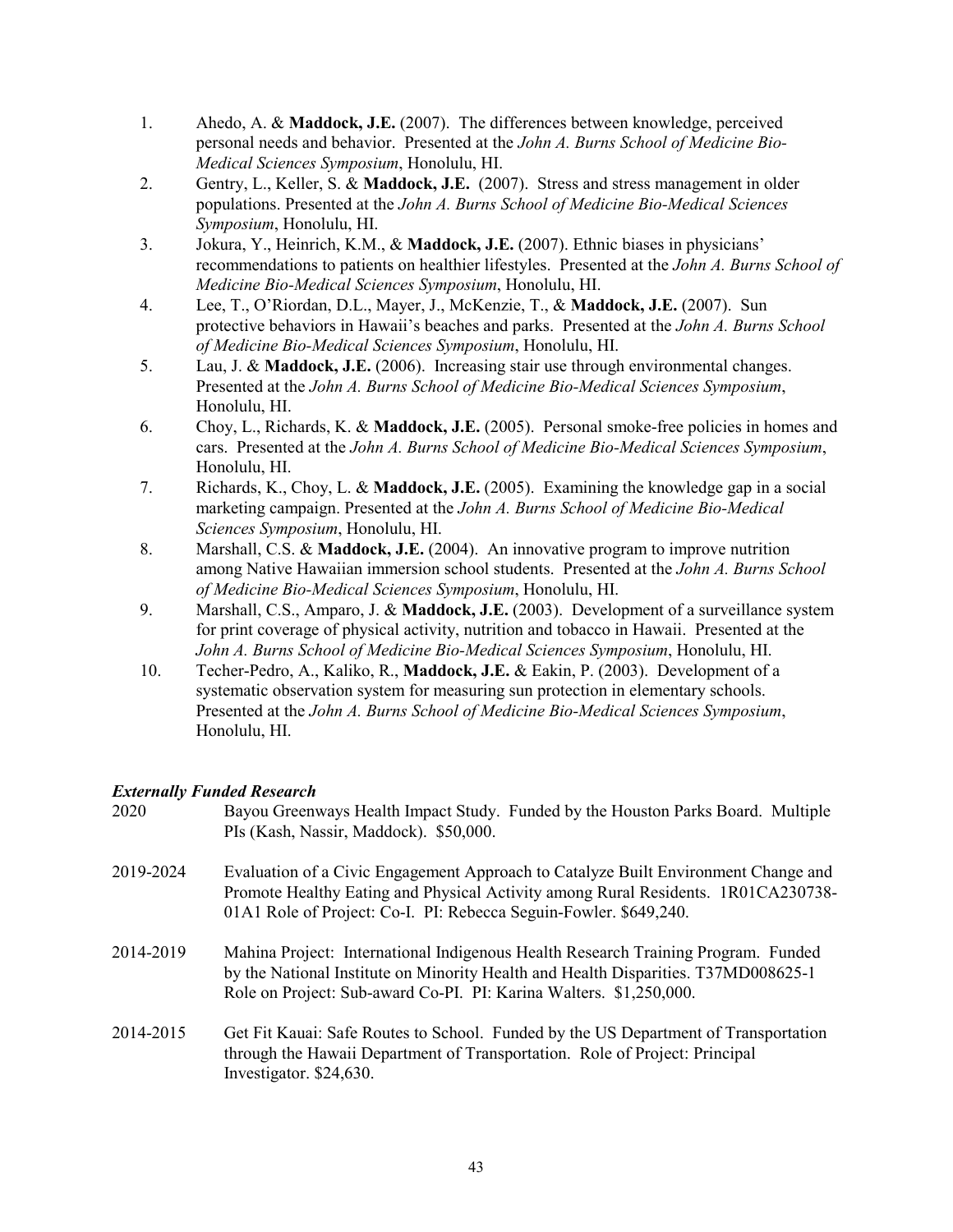| 2014      | Geothermal Community Health Study. Funded by the County of Hawaii. Role on<br>Project: Principal Investigator. \$12,061.                                                                                                                                                                    |
|-----------|---------------------------------------------------------------------------------------------------------------------------------------------------------------------------------------------------------------------------------------------------------------------------------------------|
| 2013      | Perinatal Periods of Risk Analysis. Funded by the Hawaii Department of Health. Role<br>on Project: Principal Investigator. \$9,442.                                                                                                                                                         |
| 2011-2015 | The Hawaii Health Data Warehouse Project. Funded by the Hawaii Department of<br>Health. Role on Project: Principal Investigator. \$3,623,558.                                                                                                                                               |
| 2011-2012 | Healthy People 2020 Action Project. Funded by John Snow Inc. Role on Project<br>Principal Investigator. \$35,000.                                                                                                                                                                           |
| 2009-2012 | The Project Success Model: Evaluation of a Tiered Intervention. Funded by the NIDA.<br>1R01DA021856-01A2. Principal Investigator: Thomas Wills, Ph.D. Role on Project:<br>Co-Investigator.                                                                                                  |
| 2009-2013 | Hawai'i Nutrition, Physical Activity and Obesity Program. Funded by the Centers for<br>Disease Control and Prevention. 1U58DP001411-01. Project Director: Lola Irvin. Role<br>on Project: Evaluation Lead. \$617,725                                                                        |
| 2008-2014 | Hawaii Physical Activity and Nutrition Coalitions. Funded by the Hawaii State<br>Department of Health. Principal Investigator. \$949,981                                                                                                                                                    |
| 2005-2015 | The Healthy Hawaii Initiative: Evaluation and Research. Funded by the Hawaii State<br>Department of Health. Principal Investigator. \$2,215,487                                                                                                                                             |
| 2007-2011 | Physical Activity in Women with Infants. Funded by NCI 1R01CA115614-01A2.<br>Principal Investigator: Cheryl Albright. Role on Project: Co-Investigator. \$519,195.                                                                                                                          |
| 2007-2008 | Developing Physical Activity and Nutrition Coalitions. Funded by the Hawaii<br>Department of Health. Principal Investigator. \$203,685.12.                                                                                                                                                  |
| 2007-2009 | The HEALTHY Women and Children's Program: Healthy Elimination And Lowering of<br>Tobacco in Households for Youth. Funded by the Hawaii Community Foundation.<br>Principal Investigator: Meta Lee, MD. Role on Project: Mentor. \$300,000.                                                   |
| 2006-2010 | Hawaii Health Data Warehouse. Funded by the Hawaii Department of Health.<br>Principal Investigator. \$6,578,896.                                                                                                                                                                            |
| 2005-2007 | Improving Direct Measurement of Sun Protective Behaviors. Funded by NCI RO3<br>CA115092-01. Principal Investigator. \$100,000.                                                                                                                                                              |
| 2005-2007 | A Study of Physical Environmental Factors and Their Association with Leisure-Time<br>Physical Activity in Public Parks in Diverse Communities. Funded by the Robert Wood<br>Johnson Foundation. Principal Investigator: Myron Floyd, Ph.D. Subcontract Principal<br>Investigator. \$37,344. |
| 2000-2005 | Evaluation of the Healthy Hawaii Initiative. Funded by the Hawaii State Department of<br>Health. Principal Investigator. \$1,726,030                                                                                                                                                        |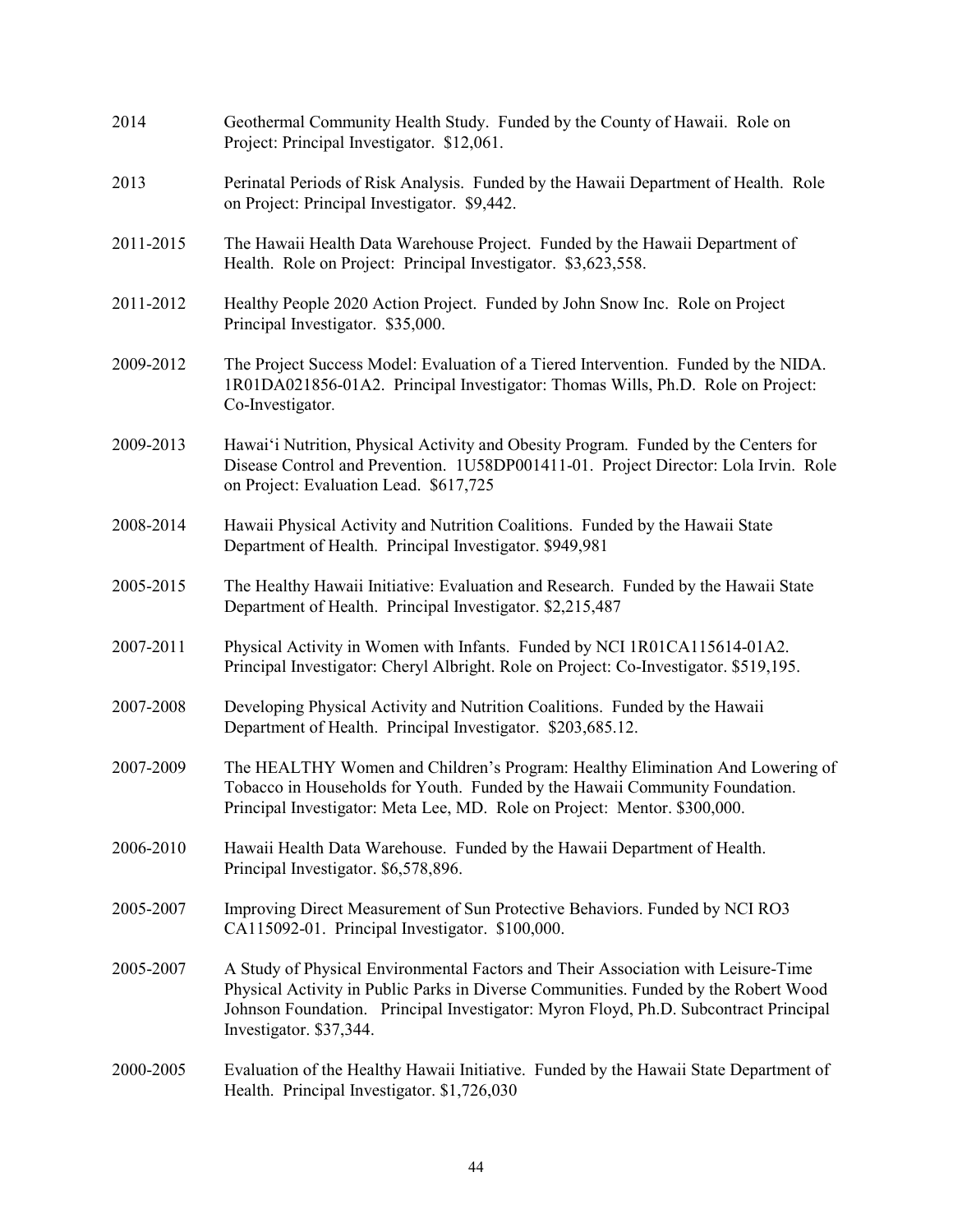| 2003-2004 | Data Management Training for Department of Health Staff. Funded by the Hawaii<br>Outcomes Institute. Principal Investigator. \$109,148.                                                                                              |
|-----------|--------------------------------------------------------------------------------------------------------------------------------------------------------------------------------------------------------------------------------------|
| 2003-2004 | Identification of Hawaii's Health Priorities. Funded by the Hawaii Department of<br>Health. Principal Investigator. \$35,000.                                                                                                        |
| 2002-2003 | Sun exposure and sun protection policy in elementary schools in Hawaii. Funded by the<br>Hawaii Community Foundation. Principal Investigator. \$36,000                                                                               |
| 2000-2001 | Evaluation of Big Island Project PAU. Funded by the U.S. Department of Justice<br>through a contract with Hawaii Office of Youth Services. Principal Investigator: Karen<br>Glanz, Ph.D., M.P.H. Co-Principal Investigator. \$90,000 |
| 1999-2003 | Activating Multiethnic Youth for Smoking Prevention. Funded by the National Cancer<br>Institute R01. Principal Investigator: Karen Glanz, Ph.D., M.P.H. Co-Investigator.<br>\$388,023                                                |
| 1999-2002 | Combating Underage Drinking - Project PAU. Funded by the U.S. Department of Justice<br>through a contract with Hawaii Office of Youth Services. Principal Investigator: Karen<br>Glanz, Ph.D., M.P.H. Co-Investigator. \$342,000     |
| 1999-2003 | Hawaii Youth Movement Against Tobacco Use. Funded by the American Legacy<br>Foundation. Principal Investigator: Karen Glanz, Ph.D., M.P.H. Co-Investigator.<br>\$75,000                                                              |
| 2000-2002 | Evaluation Workshops. Funded by the Robert Wood Johnson Foundation through a<br>subcontract with the Coalition for Tobacco Free Hawaii. Principal Investigator: Karen<br>Glanz, Ph.D., M.P.H. Co-Principal Investigator. \$33,410    |
| 2000      | College Alcohol Survey. Funded by the Hawaii State Underage Drinking Council.<br>Principal Investigator. \$10,000                                                                                                                    |

# *Public Health Infrastructure Awards*

| 2021-2022 | Closing the Gap with Social Determinants of Health – Accelerator Plans. Funded by the<br>CDC. Role: Facilitator, State of Hawaii. \$150,000.                                                                                      |
|-----------|-----------------------------------------------------------------------------------------------------------------------------------------------------------------------------------------------------------------------------------|
| 2019-2021 | Aggie Tobacco-Free Generation Campus Initiative. Funded by the American Cancer<br>Society. Role: Project Lead. \$20,000.                                                                                                          |
| 2009-2010 | Activate America: Pioneering Healthy Communities. Funded by the Centers for Disease<br>Control and Prevention. Project Lead: Larry Bush, CEO of YMCA of Honolulu. Role<br>on Project: Leadership Team.                            |
| 2008-2009 | California/Hawaii Public Health Leadership Institute. Funded by the Centers for Disease<br>Control and the California Endowment. Principal Investigator: Carol Woltring, Public<br>Health Institute. Role: Institute Design Team. |
| 2007-2008 | Health Disparities Service Learning Collaborative. Funded by Corporation for                                                                                                                                                      |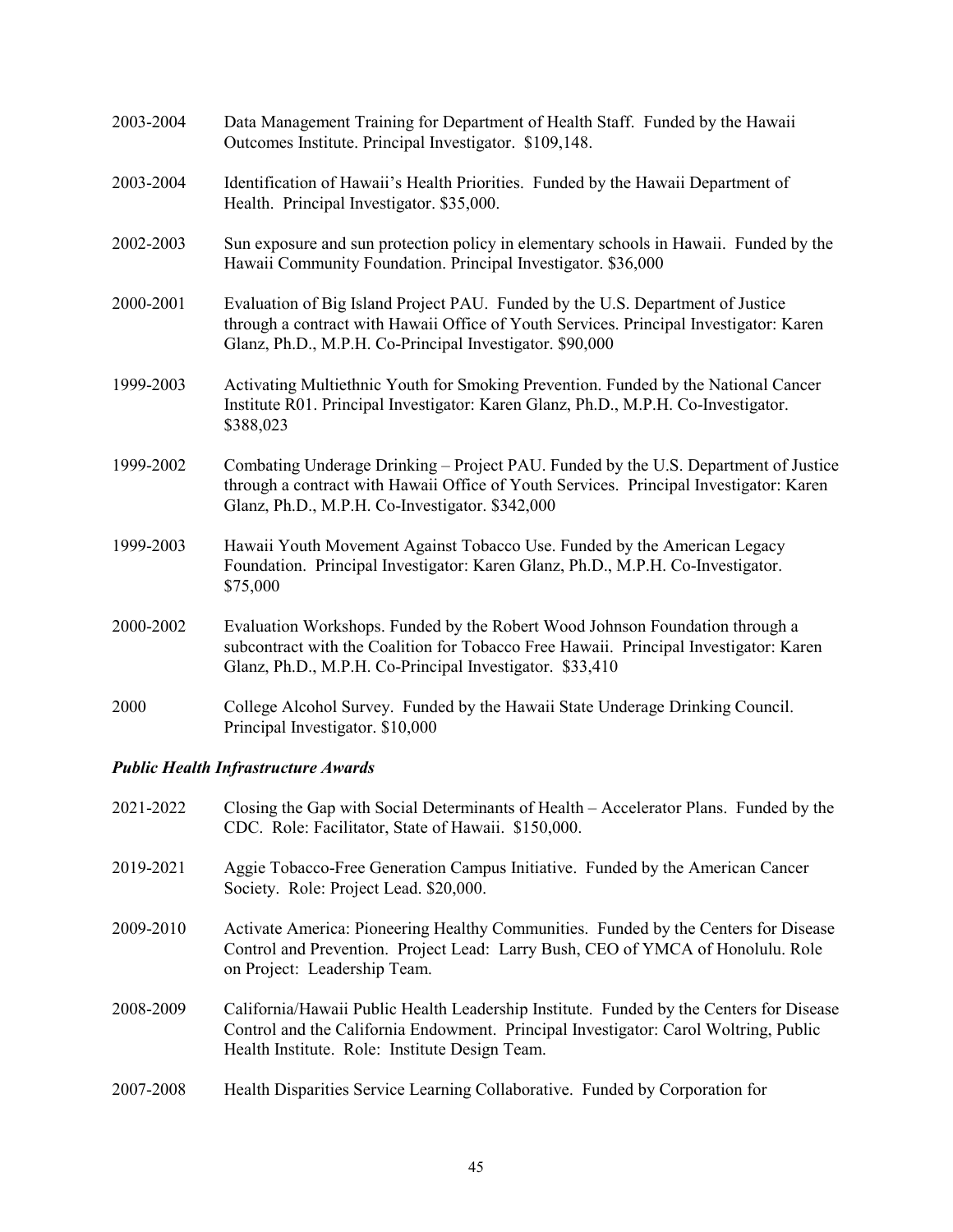|           | National and Community Service through a grant to the Campus-Community<br>Partnerships for Health. Role: Principal Investigator. \$23,000                                                                                                                                                                                                                            |
|-----------|----------------------------------------------------------------------------------------------------------------------------------------------------------------------------------------------------------------------------------------------------------------------------------------------------------------------------------------------------------------------|
| 2006-2008 | Racial and Ethnic Health Disparities: Schools and Graduate Programs of Public<br>Health Respond as Engaged Institutions. Funded by the Campus Community<br>Partnerships for Health and the Kellogg Foundation. Role: Director.<br>Project provides in depth training and consultation for the department in<br>community based methods to reduce health disparities. |
| 2005-2006 | Building the Asia-Pacific School of Public Health. Funded by the Centers for<br>Disease Control and Prevention. Principal Investigator: Gary Ostrander, Ph.D.<br>Role: Project Director. \$99,200                                                                                                                                                                    |
| 2006-2008 | Public Health Prevention Specialist. Funded by the Centers for Disease Control.<br>Role: Mentor. Project provides a salary support for a prevention fellow for 2<br>years.                                                                                                                                                                                           |
| 2004-2006 | Public Health Prevention Specialist. Funded by the Centers for Disease Control.<br>Role: Mentor. Project provides a salary support for a prevention fellow for 2<br>years.                                                                                                                                                                                           |

### *Internally Funded Research*

| 2021 | Effects of travel to natural environments on health and wellbeing. Project lead. Funded |
|------|-----------------------------------------------------------------------------------------|
|      | by the Texas A&M T3 program. $$30,000$ .                                                |
| 2019 | Assessing and remediating health and safety issues in children's play spaces in resort  |

### 2019 Assessing and remediating health and safety issues in children's play spaces in resort settings. Project lead. Funded by the Texas A&M T3 program. \$34,988

### *Mentoring*

- Zhipeng Lu, R01 Boot Camp Subject Matter Expert 2021-2022
- Lori Spruance, Ph.D., AAHB Research Scholar Mentoring Program, 2017-18
- Rodney Joseph, Ph.D., AAHB Research Scholar Mentoring Program, 2015-16
- Nicole Lewis, Ph.D. Assistant Professor, Department of Educational Psychology, 2014-2015
- Dan Cui, Ph.D. Assistant Professor, School of Public Health, Wuhan University, Wuhan, Hubei, PRC Visiting Faculty, 2008-2009.
- Jie Bai, Visiting Student, Wuhan University, PR China 2009
- Zhi Xu, Visiting Student, Wuhan University, PR China 2009
- Katie Heinrich, Ph.D. Assistant Professor, Department of Public Health Sciences, University of Hawaii at Manoa, Mentor 2006-2010.
- Bronwyn Sinclair, MPH. Public Health Prevention Service, Funded by the Centers for Disease Control and Prevention, Co-Mentor (2009-2012).
- Brian Kolodziejski, MPH. Public Health Prevention Service, Funded by the Centers for Disease Control and Prevention, Co-Mentor (2006-2008).
- Austin Johnny Verive, MPH. Public Health Prevention Service, Funded by the Centers for Disease Control and Prevention, Co-Mentor (2004-2006).
- Carrie Yamamura, MPH. Centers for Disease Control and Prevention, Division of Nutrition and Physical Activity, Co-Mentor (2002).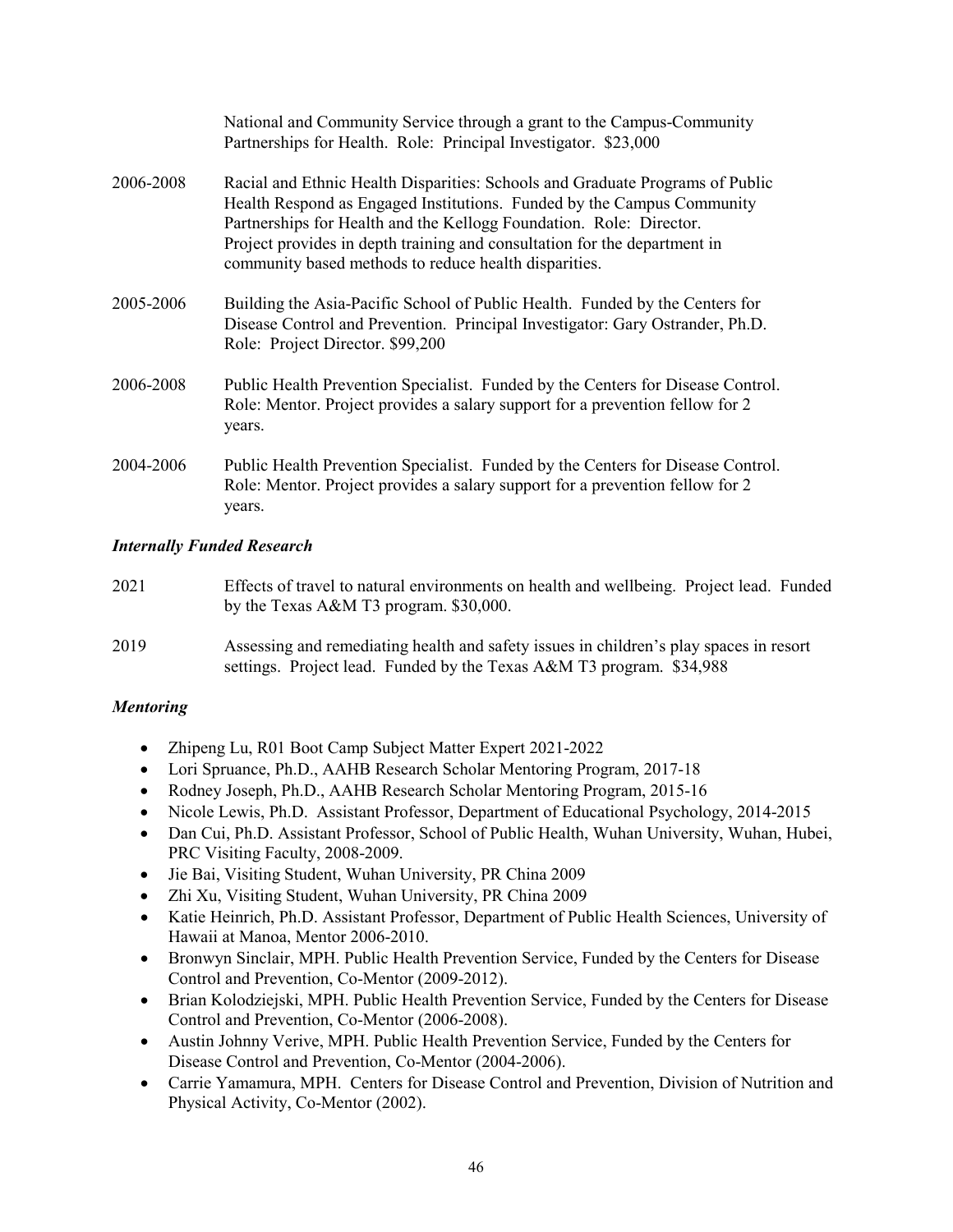- Paul Eakin, M.D. Resident, Department of Pediatrics, John A. Burns School of Medicine, Research Mentor. (2001-2003). Received the Excellence in Research Award from the Pediatric Residency Program.
- Iolana Kanaekua, CURE High School Minority Research Fellow, Mentor (2006).
- Trevor Hamilton, CURE High School Minority Research Fellow, Mentor (2007).
- Ryan Elido, CURE High School Minority Research Fellow, Mentor (2008).
- Genardine Arizala, CURE High School Minority Research Fellow, Mentor (2009).
- Anna Martin, CURE High School Minority Research Fellow, Mentor (2010).
- Trexia Sison, CURE High School Minority Research Fellow, Mentor (2010).
- Earl Higa, CURE Undergraduate Minority Research Fellow, Mentor (2011)

### Doctoral Students (Primary Advisor)

- 1. Whitlee Migl (DrPH, Current)
- 2. William Eide (DrPH, Current)
- 3. Sarayu Mouli (DrPH, Current)
- 4. Opal Vanessa Buchthal, DrPH (2012)

### Master's in Public Health Students (Primary Advisor)

- 1. Angelina Ahedo, MPH (2008)
- 2. Elaine Austin, MPH (2010)
- 3. Joy Braun, MPH (2013)
- 4. Lehua Choy, MPH (2006)
- 5. Jane Chung, MPH (2008)
- 6. Ivan Chik, MPH (2013)
- 7. May Rose Isnec Dela Cruz, MPH (2010)
- 8. Roella Fondero, MPH (2011)
- 9. Kay Hansen, MPH (2005)
- 10. Lyndsay Haywood, MPH (2011)
- 11. Yuka Jokura, MPH (2008)
- 12. Rebecca Knight, MPH (2010)
- 13. Jamie Kopera, MPH (2008)
- 14. Taryn Lee, MPH (2007)
- 15. Stephanie Lee, MPH (2012)
- 16. Diana Lorge, MPH (2011)
- 17. Carrie Marshall, MPH (2004)
- 18. Dana McCurdy, MPH (2007)
- 19. Meghan McGurk, MPH (2013)
- 20. Katherine Miller, MPH (2006)
- 21. Liora Noy, MPH (2004)
- 22. Claire Saenz, MPH (2006)
- 23. Maelien Shipman, MPH (2005)
- 24. Daniela Spoto, MPH (2009)
- 25. Nicole Tanaguchi, MPH (2010)
- 26. Michiyo Tomioka, MS (2006)
- 27. Janice Quach, MPH (2012)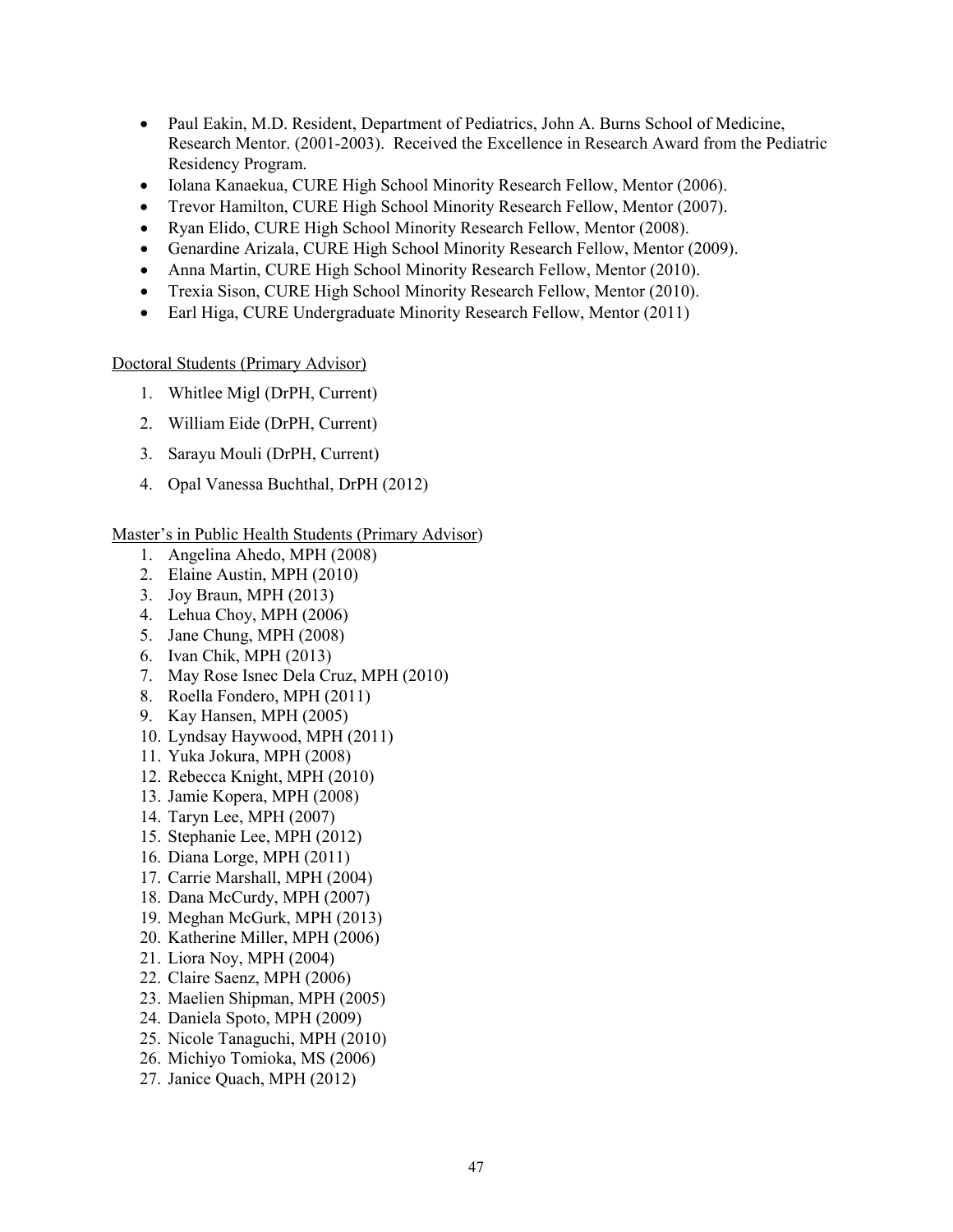### Doctoral Students (Committee Member)

University of Hawaii at Manoa

- 1. Jane Chung-Do, DrPH (2011)
- 2. Robert Hirokawa, DrPH (2008)
- 3. Janelle Sugimoto-Matsudo DrPH (2013)
- 4. Misty Pacheco DrPH (2012)
- 5. Livia Iskandar DrPH (2012)
- 6. Lehua Choy, DrPH (2015)

### Texas A&M University

- 1. Michael Lopez
- 2. Wah Wah Myint
- 3. Selina Stasi, DrPH (2018)
- 4. Deborah Kellstedt, DrPH (2019)
- 5. Ammar Aftab, PhD (2019)

### Doctoral Students (University Representative – Outside Member)

University of Hawaii at Manoa

- 1. Sarah Henly-Shepard, PhD 2013 (Natural Resources and Environmental Management)
- 2. Deborah Mattheus, Ph.D. (Nursing, 2013)
- 3. Cynthia S. J'Anthony, Ph.D. (Clinical Psychology, 2013)
- 4. Annette Manant, Ph.D. (Nursing, 2012)
- 5. Randy Roark, Ph.D. (Nursing, 2009)
- 6. Sara Swett, Ph.D. (Nursing, 2014)

### Texas A&M University

7. Amaryllis Park (Landscape Architecture, Current)

### Masters' Student Committees

- 1. Mohammad Masudul Alam, MPH (2012)
- 2. Nandar Aung, MPH (2007)
- 3. Kristopher Coontz, MPH (Epidemiology, 2009)
- 4. Laura Flynn, MPH (2013)
- 5. Dorothy James, MPH (2006)
- 6. Marina Hitosugi-Levesque, MPH (2012)
- 7. Katherine Keir, MPH (San Diego State University, 2005)
- 8. Erika Kwock, MPH (2009)
- 9. Jesslyn Lau, MPH (2006)
- 10. Thomas Lee, MPH (2014)
- 11. Joseph Llamas, MPH (2009)
- 12. Francine Naputi, MPH (2014)
- 13. Leilani Takeuchi M.S. (Speech, 2004)
- 14. Jared Parish, M.S. (Epidemiology, 2006)
- 15. Ashley Raethel, MPH (John Hopkins, 2013)
- 16. Krystin Schuller, MPH (Epidemiology, 2015)
- 17. Katherine Richards, MPH (2006)
- 18. Rufina Teregulova, MPH (2012)
- 19. Derek Wong, MPH (2006)
- 20. Patricia Wright, MPH (2006)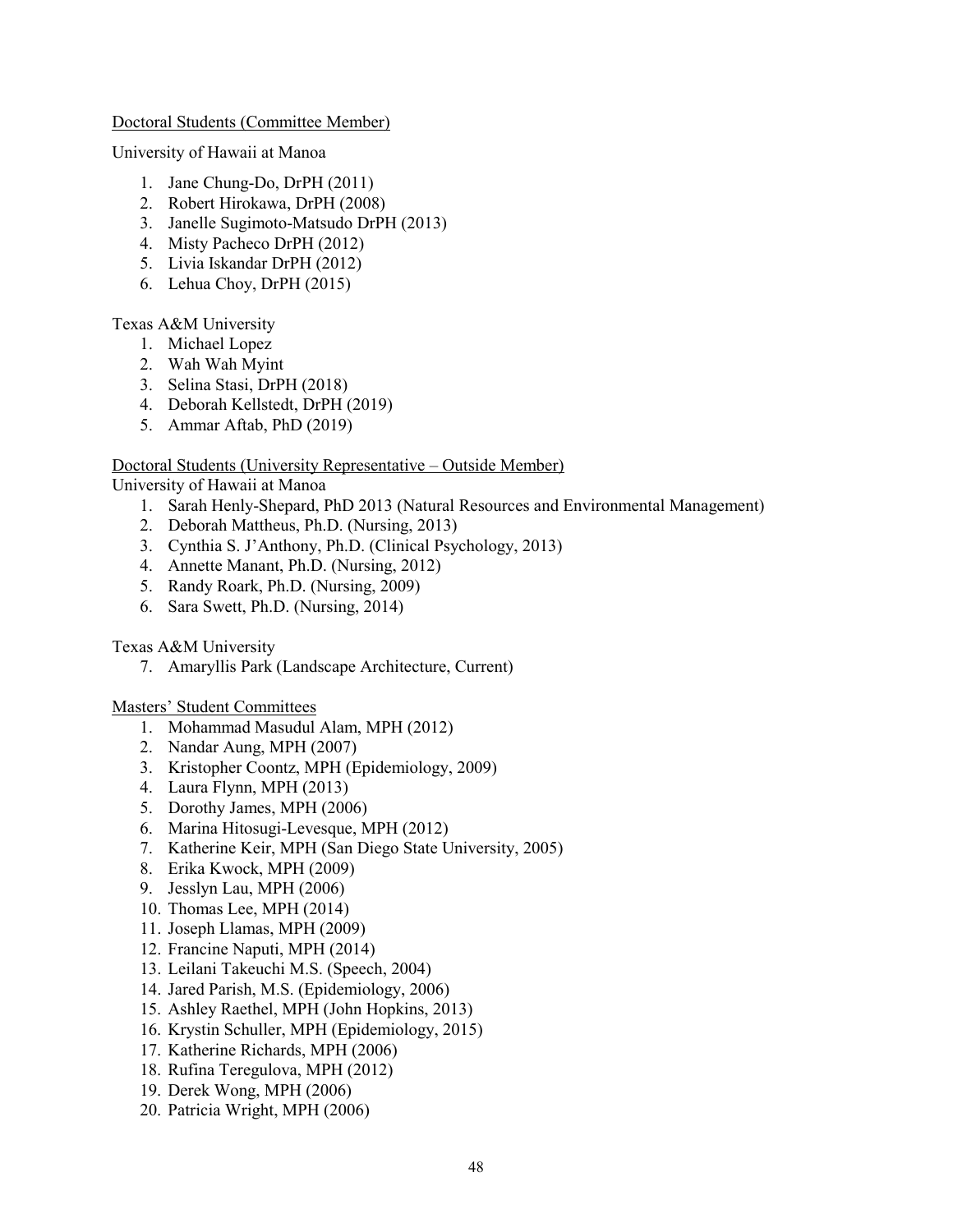Texas A&M University

- 1. Sanchali Dutta, M.Arch (current)
- 2. Allison Francis, M.S. (Health Education; current)
- 3. Joseph Ali, M.Arch. (2021)

### External Dissertation Reviewer

Rachel Cole, Ph.D. (2009) – University of Queensland, Brisbane, Australia Justine Leavy, Ph.D. (2013) - The University of Western Australia, Crawley, WA.

### *Service Activities*

## **Professional**

## *National Task Forces and Workgroups*

- Inaugural Public Health Advisory Board, Miami (OH) University 2019-
- Member, Cooperative Extension / Robert Wood Johnson Foundation Culture of Health National Leadership Committee (2018-)
- Chair, ASPPH Public Health Preparedness Advisory Group (2016-2019)
- Chair, Mass Media Section, National Physical Activity Plan (2014-2019)
- MPH Expert Panel, Convened by ASPPH (2013)
- Workgroup Member (Domain 2): Undergraduate Public Health Learning Outcomes (2010-11)
- National Physical Activity Plan, Mass Media Working Group, Member (2009)

### *National Societies*

- Planning Committee, Art and Science of Health Promotion Conference, 2021.
- Conference Program Chair, *American Academy of Health Behavior*, 2020
- Chair, Physical Activity Section, *American Public Health Association*, 2012-13.
- Track Chair, 2014 Annual Meeting of the American Academy of Health Behavior
- Conference Planning Committee,  $10<sup>th</sup>$  Annual Meeting for Active Living Research, 2013.
- Chair, National Society of Physical Activity Practitioners in Public Health, Academic Task Force, 2008.
- American Academy of Health Behavior, Membership Committee, 2009-2014.
- Public Health and Social Science Subcommittee, Research Centers in Minority Institutions (RCMI) Translational Research Network (RTRN), 2009

## *Expert Opinion*

- External Reviewer. (2021). Sacred Heart University, CEPH Self-Study.
- External Reviewer. (2019). Academic Site Review. San Diego State University School of Public Health.
- Objective Reviewer. (2011,12,13). Paul Ambrose Scholars' Program.
- Expert Reviewer. (2011). *Policy and Environmental Strategies to Increase Physical Activity among Persons with Arthritis*. Centers for Disease Control and Prevention and the Arthritis Foundation.
- Key Expert. Delphi study of physical activity and aging. (2009). Conducted by the Physical Activity Interest Group (PAIG) of the Prevention Research Centers-Healthy Aging Research Network.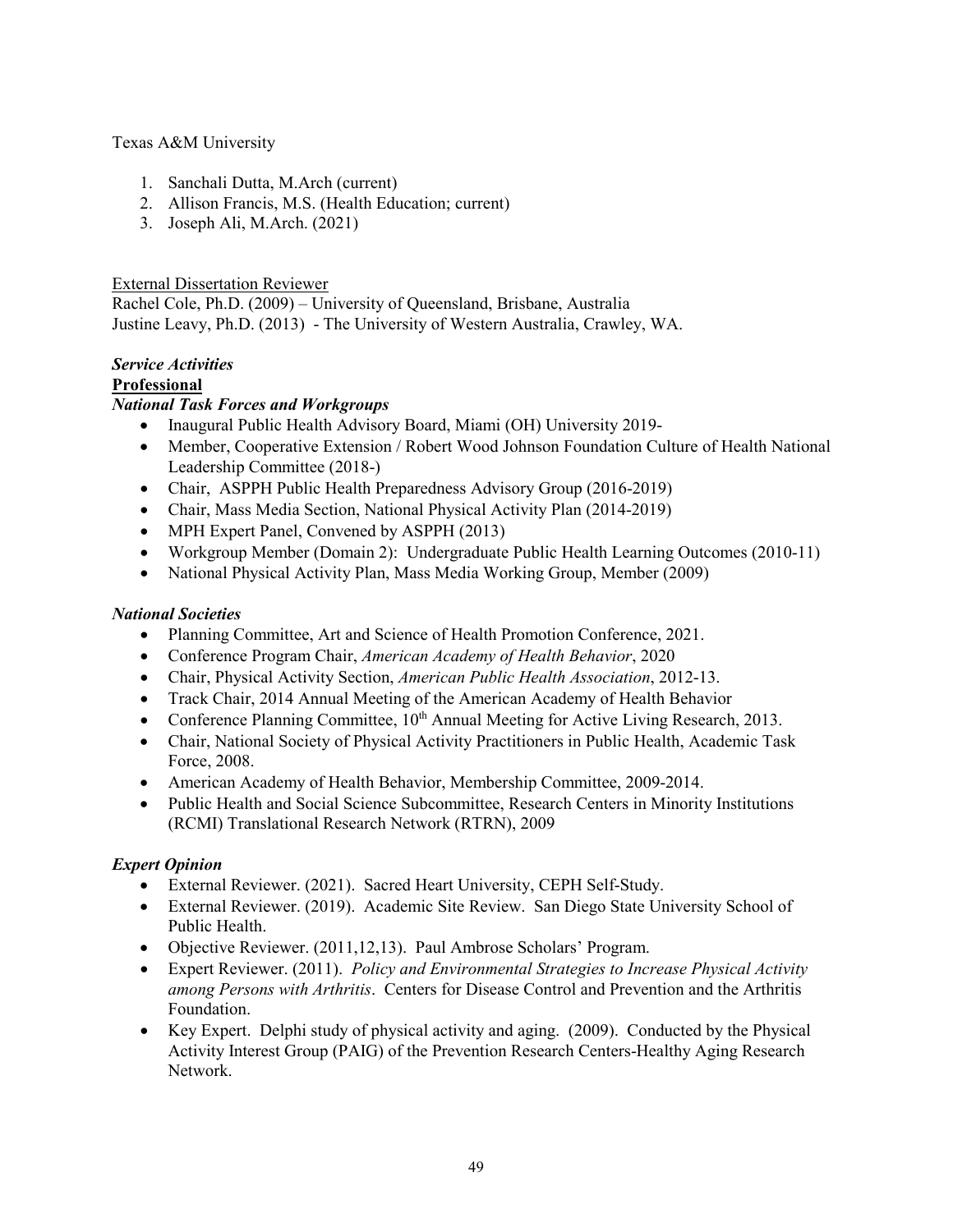- Key Expert. Delphi study of physical activity in over 50 adults. van Stralen, M.M., Lechner, L. Mudde, A.N., de Vries, H. & Bolman, C. (2008). Determinants of awareness, initiation and maintenance of physical activity among the over-fifties: a Delphi study. Health Education Research.
- Expert Reviewer. San Francisco State University's MPH Portfolio Program, June, 2007.
- Interviewed for the national evaluation of the Robert Wood Johnson Foundation's *Active Living Research* portfolio, March 2007.
- Interviewed for *Innovations in Education for Public Health*. A Nevis Consulting Group Study commissioned for the Public Health Agency of Canada, November 2006.
- Program Evaluation Reviewer for National Park Service (2008).

### *Editorial Activities*

Editorships

- Editor-in-Chief, *Journal of Healthy Eating and Active Living*, 2020-present
- Guest Editor, *American Journal of Public Health*, Supplement on Public Health Preparedness, 2018.
- Associate Editor for Public Health, *Hawaii Journal of Medicine and Public Health*, 2012-2015
- Associate Editor-in-Chief, *American Journal of Health Promotion*, 2006-2009
- Associate Editor, *Californian Journal of Health Promotion*, 2007-2008
- Contributing Editor, *American Journal of Health Promotion*, 2005
- Guest Editor, *Evaluation and Program Planning*, Special Issue on Evaluation of Community-Based Physical Activity Programs, 2006.

### Editorial Board Memberships

- *Health Behavior Research, 2018-*
- *Journal of Public Health Practice and Management, 2014-*
- *American Journal of Health Promotion, 2013-*
- *Journal of Physical Activity and Health, 2013-*
- *American Journal of Health Behavior*, 2011-
- *Frontiers in Public Health: Health Education and Promotion, 2014-2015*
- *Food and Nutrition Sciences, 2010-2012*
- *The Open Addiction Journal* 2009
- Guest Editorial Review Board *Annals of Behavioral Medicine*, Special Issue Behavioral Change Consortium, 2005.

### Ad hoc reviewer – more than 50 journals including:

*Addiction, Addictive Behaviors, Am. J Preventive Medicine, Am J Public Health, Annals of Behavioral Medicine, Asia-Pacific Journal of Public Health, BMC Public Health, Cancer Causes and Control, Cities, Health Education & Behavior, Health Psychology, International J Obesity, International J of Sustainable Transportation, J Adolescent Health, J Studies on Alcohol and Drugs, Medicine and Science in Sport and Exercise, Patient Education and Counseling, Preventing Chronic Disease, Preventive Medicine, Public Health Nutrition, Social Science and Medicine, Scientific Reports (Nature)*

### Abstract Reviewer

- Chair, Abstract Review Committee, *Pacific Global Health Conference*, 2007, 2012
- *National Prevention and Health Promotion Summit*
- *Annual Meeting of the Society of Behavioral Medicine,* 2001, 2005, 2006, 2007, 2008, 2013
- Surveillance and Evaluation Subcommittee *National Conference on Tobacco or Health*, 2003.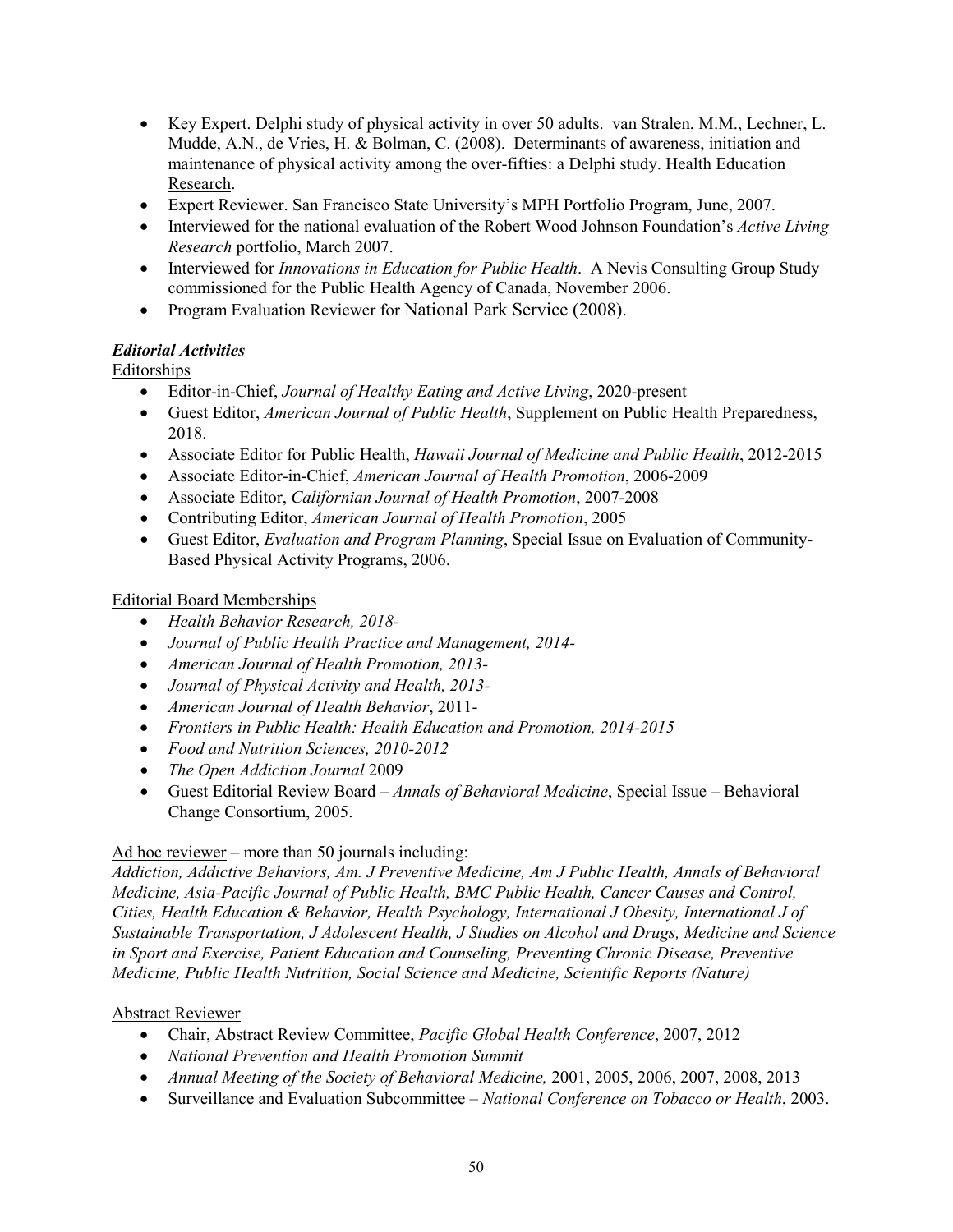- *Annual Meeting of the American Academy of Health Behavior*, 2006-2021
- *American Public Health Association* Annual Meeting, 2012-2016
- *Asia-Pacific Academic Consortium for Public Health*, 2013
- *Active Living Research* Annual Meeting, 2016

## Text Book Reviews

- Ogunseitan, O.A. (2021). *One Health: A Competency Based Approach.* Under consideration by Springer Publishing.
- Padgett, D.K. *Qualitative Methods in Global Public Health*. Under consideration by Sage.
- Davey, A. & Salva, J. (2009). *Statistical Power with Missing Data: A Structural Equation Modeling Approach*. Routledge.
- Liu. S. *Statistical Power Analysis for the Social and Behavioral Sciences*. Under consideration by Taylor and Francis.
- Myers, J.L. & Well, A. D. (2000). *Research Design and Statistical Analysis (2nd edition)*. Lawrence Erlbaum Associates, Hillsdale, NJ.

## **Grant Reviews**

- Innovation Reviewer (2021). National Academy of Medicine. Healthy Longevity Global Competition.
- College of Expert Reviewers, European Science Foundation (2021-)
- Study Section (2021). NIDDK P30 Diabetes Translational Research Centers.
- Innovation Reviewer (2020). National Academy of Medicine. Healthy Longevity Global Competition.
- External Reviewer (2016). Southwest Rural Health Research Center.
- Singapore Ministry of Health (2014). National Medical Research Council. Grant Reviewer.
- NIH Special Emphasis Panel (2014). Time-Sensitive Obesity Policy and Program Evaluation.
- New Zealand Ministry of Business, Innovation & Employment 2014 Science Investment Round. Science Peer Reviewer.
- Cancer Research UK. (2013). National Awareness and Early Diagnosis Initiative. Peer Reviewer.
- National Institutes of Health. *Community Level Health Promotion*. (2008-2012). Study Section Charter Member.
- Scientific Reviewer 2012 RMATRIX Collaboration Pilot Projects Program
- Cancer Research Center of Hawaii (2008) Developmental Funds Reviewer.
- Wellcome Trust, London, UK (2007). Ad Hoc External Reviewer.
- Cancer Research Center of Hawaii University of Guam U56, (2007) Pilot Grant Reviewer.
- Active Living Research. *Dissertation Grants – Round 6* (2006). Scientific Reviewer.
- National Institutes of Health. *Community Level Health Promotion*. (2005-2007). Study Section Temporary Member.
- Hawaii Comprehensive Cancer Coalition. *Cancer Initiative Proposals* (2007). Review Panel.
- University of Rhode Island. *Community Access to Research and Extension Services*. (2006). External Reviewer.
- National Cancer Institute. *National Registry of Effective Programs* (2006-). Scientific Reviewer.
- National Cancer Institute. *National Registry of Effective Programs – Alcohol Review Panel*. (2003-2004). Scientific Reviewer.
- National Cancer Institute. *National Registry of Effective Programs – Skin Cancer Review Panel*. (2003-2004). Scientific Reviewer.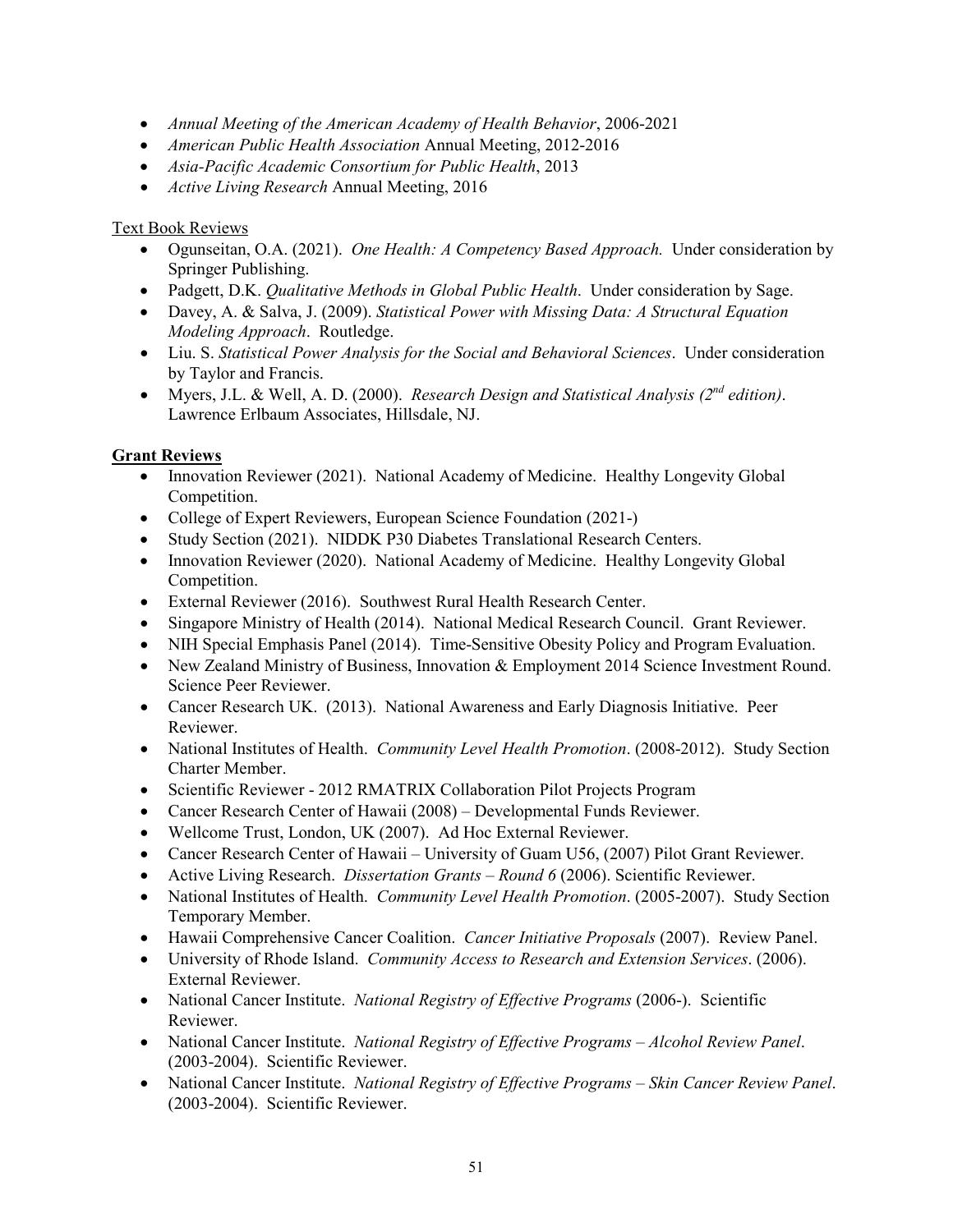- United States Army Medical Research and Materiel Command Congressionally Directed Medical Research Programs. *Breast Cancer Research Program. Behavioral and Social Sciences*: *Clinical Health Services* (2002- 2004). Scientific Reviewer.
- Heart and Stroke Foundation of Ontario. *Health Behavior Research Initiative – Special Competition*. (2001). Ad hoc external reviewer.
- Hawaii Community Foundation. *Tobacco Trust Fund Grants, 2004*. Ad-hoc external reviewer.
- Hawaii Community Foundation. *Tobacco Trust Fund Grants, 2001*. Ad-hoc external reviewer.

#### *External Tenure & Promotion Reviews*

- 1. Promotion to Research Professor, University of Michigan (2021)
- 2. Promotion to Professor, University of Alabama, Birmingham (2020)
- 3. Promotion to Professor, Sacred Heart University (2020)
- 4. Promotion to Professor, Arizona State University (2020)
- 5. Promotion to Associate Professor & Tenure, Indiana University (2020)
- 6. Promotion to Associate Professor & Tenure, Mississippi State University (2019)
- 7. Promotion to Associate Professor & Tenure, Oregon State University (2019)
- 8. Promotion to Associate Professor & Tenure, University of Memphis (2019)
- 9. Promotion to Professor, University of Southern California (2019)
- 10. Promotion to Associate Professor & Tenure, West Virginia University (2018)

#### **University**

*Texas A&M University* Search Committee Member, ACES Fellow, School of Public Health (2021-22) Search Committee Member, AgriLife El Paso Center Director (2021) Faculty Advisor, Aggieland Growing through Selfless Service (2020-) Elected Member, Faculty Development Leave Committee (2020-) Faculty Advisor, Peers Against Tobacco Use Student Organization (2020-) Chair, Department Personnel Committee, (2020-) Hagler Institute for Advanced Studies, Administrative Council (2016-2019) Internal Advisory Board, T32 Regulatory Science in Toxicology (2017-2019) Work Group, Ocean University of China / Texas A&M Joint Academic Center (2017-2019) Commencement Task Force (2015-2016) Development Strategy Council (2015-2019) University Strategic Communication Steering Committee (2015-2019) Advisory Board, Center for Conflict and Development (2015-2019) Search Committee, Dean, College of Medicine and Health Science Center Vice President, (2016) Chair, Search Committee, Dean, College of Geosciences (2016)

*University of Hawaii* Internal Advisory Board Member, RCMI Multidisciplinary and Translational Research and Infrastructure Expansion Hawai'i (RMATRIX), 2011. Member, Faculty Advisory Committee on Academic Freedom, 2010 Chair, Tenure and Promotion Review Committee, 2010 Manoa Faculty Senate, 2008-2010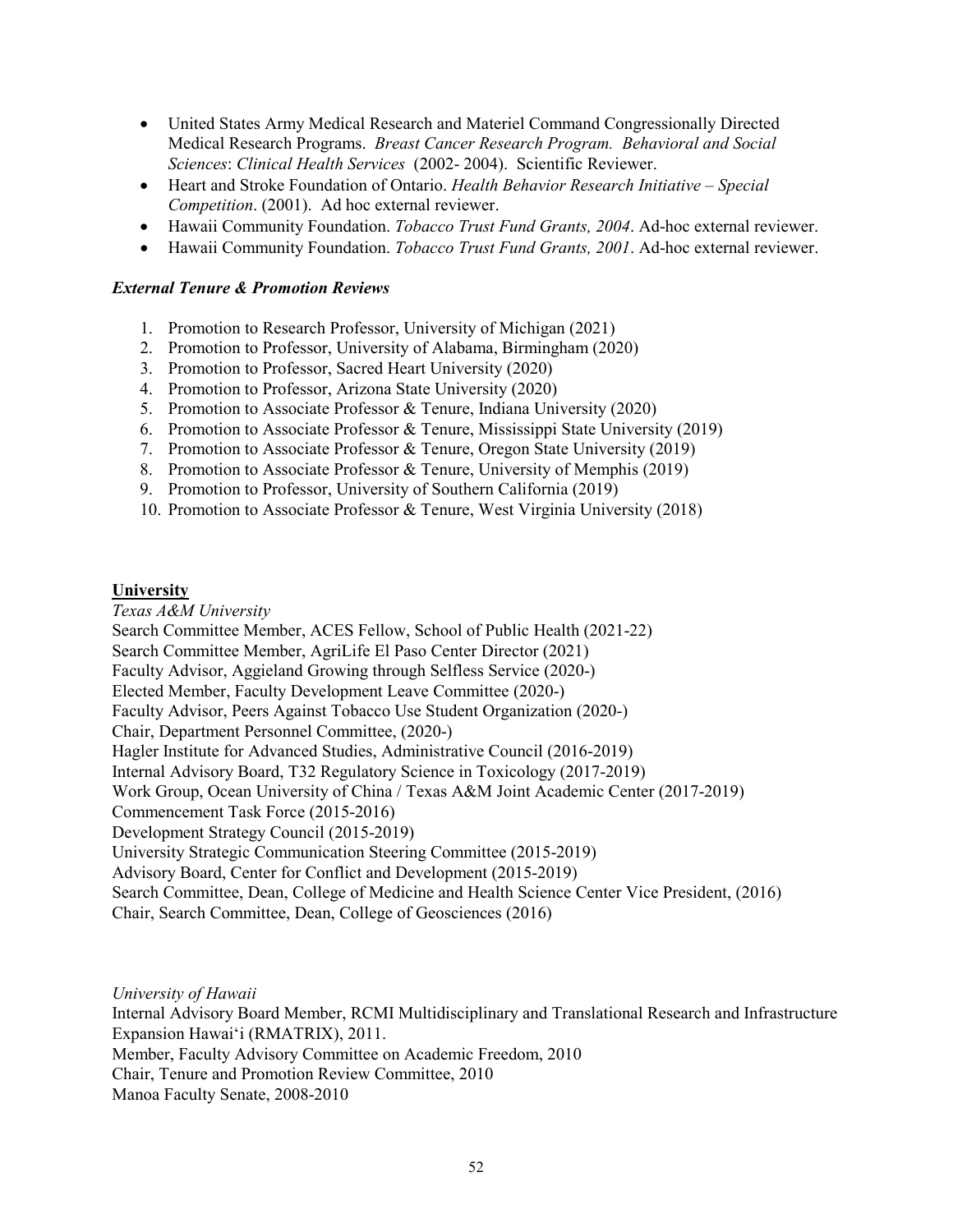Manoa Committee on Research, 2008-2010 (Chair, 2009-10) Executive Committee, John A. Burns School of Medicine, 2006-2013 JABSOM Global Health and Medicine, 2007-2013 Council of Chairs 2006-2014 Department Personnel Committee, Office of Student Affairs 2006 Chair, Search Committee, Associate/Full Professor Lead Biostatistician, 2009 Chair, Search Committee, Tenure Track Assistant Professor of Health Policy , 2008 Chair, Search Committee, Tenure Track Assistant Professor of Biostatistics, 2008 Chair, Search Committee, Tenure Track Assistant Professor of Health Policy , 2007 Chair, Search Committee, Tenure Track Assistant Professor of Environmental Health, 2007 Chair, Search Community, Assistant Researcher, Environmental Toxicology, 2008 Chair, Search Committee, Professor of Mental Health Services, 2007 Chair, Search Committee, Assistant Professor of Health Promotion, 2006 Chair, Search Committee, Tenure Track Assistant Professor of Health Promotion, 2005 Graduate Senate, 2002-2004 Manoa Library Committee, 2000-2004 Admissions Committee, Dept. of Public Health Sciences, 2001- Chair, Curriculum Committee, Dept. of Public Health Sciences, 2001-2006 Informatics Committee, John A. Burns' School of Medicine, 2001-2004

#### **Community**

Brazos County Board of Health (2021-) Steering Committee, End Tobacco Use (2020-) Member, Brazos County Health District Director Search Committee (2018) School Health Advisory Board, College Station Independent School District (2017-2018) Community Advisory Board, *The Hawaii Independent* (2011) Nonkilling Hawai`i Advisory Council Member (2009) Hawai'i/Pacific Basin Area Health Education Center, Community Advisory Board (2009) Hawaii Community Foundation. Clear the Smoke Advisory Committee (2008) Global Pacific Health Conference – Steering Committee (2007) Hawaii Public Health Association – Board Member (2006-2007) Hawaii Tobacco Prevention and Control Strategic Plan, Steering Committee (2005-2006) Planning Committee: Making Waves: 2003 Hawaii Tobacco Control Conference Coalition for Tobacco Free Hawaii, Chair (2002-2004) Hawaii Comprehensive Cancer Plan, Interim Steering Committee (2003) Hawaii Comprehensive Cancer Plan, Team Leader, Data/Surveillance (2002) Coalition for Tobacco Free Hawaii, Executive Committee (Alternate) (1999-2002) Coalition for Tobacco Free Hawaii, Nominating Committee (Chair) (2002) Planning Committee: Seeing Through the Smoke: 2001 Hawaii Tobacco Control Conference Pacific Symposium for Science and Sustainability – Paper reviewer (2002,2003,2004) Pacific Symposium for Science and Sustainability – Judge (2002) Annual State Science and Engineering Fair – Judge (2002, 2003) Hawaii Lupus Foundation – Epidemiology Study Group (2002)

*Media appearances* **International** *BBC Le Monde*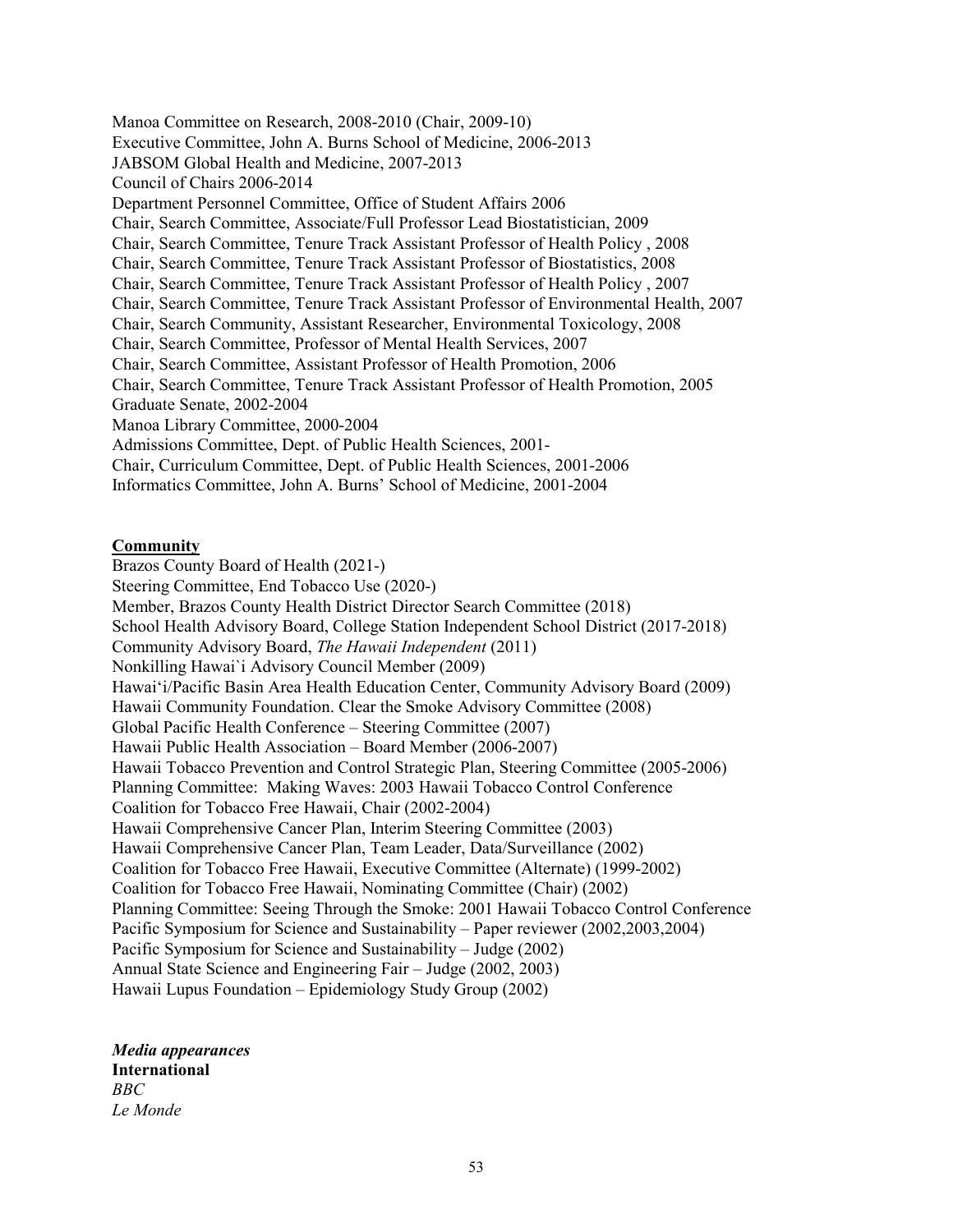## **National**

*Business Insider Eating Well The TODAY Show Prevention*  UNDARK Magazine

## **State/Local**

The Austin-American Statesman *Better Government*: Discussion on healthcare reform (2009) Bluffton Today (South Carolina) The Eagle (Bryan-College Station) Green: Hawaii's Sustainable Living Magazine (2011) Hawaii NEXT magazine Hawaii Tribune Herald Hawai'i Reporter Honolulu Advertiser  $-20$  week column with Dr. Bill Reger-Nash on walking and fruits and vegetables. Honolulu Star Bulletin Kaunana: The Research Publication of the University of Hawai'i KBTX Channel 3 New (Bryan Fox affiliate) KHON Channel 2 News (Honolulu Fox affiliate) KITV Channel 4 Morning Show (Honolulu ABC affiliate) KGMB Channel 9 News (Honolulu CBS affiliate) Maui News Mid-Week (Honolulu) Pacific Business News Sacramento Bee West Hawaii Today

### *Consulting*

- Hawaii Department of Health (2019-2021). Hawaii Physical Activity and Nutrition Plan, Facilitator.
- Evaluation of the Hawaii Tobacco Trust Fund (2007). SMS, Inc. Jim Dannemiller, CEO.
- Maui Tobacco Free Partnership (2005-2006). Sandra McGuiness, Coordinator, Focus Group Leader.
- Western States Genetic Collaborative (2004-2006) Sylvia Au, State Genetics Coordinator, Evaluation Consultant.
- GeneAID Project. (2002-2003) Sylvia Au, State Genetics Coordinator. Evaluation Consultant.
- Kapiolani Pediatric Residency Program Dyson Initiative. (2001-2003) Dr. Chris Derauf, Principal Investigator. Research Consultant.
- Hawaii Tobacco Trust Fund Evaluation. (2001) Chris Lima, Principal Investigator. Evaluation consultant.
- Native Hawaiian Diabetes Project, (2000) Dr. Marjorie Mau, Principal Investigator. Statistical Consultant.
- University of Rhode Island, President's Health Promotion Partnership Aging Team, (1999) Dr. Philip Clark, Principal Investigator. Statistical Consultant.